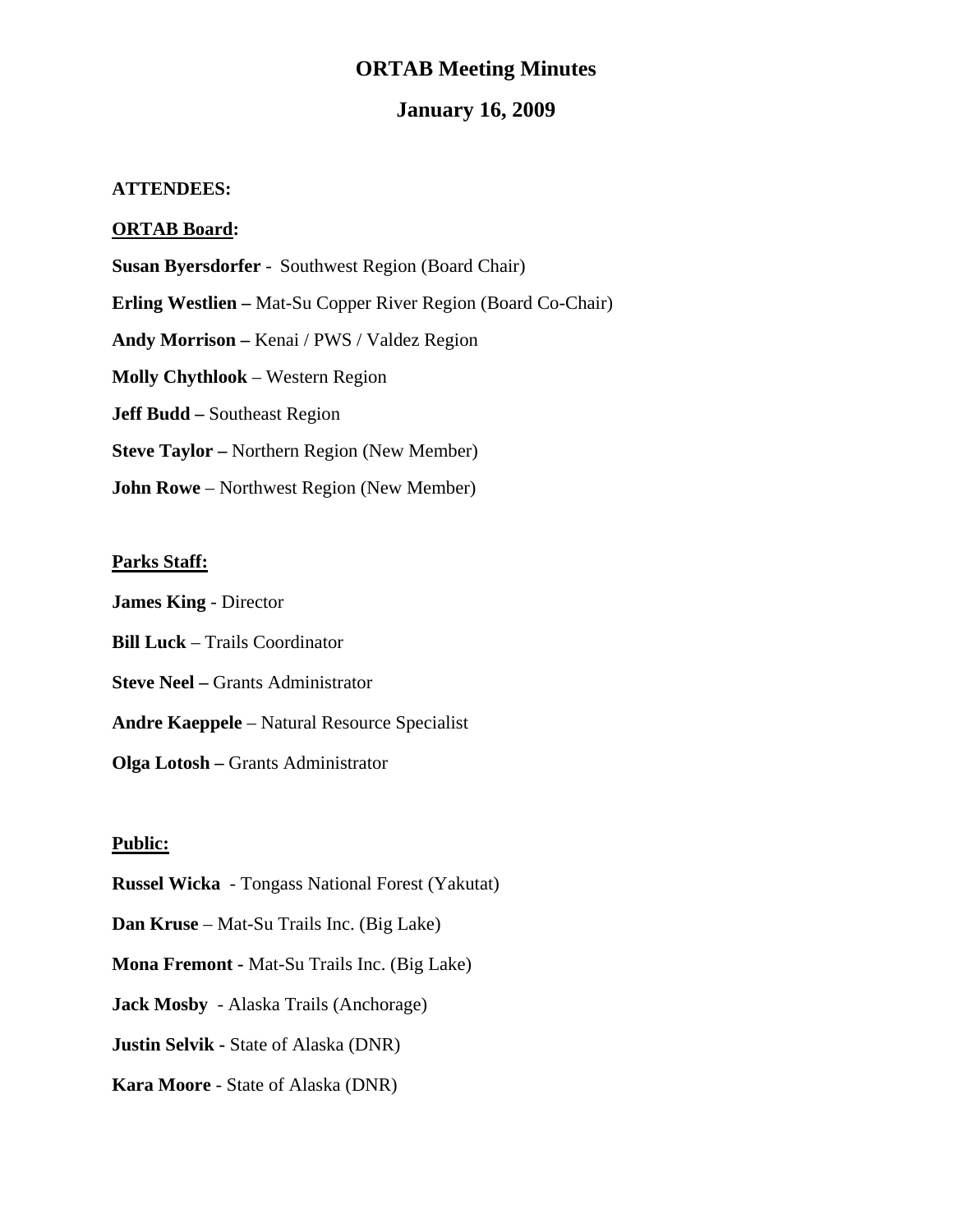#### **INTRODUCTION:**

Bill: Brings the meeting to order at 8:35 am.

Discusses amendments to the Agenda. Kristy Gray will not be attending the meeting today, therefore there will be an abbreviated discussion of the LWCF program and SCORP.

Indicates that the focus of the meeting today will be the review of all 32 grant applications.

Initiates a round table of introductions starting with himself. Susan Byersdorfer is recognized as the Board Chair.

Susan: Would like to acknowledge the fact that State Parks has difficulty maintaining trails for the long term.

Suggests application requirements are amended to include a more descriptive maintenance requirement.

Bill: Suggests a teleconference would be the appropriate venue to discuss amendments to the application requirements.

 Identifies the Northwestern Region Board Member as a resident of Fairbanks. Indicates difficulty in recruiting board members from this region. Suggests the board and park staff make an effort to recruit a representative from the area.

James: Director James King introduces himself and expresses the importance of reviewing grants to identify quality sustainable projects that represent all regions of the state. Discusses the evolution of the application process and how the present application is designed to force applicants to design quality projects.

 Introduces the LWCF as a federal program designed to fund recreational projects. It has funded over 400 projects in Alaska over the last 30 years. Recently there has been talk of ramping up the program in Alaska. LWCF funds go directly to federal, state, or municipal entities.

 Introduces the SCORP (Statewide Comprehensive Outdoor Plan). SCORP identifies the needs for recreation statewide. Data is gathered through surveys and facility assessments. The plan is updated every 5 years, and is a requirement to be eligible for federal funding for recreational grants. Thanks the board for their hard work and dedication.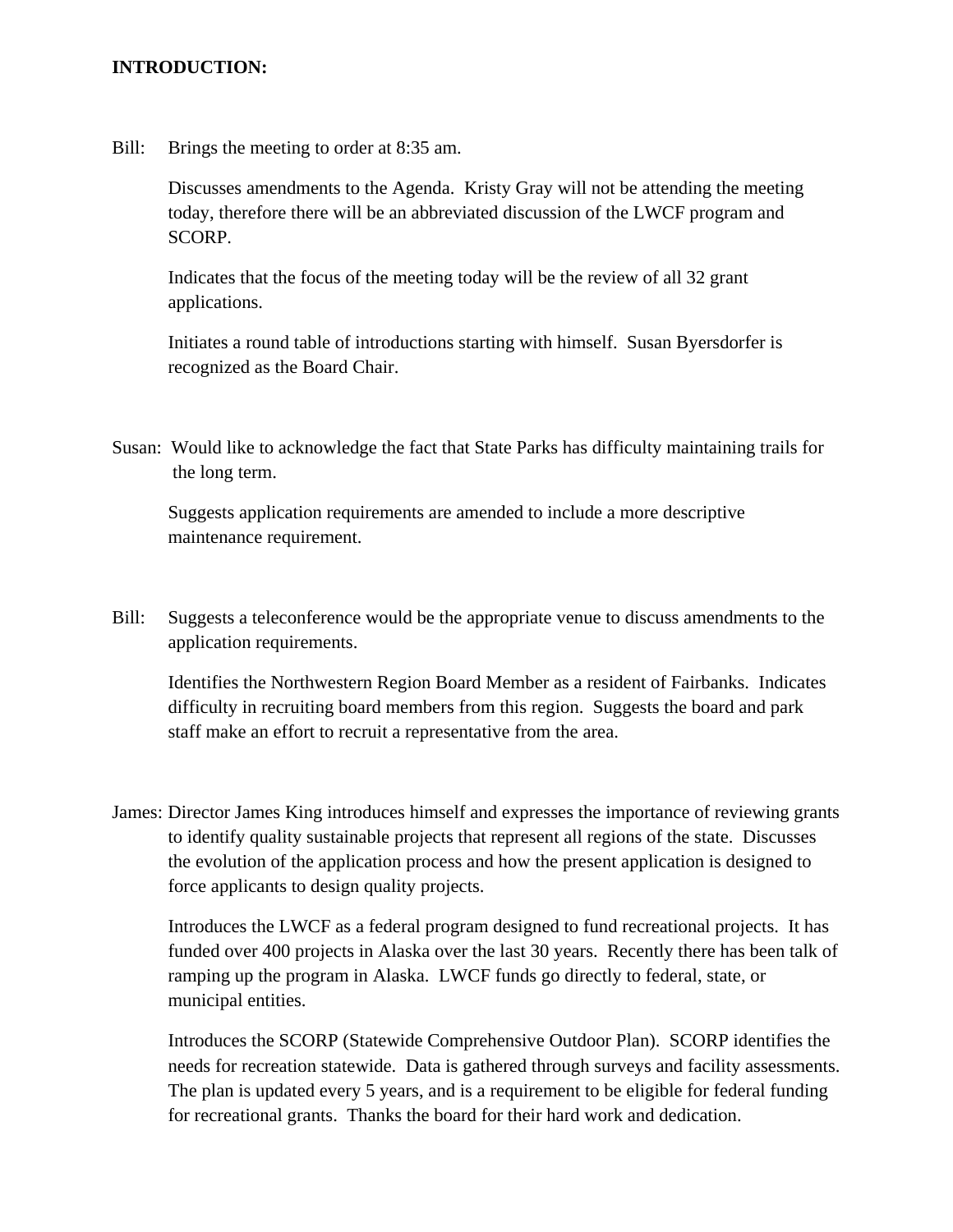- Molly: Expresses concern that she does not have a professional background in trails management and therefore finds it difficult to assess trail project based on design.
- James: Replies that there is immense value in having perspectives from rural parts of the state. These perspectives allow the grant funds to be used for the benefit of all Alaskans in all regions (urban and rural) of the state.
- Molly: Illustrates the fact that trails in rural Alaska are generally used for utility such as transportation between villages, or for access to subsistence resources. Thus trails in rural Alaska are a part of the livelihood and not just for recreation.
- Susan: Emphasizes the importance of having a voice on the board for a particular area, and the value of regional representatives to solicit for applications in otherwise underrepresented areas.
- Bill: Discusses the importance of the application scores submitted by the board. Scores are released to the public and must therefore be representative of the professional evaluation by the board.

Thanks the board for their exhaustive hard work completed prior and up to the meeting.

*-Break-*

### **GENERAL DISCUSSION**

- Andy: Concerned about the misunderstanding by applicants of the differences between motorized and non-motorized projects. This may be in part due to the way projects are characterized in the application instructions. This may require revision, as it was felt that many diversified projects could have (and should have) been categorized as motorized.
- Bill: Emphasizes the importance of keeping to the "Roberts Rules" during the course of the meeting.

 Describes the distribution of grant funds as follows - \$650,000 dollars is the total allocated for all categories of grants. 40% (260k) will be appropriated to the diversified category.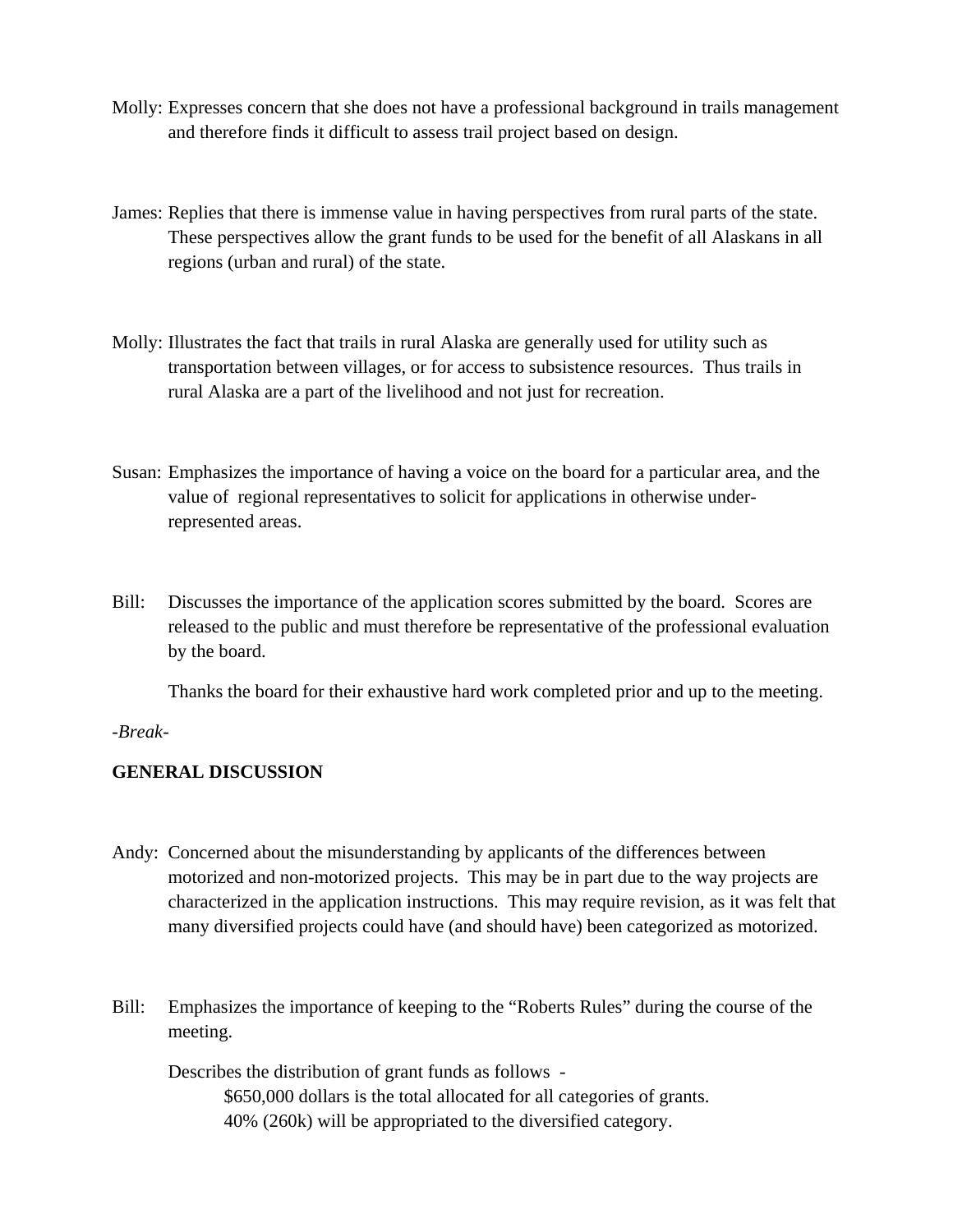30% (195k) will be appropriated to the motorized category. 30% (195k) will be appropriated to the non-motorized category.

Describes the public demand for grant funds as follows -

\$380,556.84 in requests for diversified projects.

\$253,360.00 in requests for the motorized projects.

\$642,170.80 in requests for non-motorized projects.

Identifies a primary goal of the program as not to adversely affect funds provided to the public.

 Indicates a lack of motorized applications, therefore additional motorized applications are being accepted after the initial deadline. Of which two project representatives are in attendance to present their projects. Additionally there is flexibility in moving diversified projects around to other categories to increase competition.

Andy: Suggests that several of the diversified projects be categorized as motorized.

- Bill: Replies that this has been done with the most obvious projects such as the Seven-Mile Trail and the Compeau Connector. Additionally the deadline for motorized trail grant applications had been extended to allow for the solicitation of additional projects. One of the venues solicited was the Willow Trails Conference, which represents a large motorized user group in the state.
- Jeff & Susan: Concerned that the application deadline extension has not been adequately advertised to all regions of the state.
- Bill: Responds that a media release was generated, and public venues were solicited.

 Describes the Snow-TRAC grant program and grooming pool. Explains that snowmobile registration fees are specifically used for winter trail signage and grooming.

Andy: Indicates that some grooming pool projects have been soliciting the Rec-Trails grants for funds because additional motorized funds have been available. This is in part because there isn't enough funding in the grooming pool to meet all of the statewide grooming needs. When Rec-Trails funds go towards the grooming pool they are immediately put into the trails.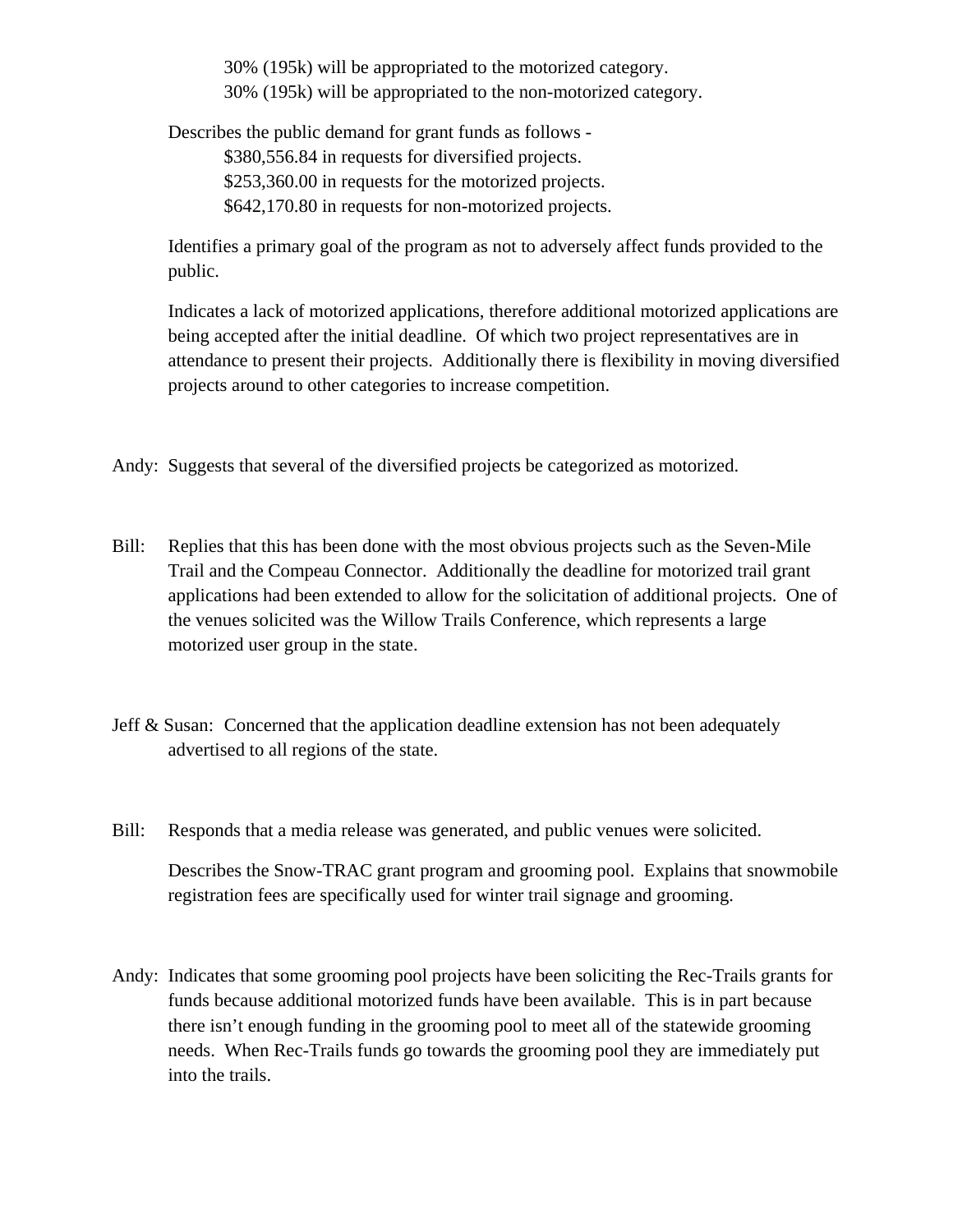- Bill: Identifies that there is no shortage of motorized projects as long as they are correctly categorized. Additionally more applications result in more competition which results in better quality projects being funded.
- Andy & Susan: Expressed interest in having funds dispersed to more projects for lesser amounts, instead of having the top three or four projects in each category funded for \$50,000 each. This would likely result in a greater variety of projects covering a greater geographic region.
- Bill: Responds that although this sounds ideal, it would require more bureaucracy managing more projects. For example, imagine having to review double the projects.

 Introduces Russel Wicka of the Tangass National Forest to present his project near the Dangerous River in Yakutat.

### **MOTORIZED GRANT PRESENTATIONS:**

Russel: Presents his grant application for the Middle Dangerous River Trail in Yakutat.

*-Please refer to the grant application for project details-*

- Susan: Questions the necessity of helicopter use and the use of yellow cedar for boardwalk. Feels that the cost is very high for a small section of improved trail.
- Russel: Responds that the helicopter would prevent the first portion of the trail, which is in good condition, from suffering the degradation that would likely occur from the transport of materials overland.

 Responds that yellow cedar was chosen as boardwalk material due to its high rot resistant properties and its aesthetics in the surrounding environment.

- Bill: Thanks Russel and introduces Dan Kruse and Mona Fremont from the Mat-Su Trail Council to present their grant.
- Dan: Presents the council's grant application for the Iron Dog Trail Restoration.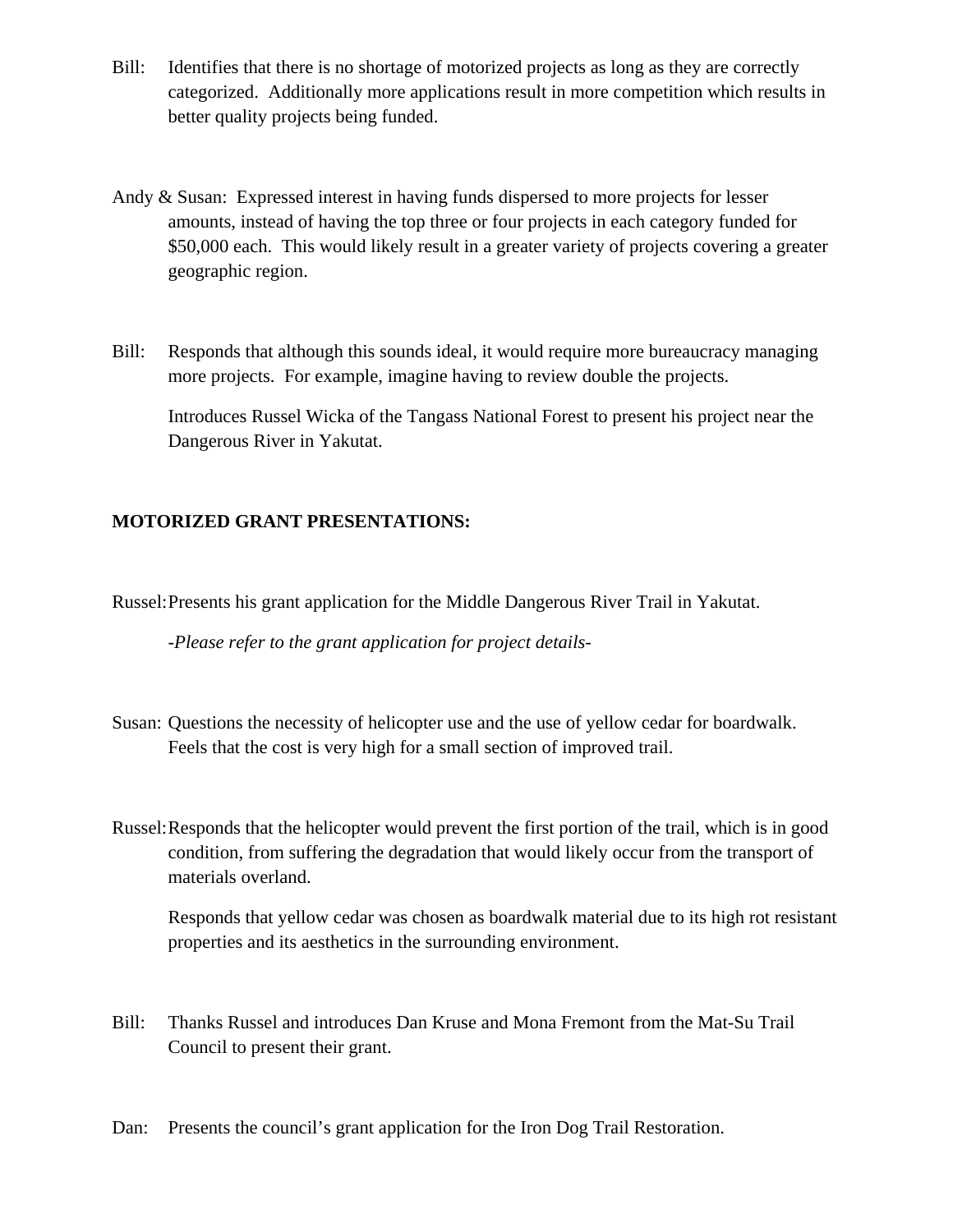#### *-Please refer to the grant application for project details-*

Susan: Questions the need for heavy equipment and stump removal for trail clearing.

Dan: Responds that the equipment will create a much better, longer lasting, lower maintenance requirement trail for the long term.

 Responds that equipment will be transported to the site during the winter months reducing environmental impacts.

 Responds that stump grinding will eliminate the need to remove stumps, which can cause soil damage.

Andy & Susan: Express their interest in having applicants present their projects. This gives applicants an opportunity to answer any questions the board may have.

Suggest video teleconferencing with applicants be considered in the future.

Jack: Warns this could double or triple meeting times.

#### *-Break-*

### **GENERAL NON-MOTORIZED TRAIL GRANT DISCUSSION**

- Susan: Illustrates the fact that the top scoring grants are all \$50,000 grants. This leaves less funds for lower priced projects.
- Bill: Responds that some of these lesser priced projects can become eligible by diverting some of the \$50,000 projects to ATI funds.
- Andy: Points out that funding applications on scores alone reduces the diversity of projects. Repeat applicants write good applications to fund different phases of the same project.

 Indicates that project funds should not be awarded based on scores alone, but rather based on need for the diverse users throughout the stat. Funds should be pulled away from phased projects to fund a greater variety of projects.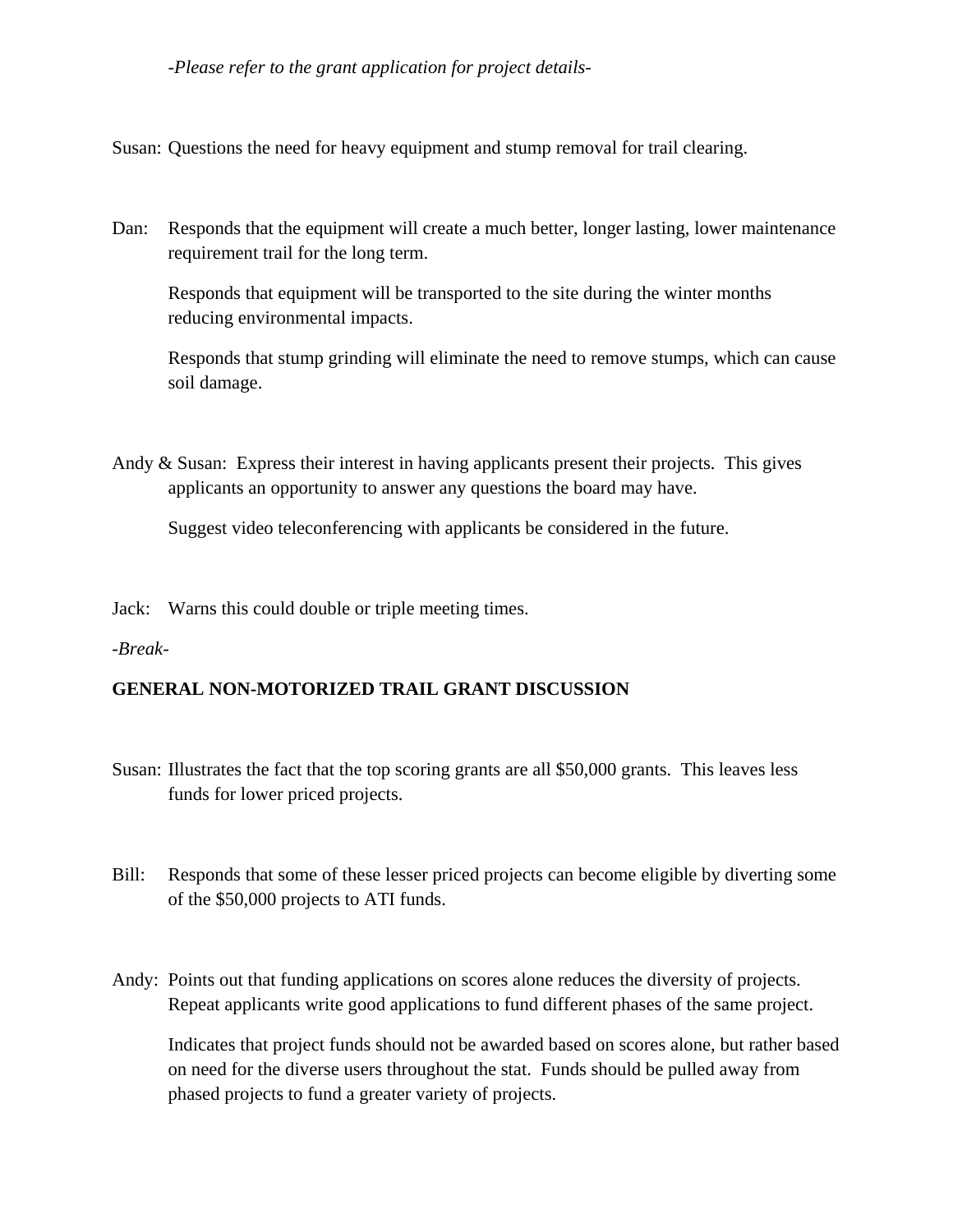- John: Feels that application scoring should incorporate past funding, and that the applicant needs to demonstrate an explicit need for the project.
- Bill: Responds that scores can be adjusted during the meeting to address these factors. One of the purposes of the meeting is to adjust scores based on group interpretation with sound rationalization.
- Andy and Susan: Feel staff should provide Board with succinct information summary related to each application. Also applications should be all organized in the same manner prior to board members receiving them so that they are easier to score and compare.

 Further, applications should be completed on-line to organize the flow of the applications, and to eliminate budget errors, such as having the proper match.

Erling: Suggests a standard cost per mile of trail be determined for particular regions of the state.

Susan: Suggests that applicants are not eligible to apply for the same grant in two successive years.

Board Discussion of maneuvering projects so that a greater variety can be funded.

- Bill: Identifies the "Sitka Cross Trail" and "Hillside Singletrack Trail" as ATI funded projects.
- Jeff: Makes a MOTION to remove "Sitka Cross Trail" and "Hillside Singlrtrack Trail" from the application pool. These projects would be funded with ATI funds and free up more room for other applicants to be eligible for Rec Trail funds.

Andy: SECONDS MOTION.

VOTE : 6 yeas  $-1$  nay

Erling: Voted nay because he believes this is unfair as part of the application review process.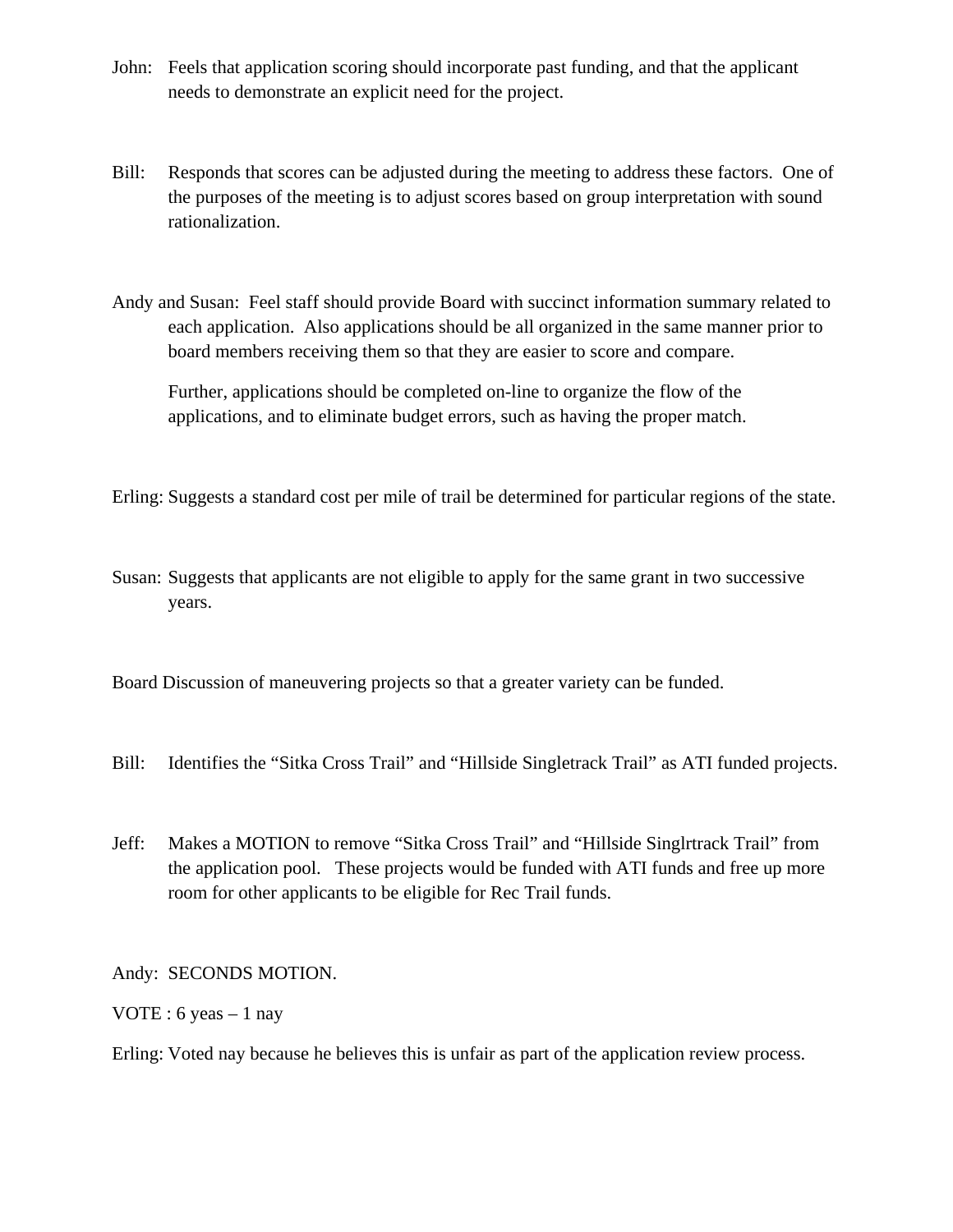**The following pages are brief summaries of the projects that the Outdoor Recreation Trails Advisory Board (ORTAB) reviewed and scored. The summary of each project was created from information provided in each grant proposal. The initial remarks (Pros and Cons) were completed by the State Trails Coordinator, Bill Luck. Additional comments are included at the bottom of each project sheet to provide the ORTAB's rationale for scoring a particular project. Motions to fund or not fund a project are included in each comment section.** 

**As can be seen, the following projects are listed in order by a reference number. The projects were not reviewed by the Board in the in which they are presented; instead they were reviewed by their rank (Score of 1-100) and category (Non-Motorized, Motorized, Diversified) according to the Board's averaged scores. The order in which the projects were actually reviewed, and the overall scores for each project, can be referenced at the end of this document in the Excel spreadsheet. The scores were only averaged with the Board members scores (DPOR staff scores were not integrated into the averages).** 

**Ultimately, the ORTAB's scores and recommendations were taken to the Director, James King by the State Trails Coordinator, Bill Luck. On January 30, 2009 the Director approved the ORTAB recommendations, and on February 2, 2009 tentative award letters were sent to applicants. The 2009 Recreation Trail Program projects currently await final State Agency Review and final approval from our funding source Federal Highways.**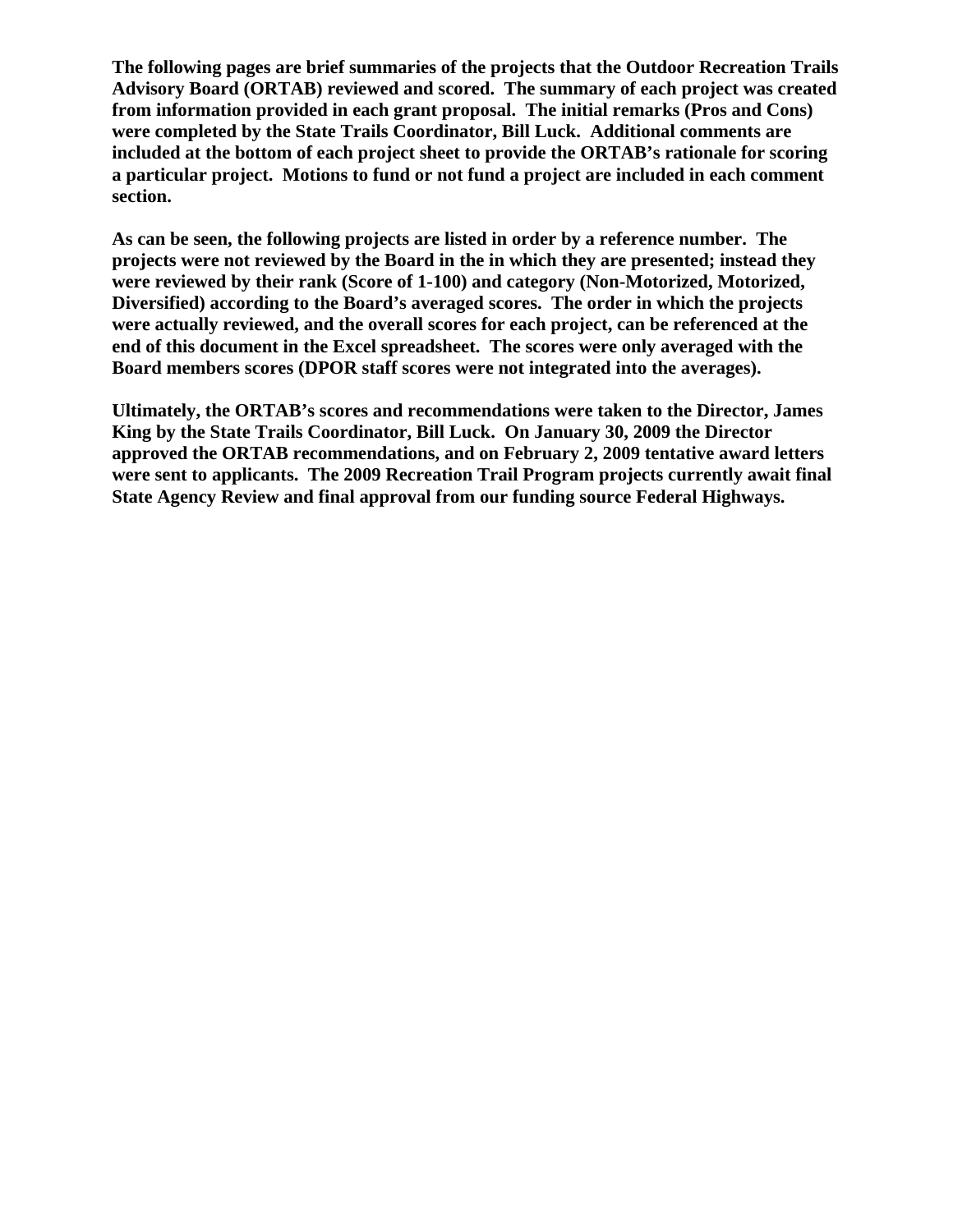### **1. Trail Crew Leader, Nancy Lake State Recreation Area**

- **Vic Stanculescu, Natural Resource Technician II**
- \$44,730 (requested) / \$15,525 (match) / \$57,255 (total)
- **DIVERSIFIED**
- 9.5 mi. of trail reconstruction, 17.5 mi. of trail signage, 85 mi. maintenance
- Funding to be used to hire a trail crew leader to facilitate trail projects
- 2 year funding request
- **Land Owners:** State Land State Recreation Area
- **PROS**
- a. Position has performed extremely well in past
- b. Funding leader position allows for oversight of **volunteer** crews to perform annual maintenance and construction
- c. Appears to be priority and need for applicant considering the number of apps submitted to facilitate this project
- d. Heavy public use area
- e. Necessary to fund this position to complete project that was approved last year
- **CONS**
- a. No detail on trail construction projects; no bid amounts
- b. Public notice stated but no proof provided
- c. Applicant has provided 3 proposals for the same project; one project (this one) requests funding for 2 yrs
- d. Tools, PPE, and equipment are charged in other grants as well triple dipping.

## **\*This project should be funded before project #5 (Luck)**

**Project Description**: Funding requested for a Trail Crew Leader at Nancy Lake State Recreation Area to supervise paid and volunteer trail crew members. Grant matching will be achieved through additional labor, supervision, transportation, and tools provides by Alaska State Parks. Funding will go towards a variety of trails within Nancy Lake and other Willow area parks.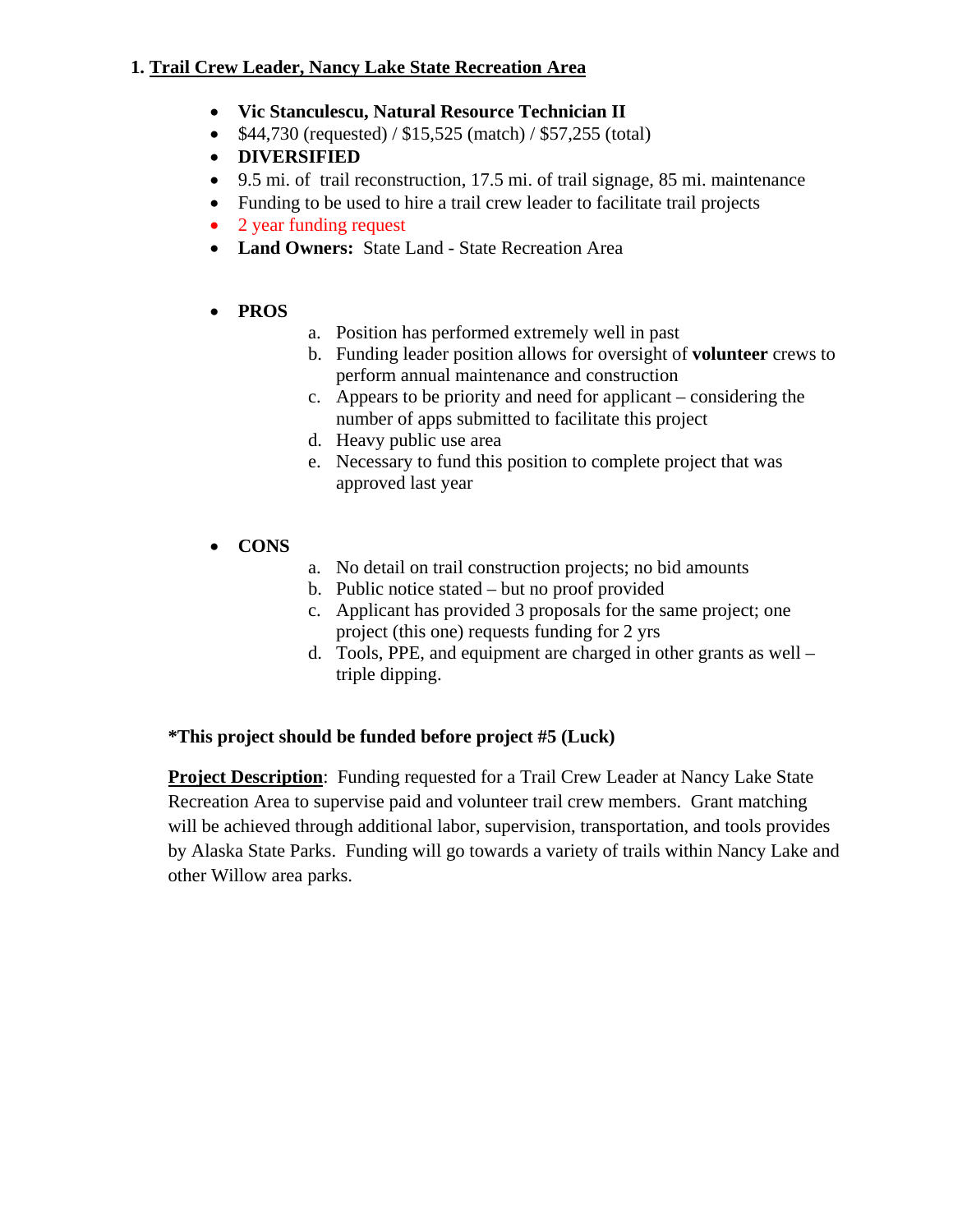#### **ORTAB Comments**:

- Jenifer:This project and projects #5 (Nancy Lake Trail Crew) are separate parts of the same project. As a result, if they score high enough for funding, the combined award for both projects should not exceed \$50,000.
- Susan: Agrees with Jenifer's comments. As an alternative only one of the two projects could be funded.
- Bill: Notes that this project should be a higher priority than project #5 because volunteer effort can be used for the trail crew.
- Jeff: Notes that this is a two year funding request. This should be acceptable.
- Susan & Andy: Believe that it is unethical to use grant funds to pay standard wages for park employees. Rather funds should be designated for a particular project with tangible "on the ground" results.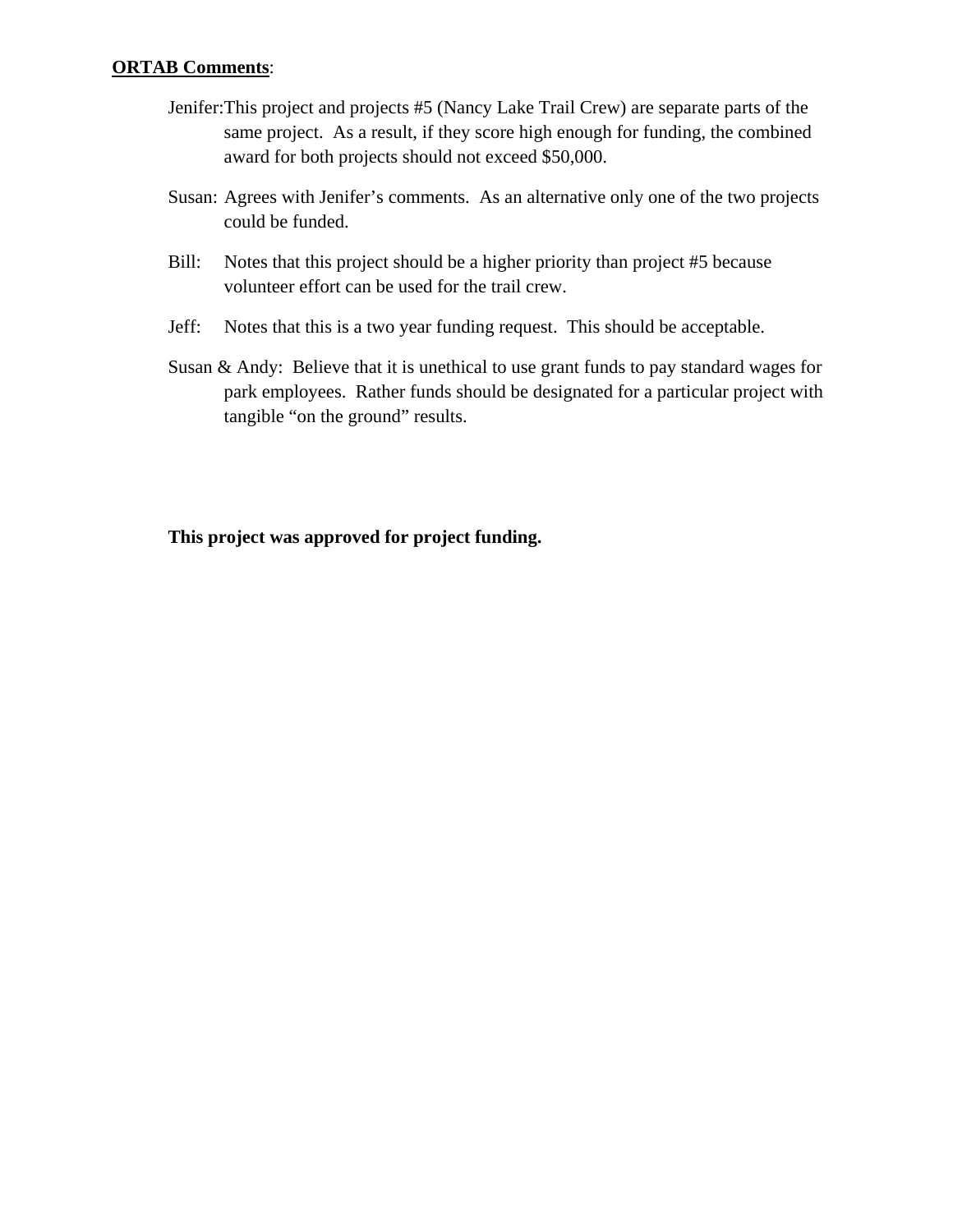### **2. Denali State Park Kesugi Ridge Trail System Sustainable Access Improvement Project**

- **John Wilber, Chief Ranger**
- \$48,492 (requested) / \$11,990 (match) / \$62,082 (total)
- \$48,492 (requested) / \$12,123 (match) / \$62,215 (total)
- **NON-MOTORIZED (single-use)**
- New trail const. 0.72 mi, 37.5 maintained trail, 0.75 reconstructed trail, 37.5 mile signed, inter-connects 43 miles of trail
- **Land Owners:** State of Alaska Denali SP

### • **PROS**

- a. In general, a nicely completed and organized proposal
- b. Highly popular trail; heavily use
- c. High desire to upgrade park trails to sustainable standard
- d. I have hiked this trail and it needs help
- e. Included in the Denali SP Master Plan

### • **CONS**

- a. Needs more detail on specifics of construction; needs more detail on the use of the trail crew; no bid amounts
- b. Could use more detail on NRS II wages
- c. Match is short, should be \$12,123 (\$133 difference)
- d. Only one letter of support
- e. SCORP could have been referenced

**Project Description**: Funding will support a four person trail crew in Denali State Park. Four main alpine routes would receive repair, reconstruction, and maintenance. Examples include installing grade reversals, re-establishing a 5% out-slope, vegetation removal, and trail tread widening.

## **ORTAB Comments**:

- Susan: Feels the funding request was not detailed or explicit enough. This led to some confusion in the funding.
- Jenifer:On page 5 of the application, the applicant states this is "very similar to the 2007 request" that was funded. So why are we being asked to fund the similar work?
- Andy & Steve: Identify that this project should be categorized as non-motorized instead of diversified.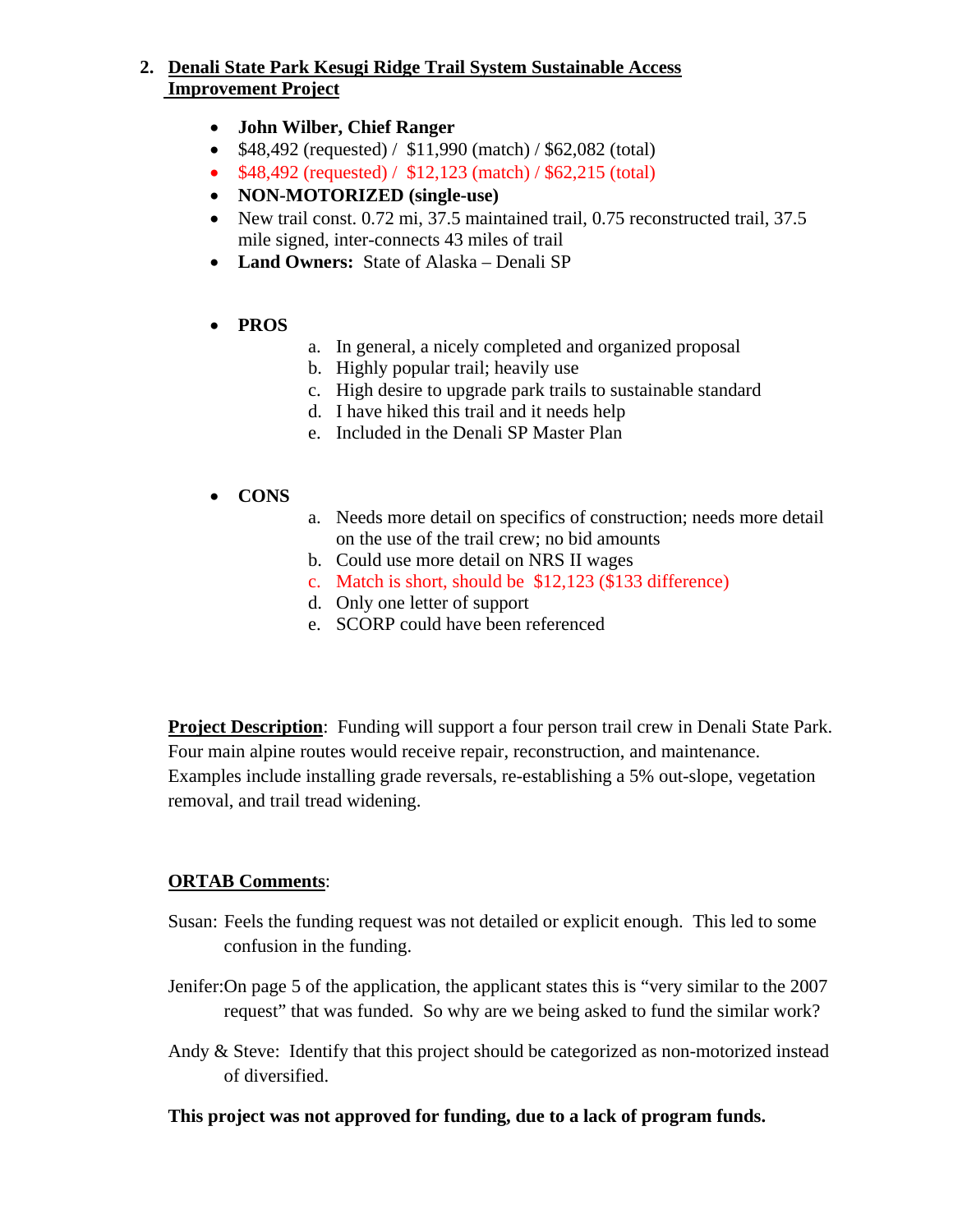### **3. Reed Lakes Trail Restoration and New Trail Upgrades**

- **Kym Miller**
- $$41,675$  (requested) /  $$7,435$  (match) /  $$49,110$  / (total)
- \$41,675 (requested) / \$10,419 (match) / \$52,094/ (total)
- **NON-MOTORIZED**
- 1 mi. new trail construction, 2 mi. trail maintenance, 1 mi. reconstruction, 1 mi. signage
- **Land Owners:** State of Alaska Hatcher Pass SP
- **PROS**
- a. **Very well-organized application**
- b. Highly popular trail
- c. Support from community (numerous letters)
- d. Trail is part of the Hatcher Pass Management Plan; resolution of support included
- e. Resource degradation is apparent and should be addressed; good photo representation
- **CONS**
- a. Match is not met by a significant margin  $=$  \$2,984
- b. This application says 100,000 visitors / year and other HP app. states 72,000?
- c. Does not adequately state the utilization of the trail const. crew, or provide detail on the methods of construction
- d. Map could portray where work begins and ends
- e. Some timeline, project description and budget items do not correlate

**Project Description:** Funding will restore the first mile of the Reed Lakes Trail which has been heavily damaged by flooding and resource degradation. Funding would also be used to construct 1 mile of new trail which would bypass a heavily degraded switchback area.

## **ORTAB Comments**:

- John: Identifies the match as not met. Therefore the project should not be eligible for funding.
- Andy: Project failed to identify a need for the trail improvements.
- Susan: Feels that only one project should be eligible per park unit per grant cycle. This will help funds have better dispersal throughout the state for a variety of projects.

Also indicates that the timeline for the project is not well laid out.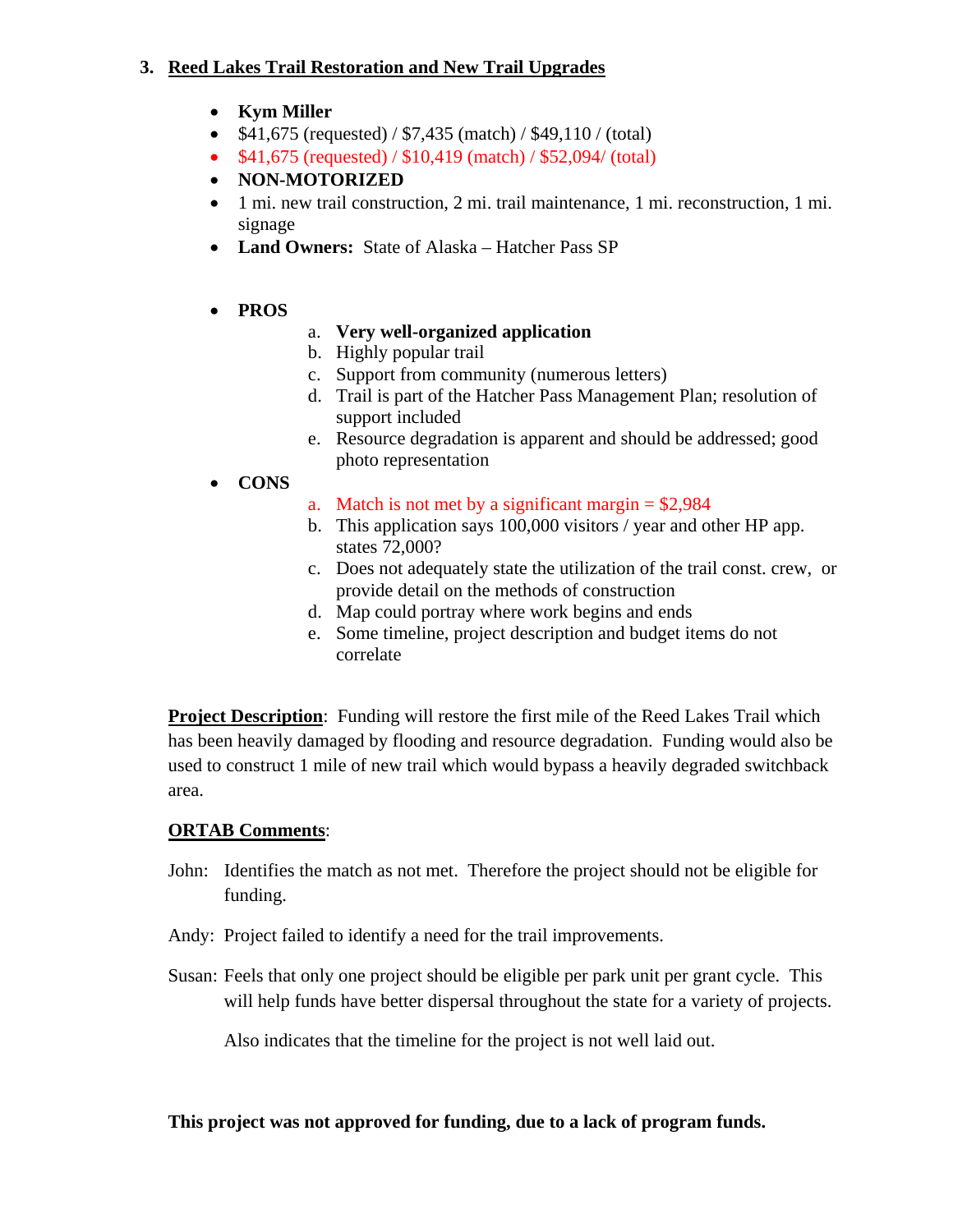### **4. Northwest Arctic Borough Trail Staking**

- **Northwest Arctic Borough**
- \$50,000 (requested) / \$12,500 (match) / \$62,500 (total)
- **DIVERSIFIED**
- 1,034 mi. trail to be maintained and signed
- Tri-pods will be assembled and placed on miles of trail throughout NWAB region
- **Land Owners:** State, BLM, NPS, Borough, Native USFWS
- **PROS**
- a. **Very exciting to see a project that supports1 rural native and village communities**
- b. High levels of support from local and federal agencies
- c. Strong community involvement and commitment to the local, inter-connecting trails – established program
- d. Provides safe routes for community members to travel from village to village and recreate
- e. The use of GPS to track signage and Tri-pod locations is great!
- **CONS**
- a. Because there is such a large a area covered there is increased potential for encroachment of trails and trespass
- b. Letters supporting agencies indicate that there is potential for this and they are willing to assist in any situations that may arise. (sounds like the nature of the beast due to the scope of the trail network)
- c. No bids; unclear how the \$50/ mi reimbursement was derived; contractor and shipping information is weak

**Project Description:** Funding will maintain and restore trail markers on approximately 1,034 miles of existing winter trails connecting villages and communities in the Northwest Arctic Borough.

# **ORTAB Comments:**

- Susan: Concerned that the proposed budget calculations are based on cost per hour as opposed to cost per mile. This makes it more difficult to estimate total project costs.
- Jeff: Feels the project accomplishes a lot of work for a relatively low cost.

Commends project on its heavy community support.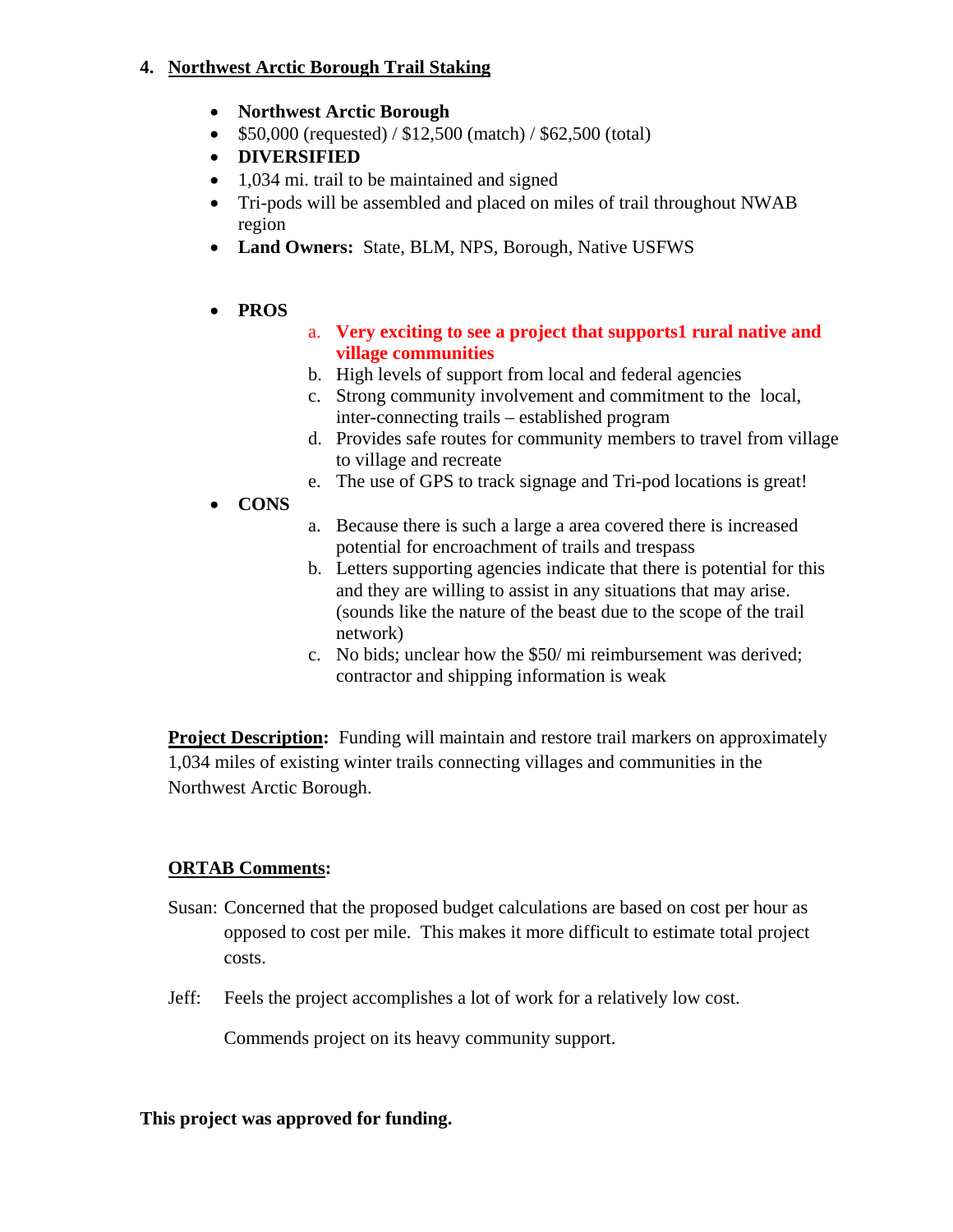### **5. Trail Crew, Nancy Lake State Recreation Area**

- **Vic Stanculescu, Natural Resource Technician II**
- \$24,055 (requested) / \$5,886 (match) / \$29,941 (total)
- \$24,055 (requested) / \$6,014 (match) / \$30,069 (total)
- **DIVERSIFIED**
- 9.5 mi. of trail reconstruction, 17.5 mi. of trail signage, 85 mi. maintenance
- Funding to be used to hire a skilled trail crew to complete trail construction projects
- **Land Owners:** State Land State Recreation Area
- **PROS**
- a. Paid trail crews vs. volunteers: provide a more committed and stable workforce to complete work in a remote setting for a prolonged period of time
- b. Offers less of a need to re-train volunteers all summer
- c. A skilled trail crew would likely turnout a better product
- d. Appears to be a strong commitment to this trail by park staff; high use area
- **CONS**
- a. Project does not clearly identify details of const. projects or why a skilled/paid crew is needed to complete them vs. volunteers
- b. We already provide money for trail crews and ACC crews for Park projects – albeit, not for full seasons
- c. This project has been funded with another grant last year; if we were to provide additional funding for it, I would recommend funding the trail crew leader position (previous grant was primarily for const. materials)
- d. By submitting multiple grants for the same project, it appears that the applicant is trying to exceed the \$50,000 cap for project funding. We cannot do this out of fairness to other applicants. It also takes everyone more time to review and prepare multiple apps, when they could have been combined.
- e. Match should be \$6,014 (off by \$128)

**Project Description:** Funding would be used for a three person ACC trail crew in Nancy Lake State Recreation Area for a three month period. Grant funds will be matched through additional labor, supervision, transportation, and tools provided by Alaska State Parks. Projects include the Lynx Lake Loop, Chicken Lake Cross Park, and Redshirt Lake Trails.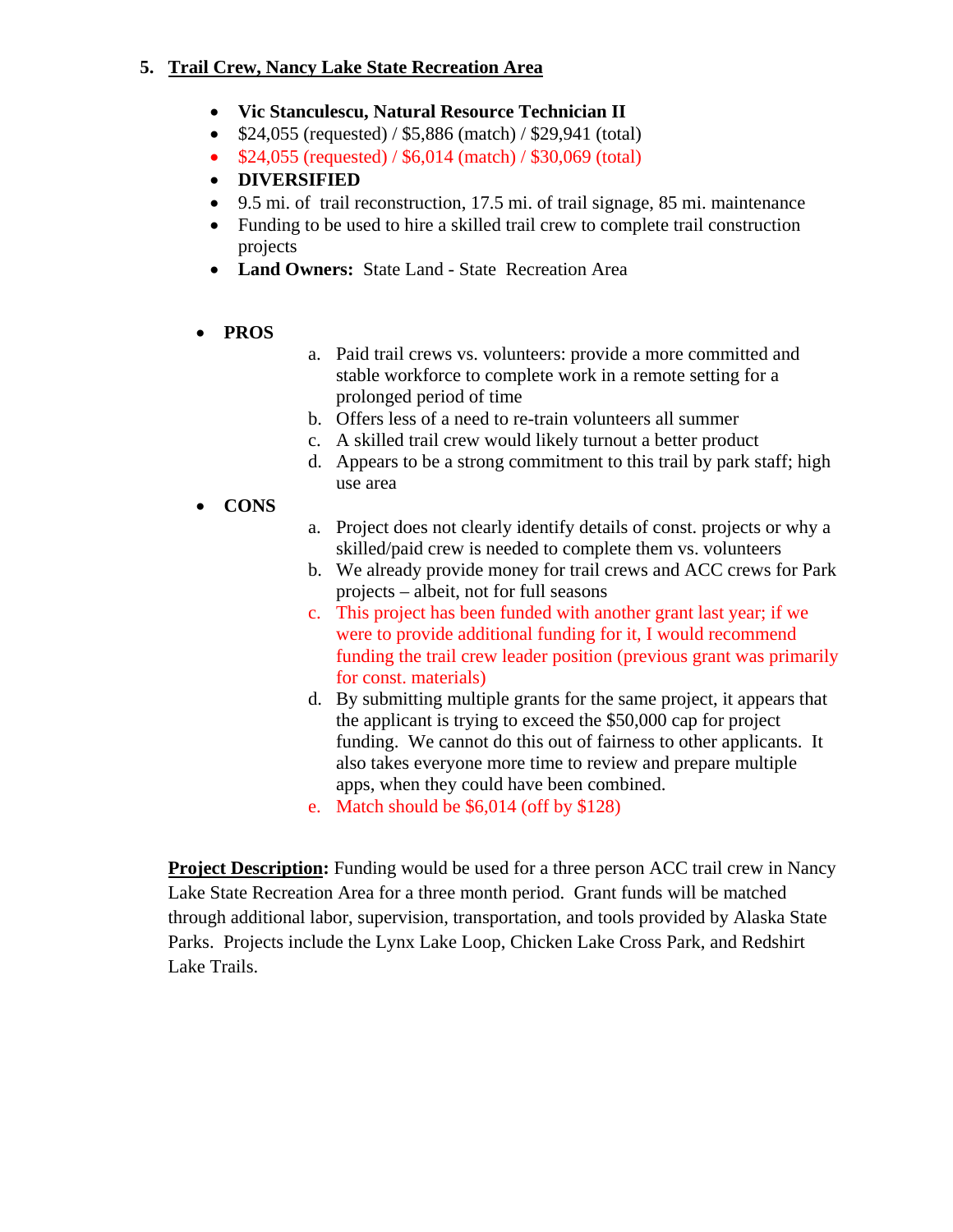#### **ORTAB Comments:**

- Bill: Explains the motive of this application. In the past the trail crew has been a volunteer effort. The park would like to solicit higher skilled labor by paying wages for the service. The goal of the trail crew is to re-route several trails so that owners may have access to their in-holdings.
- Steve: Feels this application is not descriptive enough in describing maintenance needs.
- Erling: Feels more value should be placed on the trail crew leader (project #1) than on this trail crew application.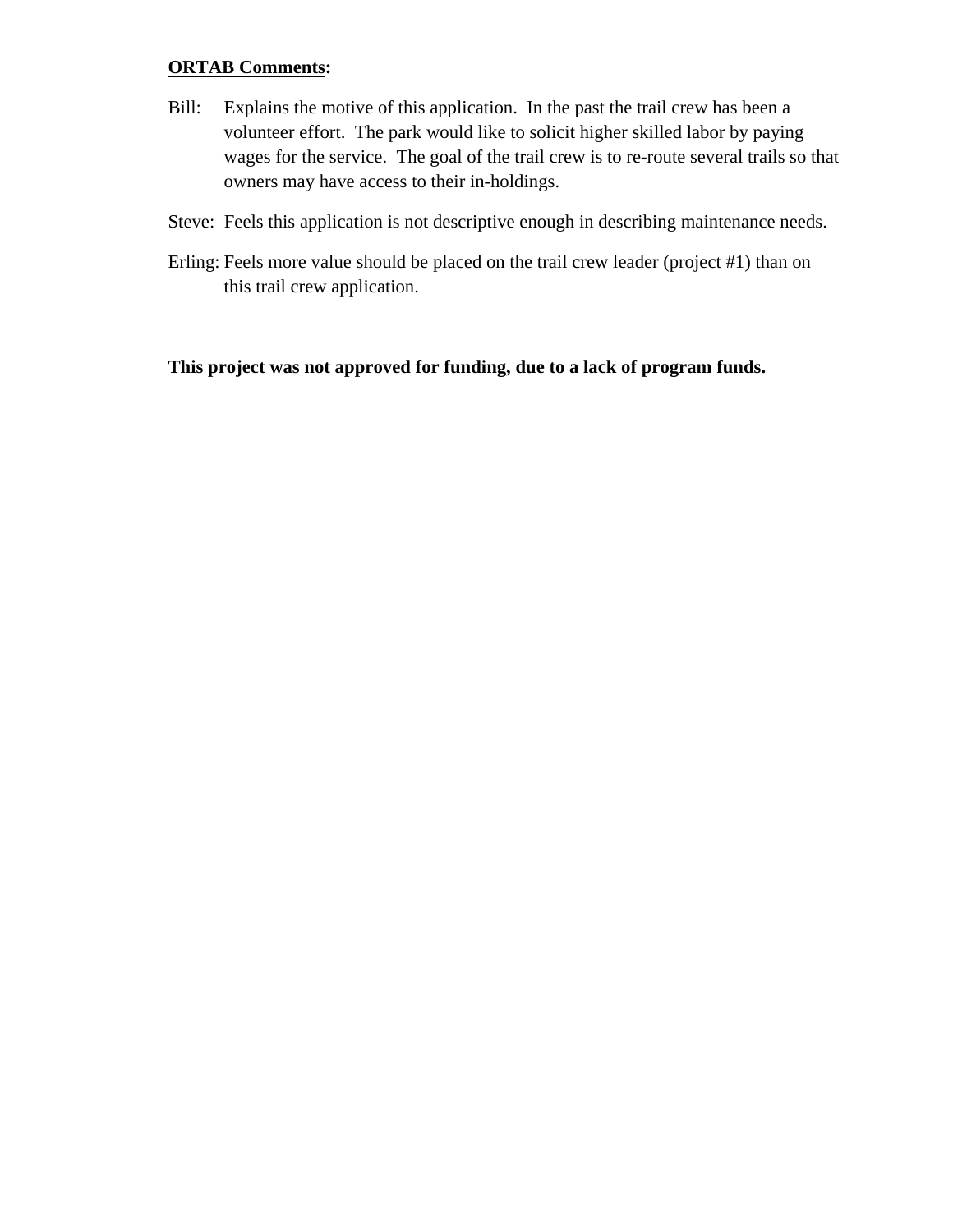## **6. Reconstruction and Upgrade of the Independence Mine Historic Mill Loop Trail**

- Kym Miller, Mat-Su Ranger
- $$50,000$  (requested) /  $$10,825$  (match) /  $$60,825$  (total)
- \$50,000 (requested) / \$12,500 (match) / \$\$62,500 (total)
- **NON-MOTORIZED**
- .5 mi to be maintained, reconstructed and signed
- Implementation of:
	- a. Interpretive panels
	- b. Construction of new stairways, handrails, and bridges
	- c. Re-grading and alignment of existing, highly degraded trail
- **Land Owners: State Land Alaska State Parks**
- **PROS**

#### a. **A very nicely done application**

- b. Highly popular trail; the public is literally "loving this site to death"; protection against resource degradation (historical and natural) needs to take place
- c. Barely missed the cut-off for funding last  $FY$  by  $\langle 1\% \rangle$
- d. A far-more organized application has been submitted this year shows commitment
- e. Other projects in the same vicinity of the Mill trail have been completed amazingly well. Applicant can be trusted to produce a highly sustainable trail
- f. One of the top trails the Trails Coordinator feels should be funded; strong support from other groups as well
- **CONS**
- a. Match is not completely met, but I feel comfortable that they could meet the \$1,675 difference
- b. No quotes / bids
- c. No direct correlation to SCORP and there could be

**Project Description:** Funding will be for the upgrade and reconstruction of the Historic Mill Loop Trail at Independence Mine. Work will meet sustainable trail design parameters. Upgrades will include tread enhancements, rerouting of the current alignment, installation of viewing platforms with interpretive boards, railings, signage, stair grade reconstruction, and timber bridge replacement.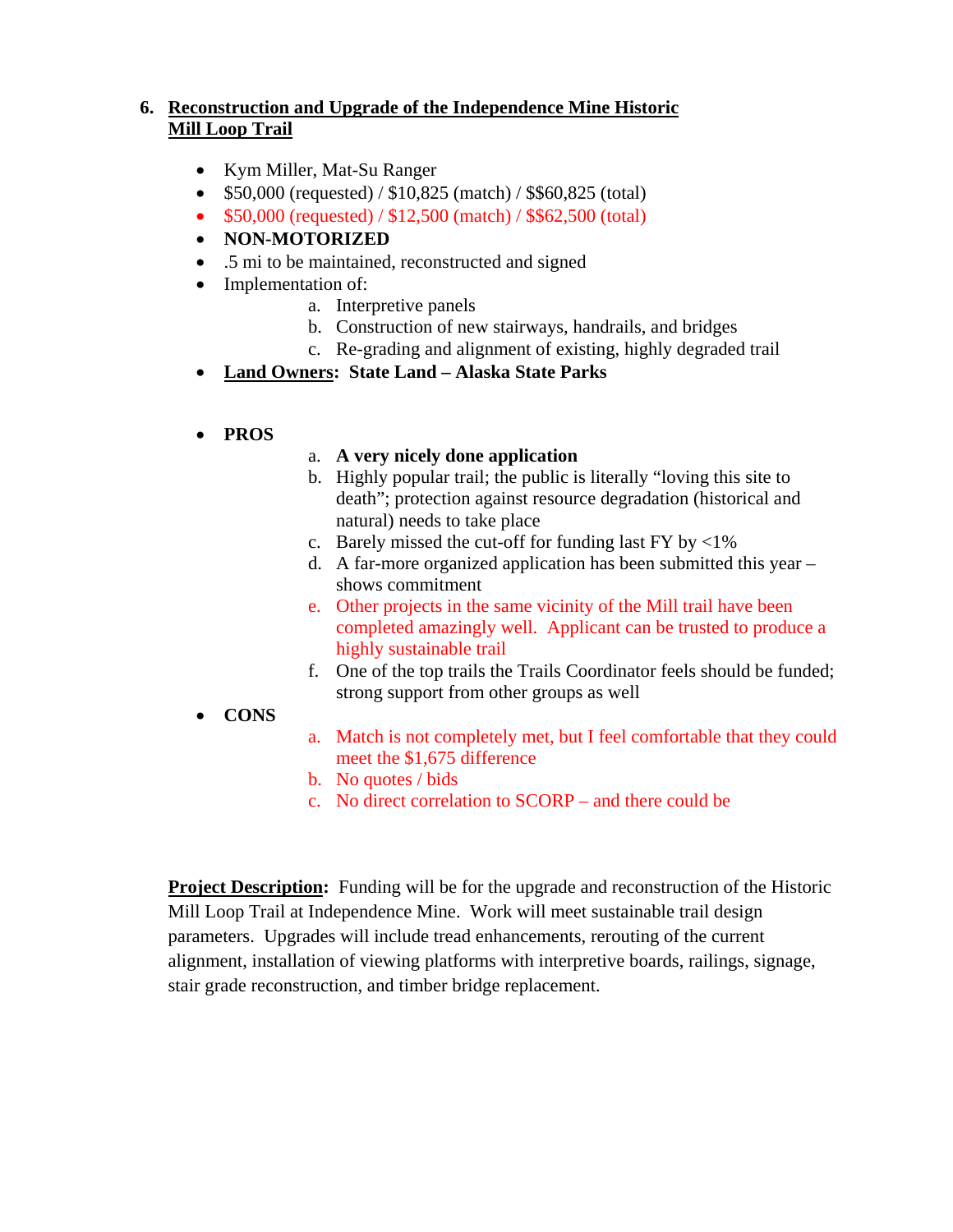#### **ORTAB Comments:**

Susan: Identifies the match as not met.

Indicates that the long term maintenance plan has not been discussed.

- Steve: Lowers score due to the use of outdated letters in the community support section.
- Jeff: Decreases his score due to a lack of bids.
- Andy: Feels this project is a low priority and could be deffered. Argues that the current condition of the trail is not such that would require immediate attention.
- Jenifer:Would like to see more information about "natural resource tech" position. Timeline indicates they "start" during the period when the trail construction is underway, then they continue to work through mid-December. What exactly will they be doing?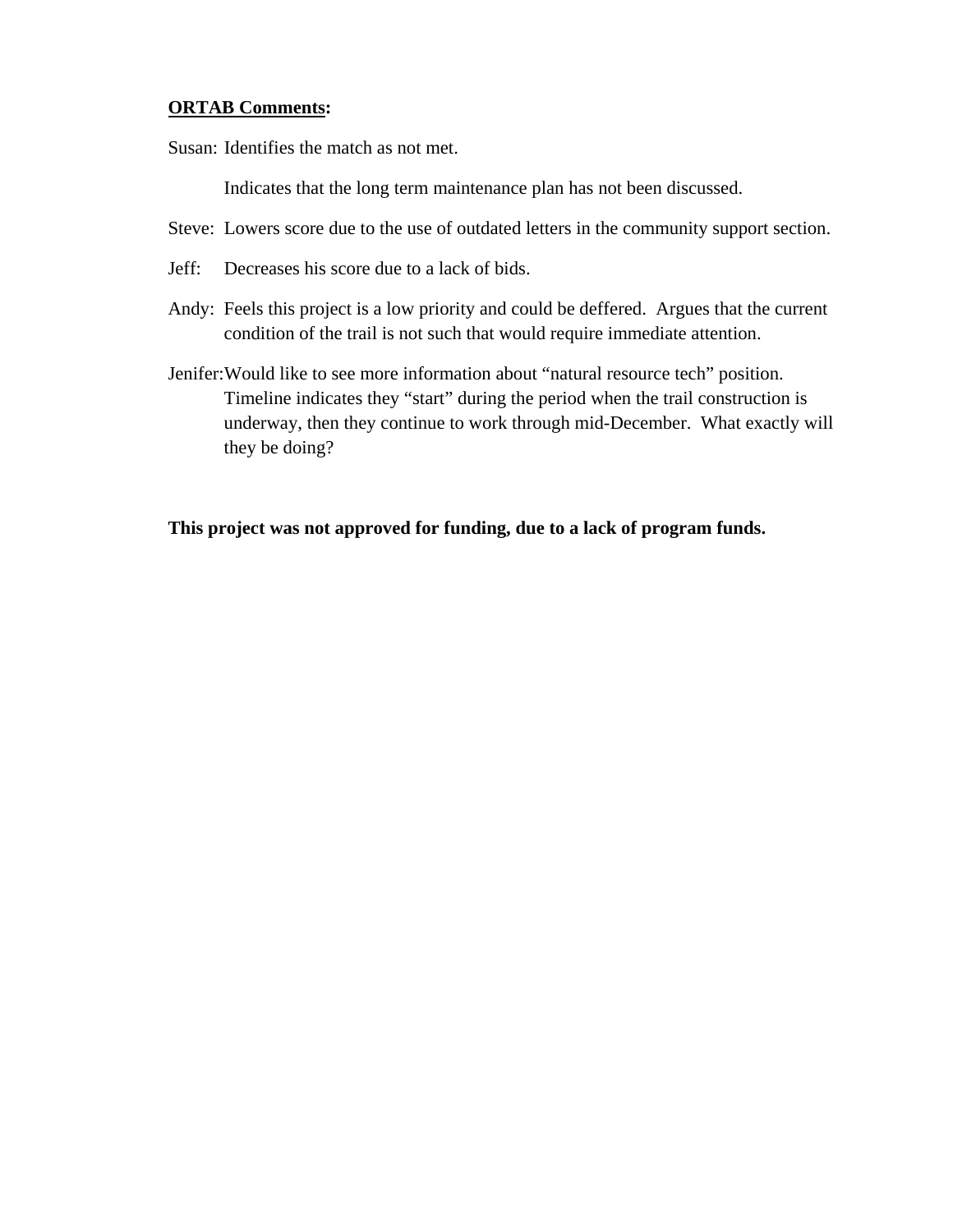### 7. **Trailhead Maintenance and Public Safety**

- **Justin Selvik Alaska Department of Natural Resources**
- $$3,418$  (requested) /  $$1,000$  (match) /  $$4,418$  (total)
- **MOTORIZED DIVERSE / POSSIBLE SAFETY AND ED PROJECT**
- Will provide
	- o signage at trailhead
	- o Boulders to prevent trespass of Off-Highway Recreation Vehicles
	- o Pay for transportation and labor costs associated with moving the large obstacles
- **Land Owners:** State of Alaska DNR
- **PROS**
- a. Will restrict highly-destructive vehicles from entering the Moose Range
- b. Obstacles such as the boulders need to be put in place to prevent continued degradation of local area trails – impacts from these vehicles are limiting other intended recreational uses – horseback riding, hiking, Mt. bike riding etc…
- c. Fairly inexpensive project and could prevent much more degradation to adjacent trails, if implemented correctly
- **CONS**
- d. The Moose Range Management Plan needs to be updated and there needs to be a commitment from the State to provide enforcement in this area. Signs could be implemented to mitigate trespass, but I fear that they will just continue to be shot at. Boulders would be much more effective
- e. Only 1 quote and 1 letter of support provided; \$24.50 per sign sounds expensive and there are multiple being purchased so they can be replaced after they are shot.
- f. This will only resolve access on one side of the trail system… What about other entry points?

**Project Description:** Funding will promote public safety and educate users about responsible use of natural resources and about land use regulations. Trailhead improvements include installation of barriers around the forestry gate, and signage. This project complements proposal by Palmer Soil and Water Conservation District.

## **ORTAB Comments:**

Bill: Indicates that the management plan for this project is ineffective. Rather it should support sustainable trails. The proposal for bridging creeks will not eliminate the OHV's from avoiding them and causing resource damage.

**This project was not funded b/c the Board agreed that it would not adequately address the resource degradation issues.**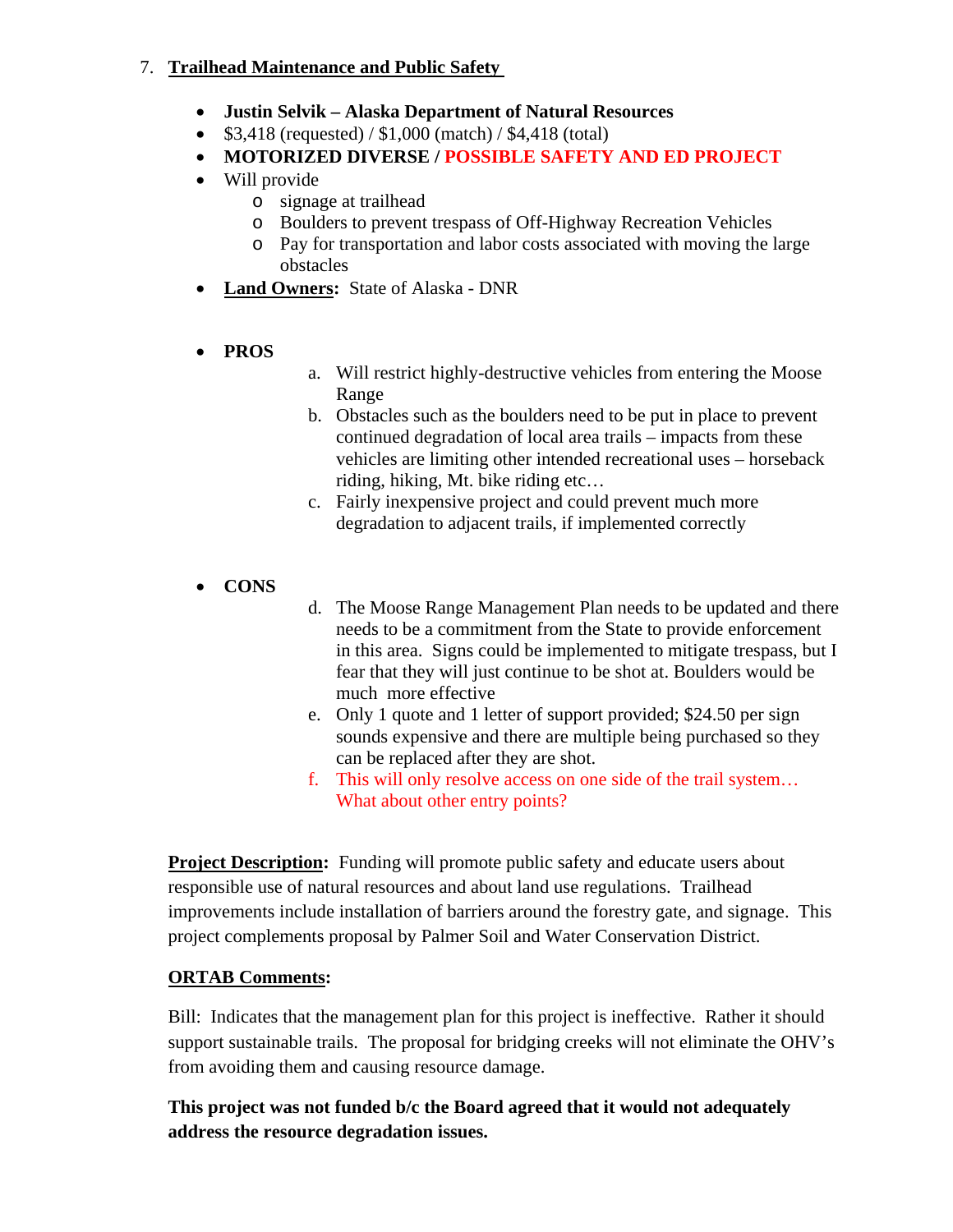### **8. Sevenmile Lake Trail Reroute, Phase I**

- **Kara Moore, DNR / DML&W**
- $$50,000$  (requested) /  $$12,500$  (match) /  $$62,500$  (total)
- **DIVERSIFIED (Could qualify as a motorized trail)**
- Approx. 2.5 miles of new trail to be constructed; Completed trail will be 6.5 mi.; 3.2 mi of inter-connecting trail to benefit
- **Land Owners: State of Alaska, Department of Natural Resources**

## • **PROS**

- a. Well-packaged application; reasonable progress on SAR
- b. Good public support; applicant is working with excellent partners to assure a sustainable trail is built and designed
- c. Language included that relates to the SCORP
- d. Addresses a safety concern for local business owners that have had to go on search and rescues for people lost on the current trail
- e. Protects the resource
- **CONS**
- a. To complete the entire project will take more of a monetary commitment; applicant does not show where remaining funding will come from to complete it.
- b. SWECO costs are somewhat generalized; not sure that it accounts for unforeseen conditions
- c. Project lacks multiple bids
- d. Not as much support from motorized trail users, so it alludes to it being potentially more of and ATV trail

**Project Description:** Funding will develop a new trail to Sevenmile Lake along a sustainable route previously mapped by the Rivers, Trails, & Conservation Assistance Program. The new trail would discourage the use of the existing degraded trail.

## **ORTAB Comments:**

Susan: Identifies the application layout as disorganized and difficult to follow.

Concerned that equipment rental costs exceed the cost of purchasing new equipment.

Jeff: Illustrates that the applications lacks bids.

Steve: Feels trail design is geared towards only a small user group.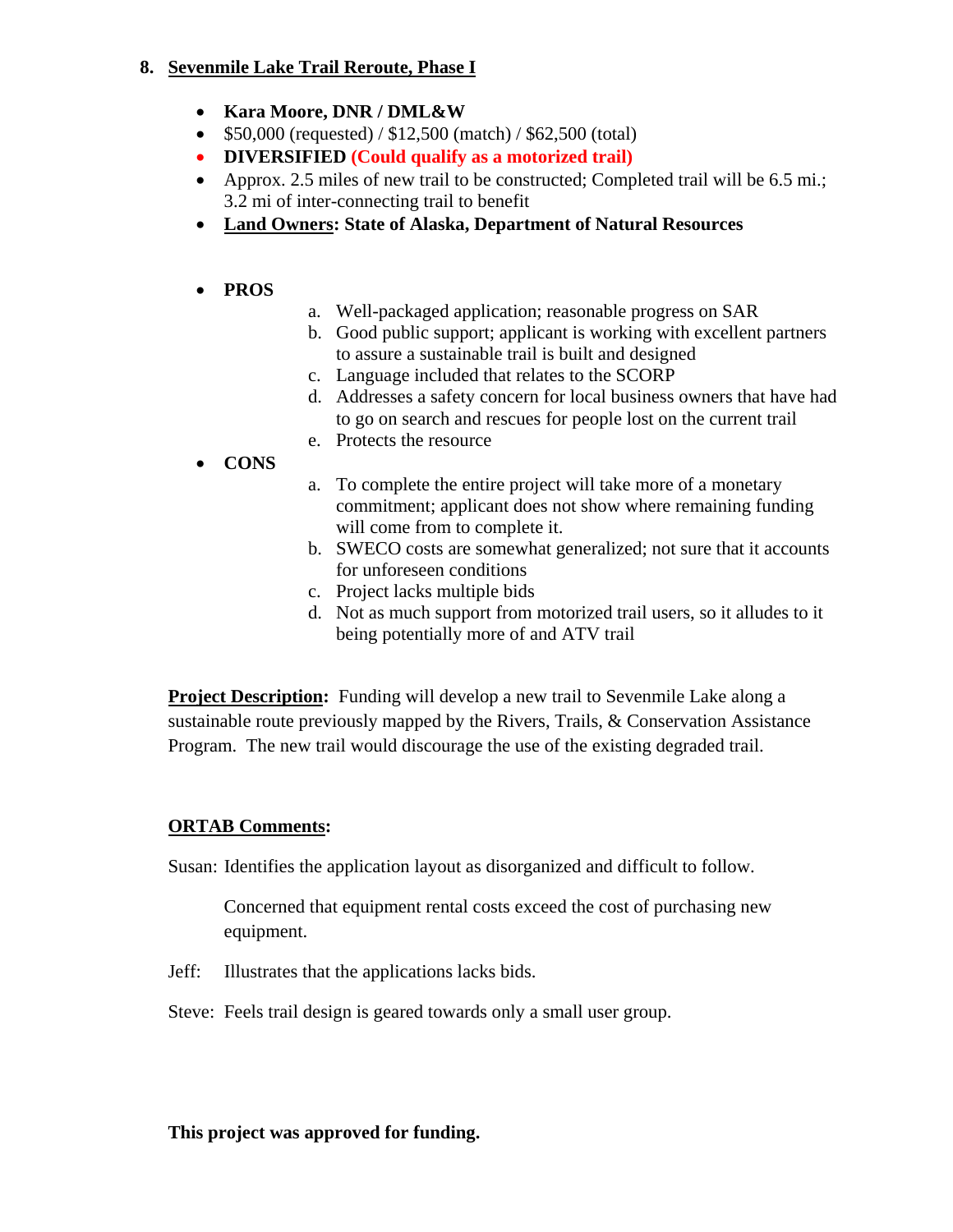### **9. Denali Highway Trail Maintenance**

- **Alaska State Parks**
- \$30,000 (requested) / \$7,000 (match) / \$37,000 (total)
- \$30,000 (requested) / \$7,500 (match) / \$37,500 (total)
- **DIVERSIFIED (Dog mushers and Snowmobilers) Could be Motorized…**
- 137 miles of trail to be maintained and signed along the closed Denali Highway during winter months
- Maintenance of equipment through purchase of Piston Bully tracks
- Purchase and placement of a hut, to protect trail users from a windy and exposed section of trail
- **Land Owners**: State of Alaska, DOT
- **PROS**
- a. Addresses a **safety** concern and provides shelter for an exposed section of trail
- b. Applicant has an excellent grant history and performs well with the equipment provided
- c. DOT is in support of efforts; **SIGNIFICANT** public support and enthusiasm for the work of the applicant
- d. Appears to be primarily for motorized use but the project obviously caters to various groups and is appreciated by all
- **CONS**
- a. Very weak and generalized timeline; no indication of the cycle of grooming that occurs
- b. Insufficient match, should be \$7,500 and they have \$7,000
- c. Trail use #'s seem high but they could be reasonable

**Project Description:** This project is to help the Denali Highway Trail Club continue to provide the exceptional trail maintenance that they have been providing for the past five years. Currently their Piston Bully is in need of a new set of tracks and if approved, this grant will be used to purchase them. Funds will also be used to bolster safety concerns along the Denali Highway winter trail by purchasing and placing an emergency shelter in a very high wind area that has left people stranded in the past.

## **ORTAB Comments:**

John & Steve: Identify the match as not met in this application.

- Andy: Feels the project has good community support with compelling letters of support.
- Jenifer:Application made a strong case for the grooming belt; but there was little detail/specific support for the emergency shelter.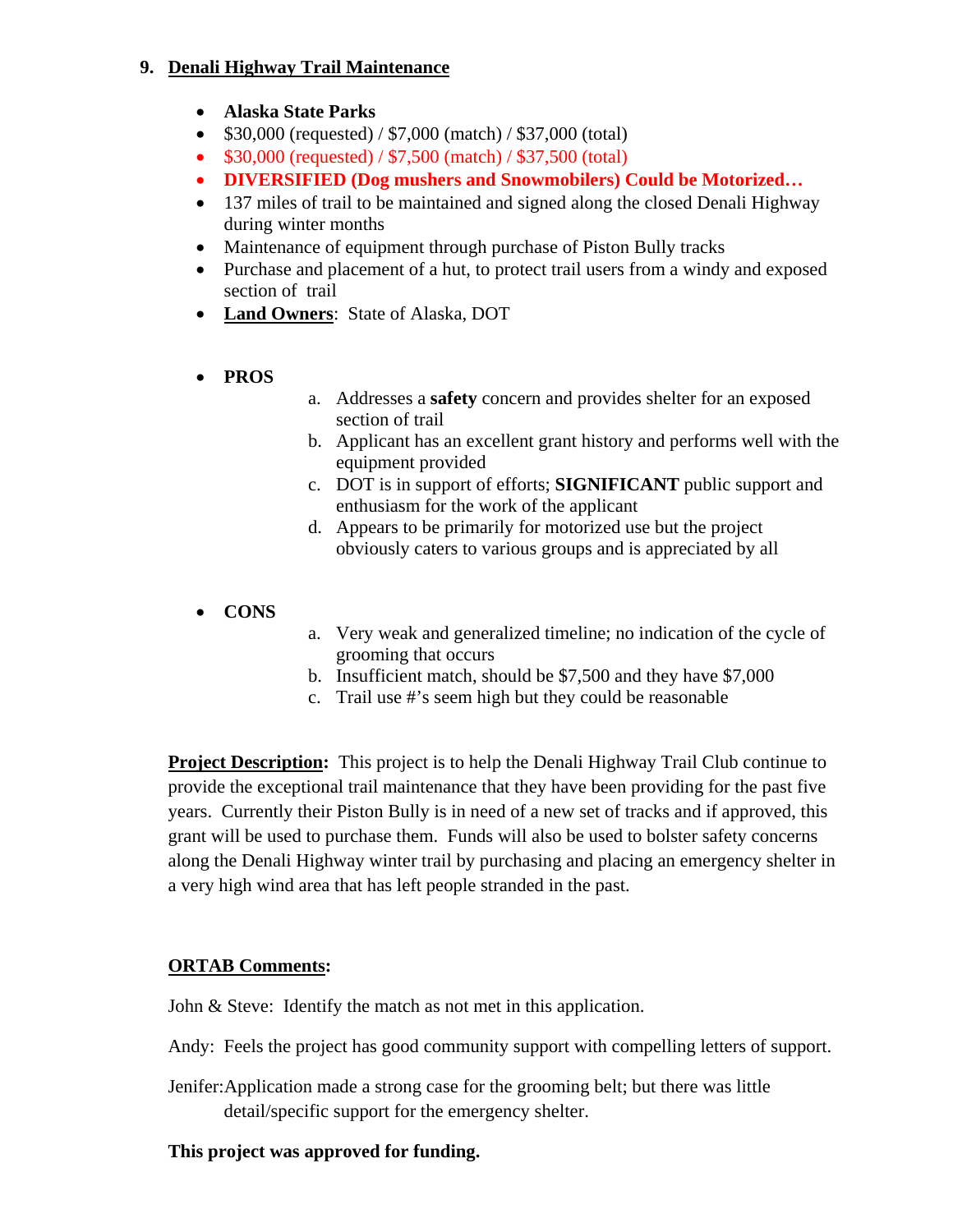### 10. **Deception Area Highland Trails / Lloyd's Historic Trap-line Trail Surveying Project**

- Willow Area Trail Committee
- $$8,250$  (requested) /  $$3,400$  (match) /  $$11,650$  (total)
- **DIVERSIFIED**
- Project will pay to have a surveying crew map approximately 75 miles of Willow area trails
- **Land Owners:** This project is to determine land status.
- **PROS**
- a. Current land status determination is greatly needed in this region to protect and reserve the recreational access for various groups throughout the mentioned areas. This project will be the start initiating the trail adjudication process.
- b. Benefits multiple types of trail users, particularly dog mushers, skiers, and snowmobilers.
- c. A similar project was funded last year through the Recreational Trail Grant program and could this project could easily be amended to it since the applicants and the intent is the same.
- **CONS**
- a. This could have been easily added to last years project proposal
- b. Landowner permission will be difficult to obtain and this could encourage trespass. This topic was addressed with Neil Shishido last year, but we agreed that it was a necessary process to inventory the trails to know if they needed to be re-routed. Private parcel information can also be researched by the surveyor and efforts can and should be made to avoid them.
- c. Maps are like spaghetti and difficult to follow
- d. Bids were an issue last year and not presented again

**Project Description:** The purpose of this project is to have the Deception Area Highland Trails / Lloyd's Historic Trapline Trail, which are part of the Haessler-Norris Winter Trail System, referenced in the Willow Area Trail Plan, to be surveyed with the state's minimum mapping standards. This survey will then be used in the near future to determine land status and to start the easement adjudication process for the trail system.

### **ORTAB Comments:**

Susan: This application lacks bids. Feels that bids should be required for contractual work.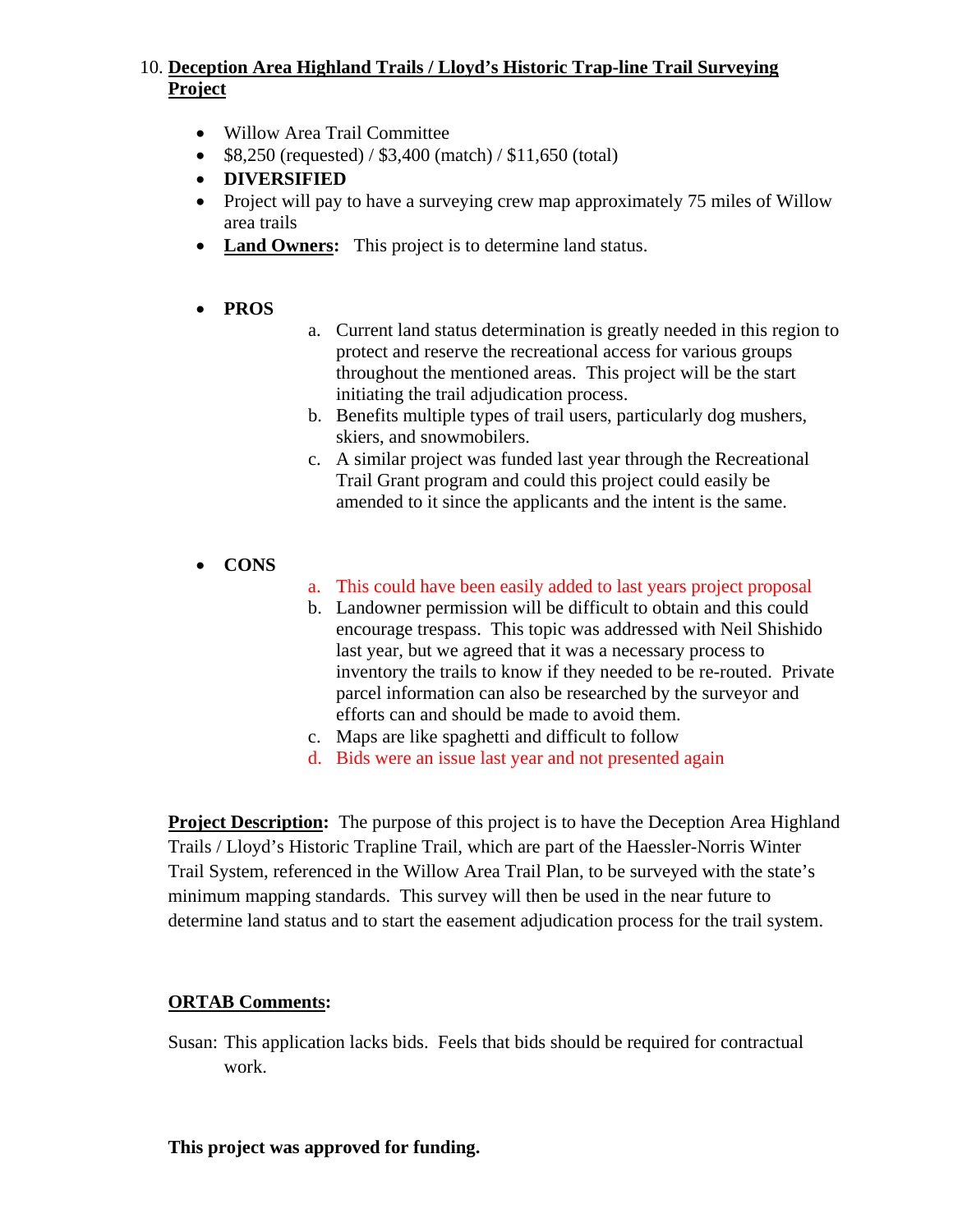### **10A. Haessler-Norris Winter Trail Surveying**

- **Willow Trails Committee**
- \$13,990 (requested) / \$4,900 (match) / \$18,890 (total)
- **DIVERSIFIED**
- Approximately 100 miles of trail to be mapped (100+ miles of interconnecting trails to be affected)
- **Land Owners:** To be determined through implementation of this grant application / project

## • **PROS**

- a. Acquiring a trail inventory will allow for a knowledge-base of what exists in this region – trail easements can then be legally acquired and reserved for public use.
- b. Strong community and local government support
- c. With the number of miles of trail and varying types of users, many groups could be positively benefit from improved easement dedication - this would be the first step in making that progress
- **CONS**
- a. **Only one quote from a surveyor provided; three quotes are required**.
- b. 100 miles of trail inventory in 6-7 days seems optimistic.
- c. With the wide range of areas to be covered, who is to say this surveyor will not be trespassing on lands while collecting the data?

**Project Description:** The purpose of this project is to have both the Haesler-Norris and Emil Stancec winter trail systems, both referenced in the Willow Area Trail Plan, to be surveyed with the State's minimum mapping standards. This survey will then be used in the near future to determine land status and start the easement designation/acquisition process for both trail systems.

## **ORTAB Comments:**

*-See Project #10 above-*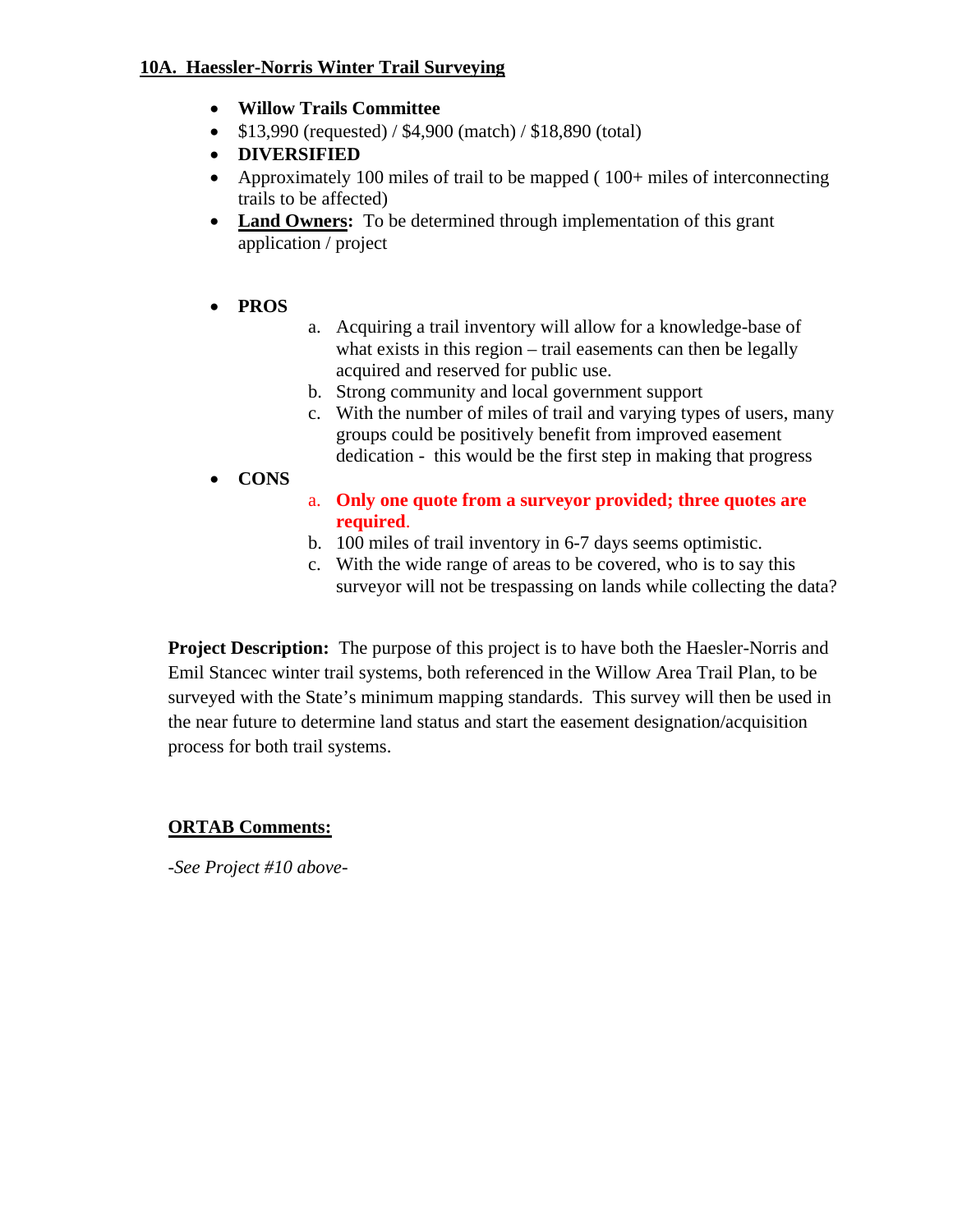### **11. Troop Lake Trail Project**

- **Youth Restoration Corps**
- $$29,000$  (requested) /  $$11,600$  (match) /  $$40,600$  (total)
- **NON-MOTORIZED DIVERSE**
- .5 miles of new trail to be constructed; interconnects 3 mi. of trail
- **Land Owners:** Chugach National Forest and State of Alaska (FS has 10 yr.) easement on State land)

### • **PROS**

- a. Opens recreational opportunities for fishing and hiking
- b. Resolves trespass issue occurring on ARR right-of-way
- c. Program puts local youth to work
- d. Support from Fish and Game, FS, ARR, and the Kenai Peninsula Borough Mayor

### • **CONS**

- a. Lacks detail on trail construction to be completed
- b. Project will not even begin until 2010
- c. Still no authorization or proof of cooperative agreement from the State. Should be achievable but no action has been taken
- d. No immediate need for this project
- e. Poor map, does not distinguish boundaries between FS, State and ARR
- f. No quotes/bids

**Project Description:** Youth Restoration Corps is proposing to construct  $\frac{1}{2}$  mile of new trail and post a trailhead sign at Mile 12 of the Seward Highway. The new trail construction will allow public access from a new trail owned by the Chugach National Forest Service to a lake that is currently stocked by the Alaska Department of Fish and Game. This access and trail system will allow the public this fishing and hiking opportunity without trespassing on the currently used Alaska Railroad right-of-way.

## **ORTAB Comments:**

Susan: Feels project has a high cost for a low return.

Jenifer:Concept of using youth a good one but the application did not support need for this particular trails project; nor did it give confidence that organizers were familiar with sustainable trail development.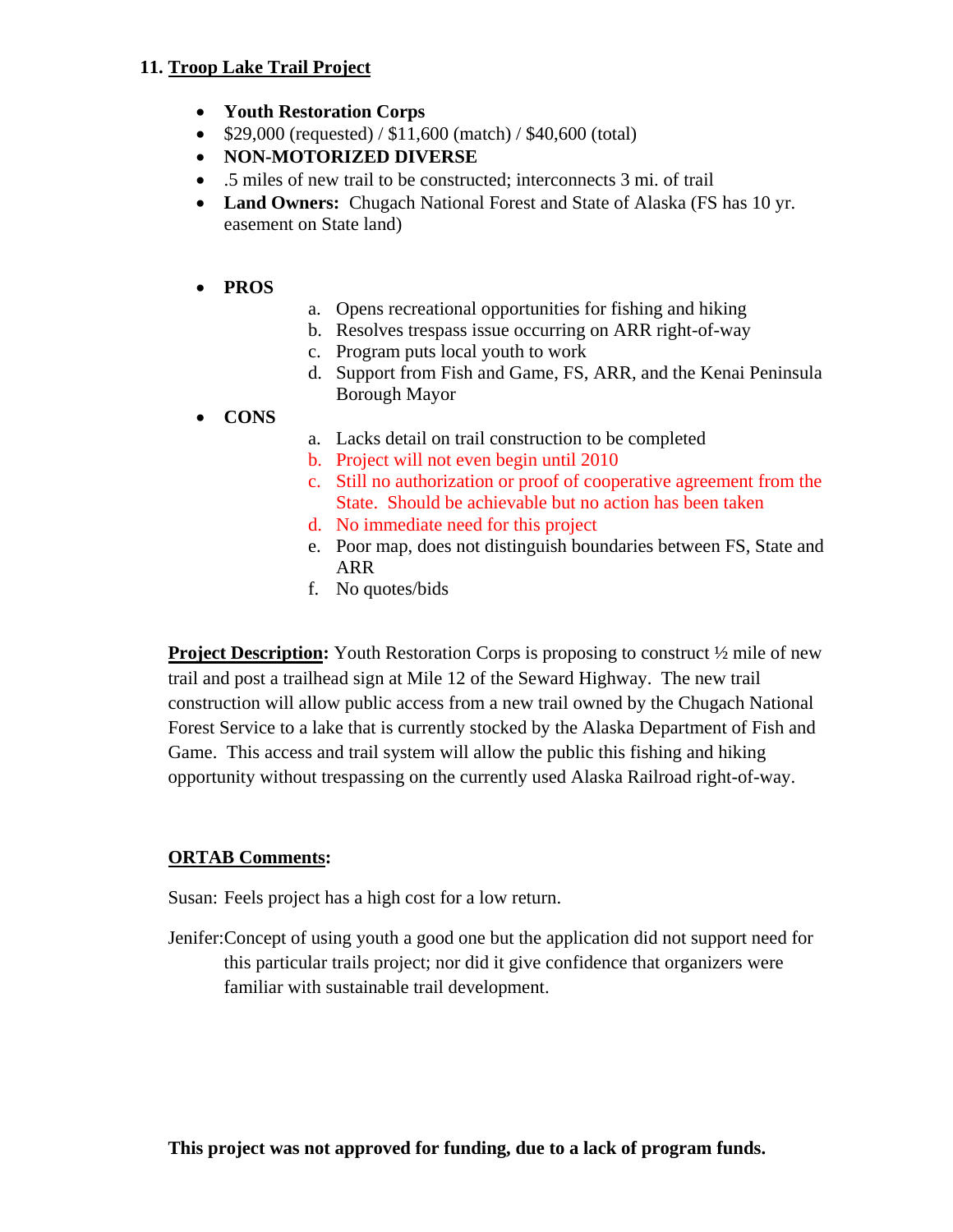### **12. Sockeye Run Bike Path and Fitness Trail**

- **Bristol Bay Borough**
- \$50,000 (requested) / \$90,000 (match) / \$140,000 (total)
- **NON-MOTORIZED**
- 1.5 new mi. of trail to be constructed
- **Land Owners:** Bristol Bay Borough

### • **PROS**

- a. **HUGE** community support!
- b. Appears to be a great project to bring community together, through the initiation of a trail project by one little girl and her mother
- c. Many agencies / groups involved to make this happen
- d. Good learning opportunity for little girl and a way to provide a recreational opportunity that connects young and old
- e. Bettering community health and interaction seems to be a primary goal
- **CONS**
- a. The construction plan is still in-progress and funding requests appear to be rough estimates (though they seem to have a good team of folks working on this project)
- b. No real schedule on how to coordinate volunteer efforts (though I am pretty sure they can pull it off)
- c. No bids or adequate breakdown of costs

**Project Description:** Sockeye Rund Fitness Trail / Bike Path is a proposed 1.5 mile non-motorized use trail, starting at the intersection of the Alaska Peninsula Highway and School Road in downtown Naknek. The trail would follow School Road, then form an exterior circle surrounding the Bristol Bay Borough K-12 school, the Southwest Elders Home, Bristol Bay Borough Pool Facility, the ambulance barn EMS Housing and Camai Clinic. Thus, allowing easy access to the school children for daytime physical education classes, the elders, the emergency staff and the public.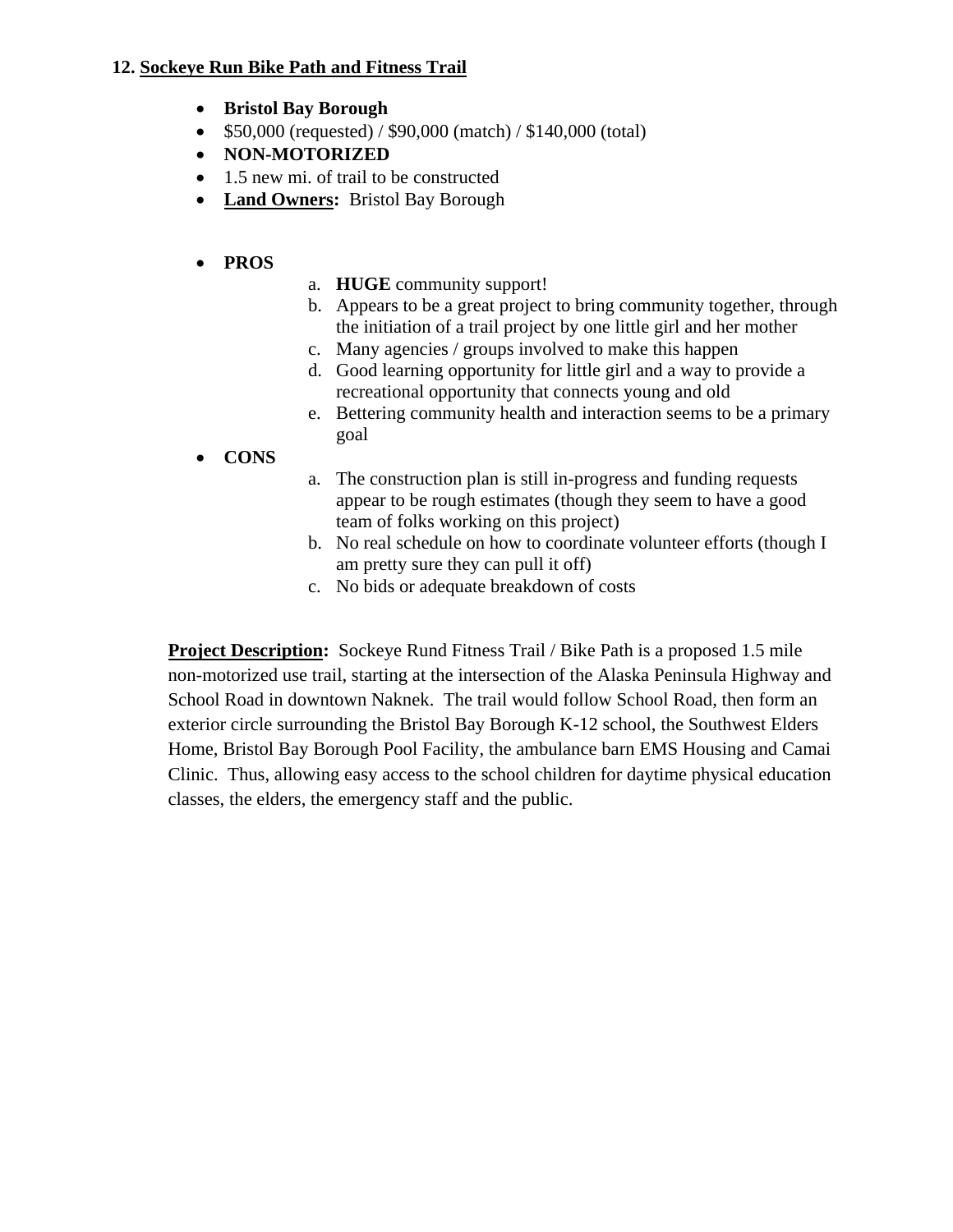#### **ORTAB Comments:**

Jeff: Indicates application does not have the required 3 bids.

Commends effort put forth in community support of a third graders idea.

- Steve: Indicates the access for the project has not been completely resolved.
- Jenifer:Good Project with tons of community support. No evidence of access from borough or DOT. Would have like to have seen documentation of \$90,000 in promised match to better understand nature of labor/equip/services involved.
- Molly: Illustrates that it is not always possible to solicit three bids in rural areas of the state.
- Andy: Has taken a non-conventional approach to scoring. Applications were either scored high, average, or poor. Scores reflect community and state need more so than the quality of the application
- Board: Feels Andy's comments are of value, but scores should not be incorperated into the average for fear of unjustly skewing the results.
- Susan: Indicates that applications should primarily be scored based upon scoring criteria.

After scoring is complete the board can discuss comments related to community need or other factors affecting the feasibility of the project.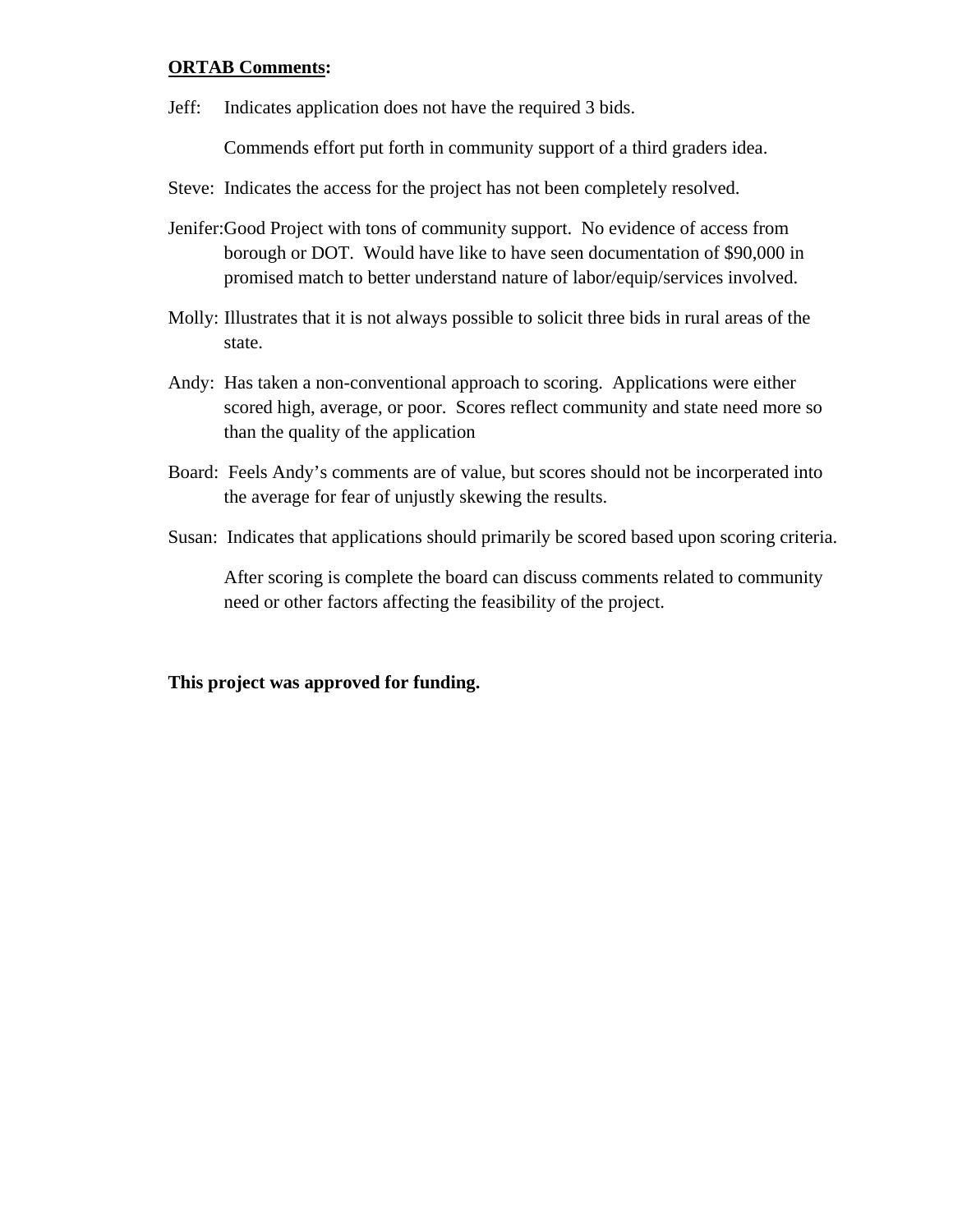### **13. Chilkat Valley Winter Trail**

- **JoeTelford, Chief Ranger, Haines**
- \$20,310 (requested) / \$19,008 (match) / \$39,138 (total)
- **DIVERSIFIED (Could be motorized and benefit SnowTRAC)**
- Project would groom up to 60 miles of trail; inter-connecting 104 miles of trail
- **Land Owners:** State of Alaska DNR & Div. of Forestry

## • **PROS**

- a. Would provide a new and safer recreational opportunity for the community of Haines
- **CONS**
- a. Minimal effort appears to be put into this application
- b. No numbers of users included; one letter of support and not from a beneficiary.
- c. Many areas are left blank or incomplete.

**Project Description:** Funding will purchase two Ski-Doo WT Snowmobiles and two Yellowstone tow behind groomers. Alaska State Parks will use this equipment for winter trail grooming along forest roads within the Haines State Forest and Alaska Chilkat Bald Eagle Preserve.

# **ORTAB Comments:**

- Susan: Identifies this application as incomplete without much explanation for the funding request.
- Bill: Agrees and indicates that minimal effort has been put forth for this application.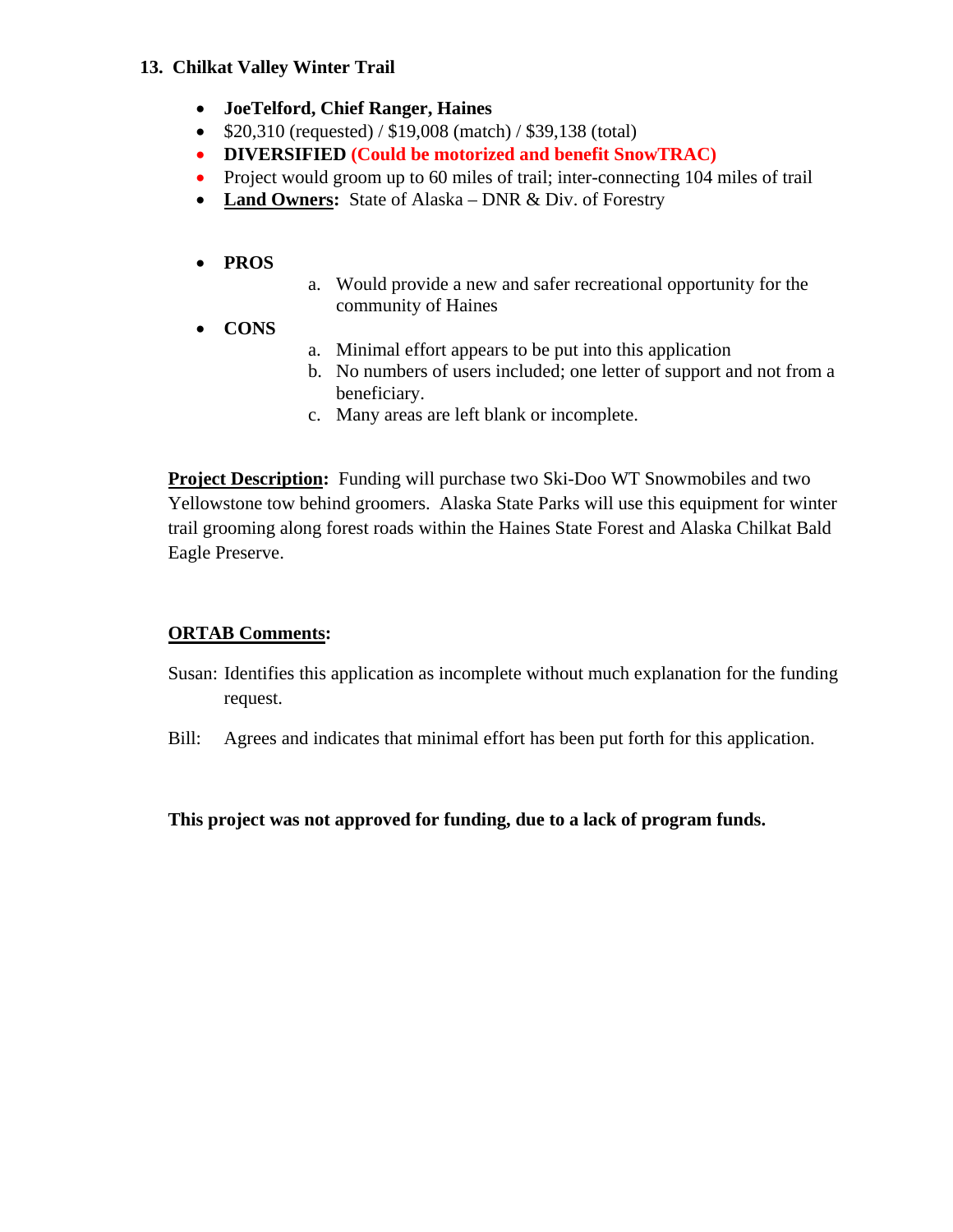#### **14. Battery Point Trail Hardening**

- **a. Joel Telford, Chief Ranger Haines**
- **b.** \$17,800 (requesting) / \$\$18,800 (match) / \$36,600 (total)
- **c. NON-MOTORIZED (Diverse)**
- d. 0.25 miles of trail to be reconstructed (hardened)
- **e. Land Owners: State of Alaska Chilkat State Park**

#### **PROS**

- a. The most popular trail in Haines and in great need of numerous repairs
- b. Visited the trail this summer and it does need work; work accomplished so far is great
- c. Continued funding would eliminate a lot of resource damage that is occurring
- d. High use trail!!!

#### **CONS**

- e. Applicant could have put more effort into the application.
- f. Minimally detailed timeline
- g. No letters of support
	- h. No quotes provided / no detailed description of need for materials
	- i. Good project, poor application effort.

**Project Description:** This project is to harden a quarter mile of trail with gravel. This is a continuation of trailwork that has occurred over the past three years.

#### **ORTAB Comments:**

Susan: Feels Project has a high cost for a low return.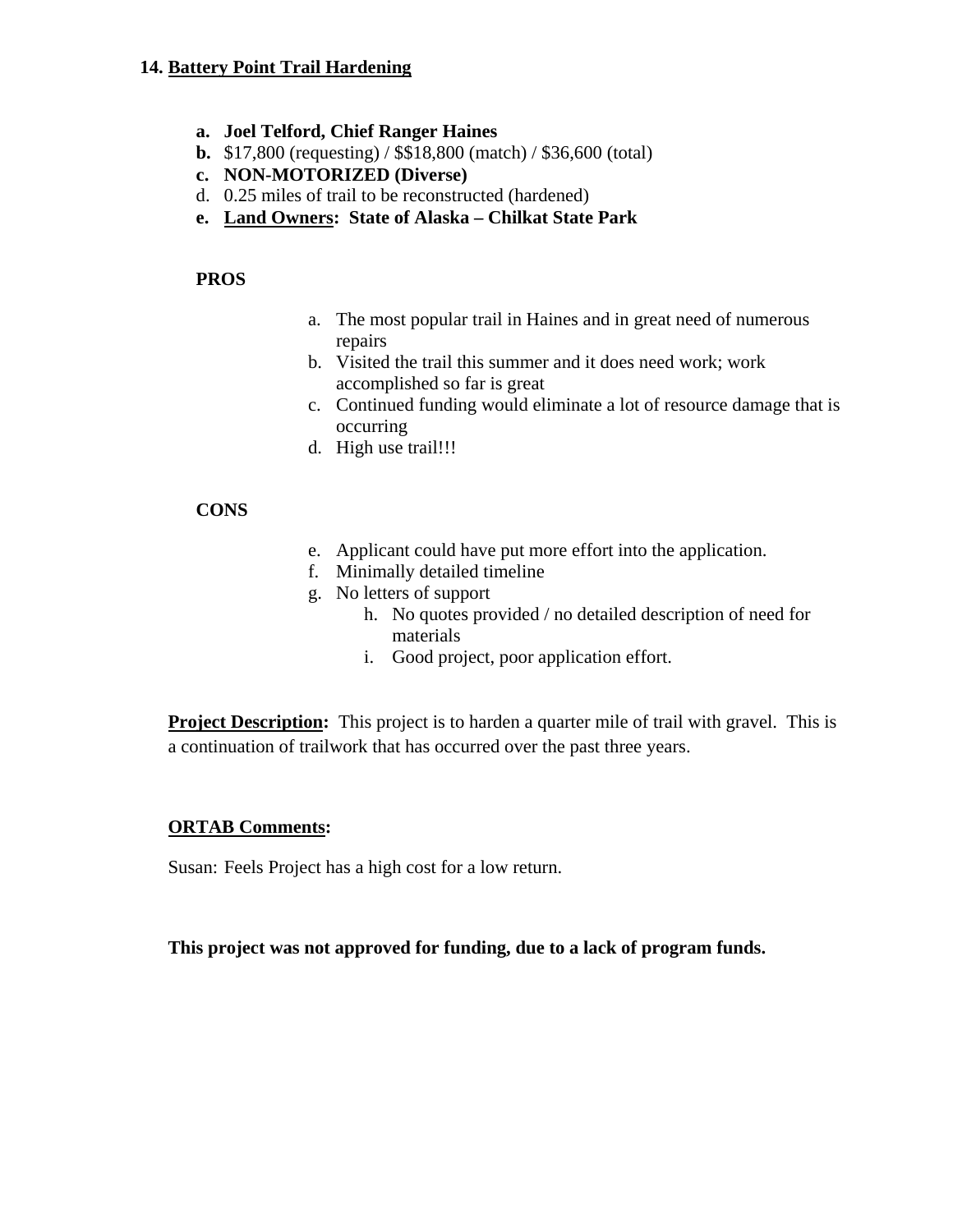#### **15. Matanuska Valley Moose Range Trail Restoration**

- **a. Palmer Wasilla Soil and Water Conservation District**
- b. \$30,186 (requested) / \$8,211 (match) / \$38,398 (total)
- **c. Motorized Diverse**
- d. .25 miles of new trail to be reconstructed and signed; inter-connects 30+ mi. of trail
- **e. Land Owners: DNR DML&W**

#### **PROS**

a. Excellent group to work with; motivated and well-intended

### **CONS**

b. This is one of the worst trails that I have hiked and I have difficulty funding it further until a revised management plan is in place.

**Project Description:** Funding used to improve trail surface approaching five bridges that span Wasilla Creek, to redirect segments of trail approaching three bridges, to restore the stream banks at five bridges, to place signage along the trail, and to place obstacles in rouge trails as necessary.

### **ORTAB Comments:**

Jeff: Ientifies this project as very expensive relative to what is provided.

John: Feels the project failed to identify a strong purpose or need.

Erling: Lowers score from 93 to 73.

**This project was not funded b/c the Board agreed that the project would not appropriately resolve the resource degradation issues.**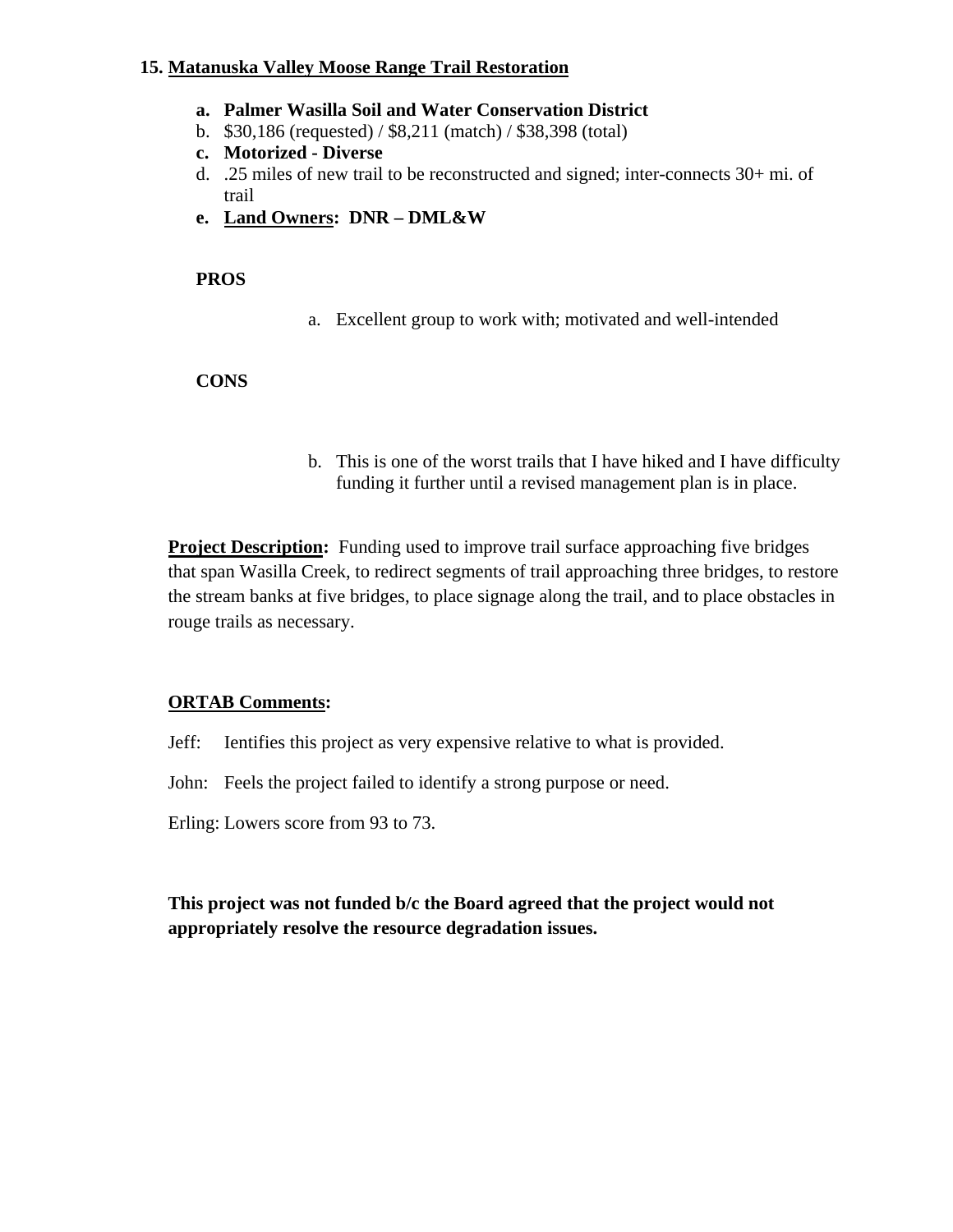### **16. Eagle River Nature Center Trail Maintenance**

- **Friends of Eagle River Nature Center Inc.**
- $$14,550$  (requested) /  $$14,555$  (match) /  $$29,105$  (total)
- **NON-MOTORIZED DIVERSIFIED**
- 10 miles of trail to be maintained
- **Land Owners:** State of Alaska Alaska State Parks
- **PROS**
- a. Not a very strong pro for this application
- **CONS**
- a. Project description is incomplete and doesn't address how and where equipment will be used.
- b. Task schedule and timeline aren't sufficient to understand the scope of the project. Doesn't indicate specific uses or tasks for the new equipment.
- c. Proposed budget does not have adequate bids and include potentially unnecessary trail maintenance equipment. (i.e. log splitter).
- d. Insufficient community support (only 1 letter).

**Project Description:** Funding will purchase trail maintenance equipment for staff and volunteers to conduct trail maintenance all year.

### **ORTAB Comments:**

Susan: Feels this project failed to demonstrate a need.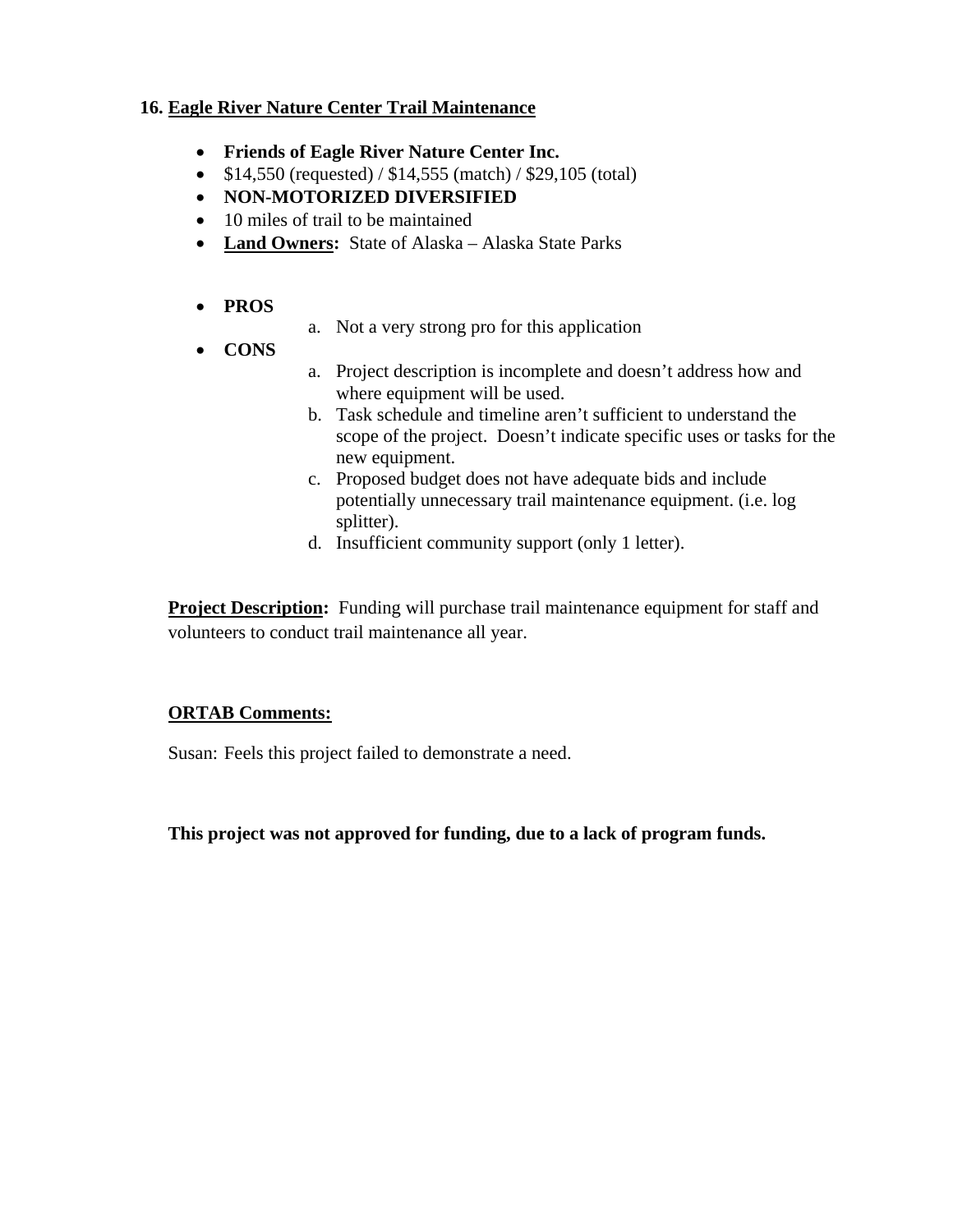### **17. Forest Muskeg Trail Restoration**

- **Alaska State Parks**
- $$27,755$  (requested) /  $$13,800$  (match) /  $$41,555$  (total)
- **NON-MOTORIZED**
- **.**75 miles of trail to be maintained
- Fresh cap of gravel to be implemented and new coat of Weather-Seal on the boardwalk
- **Land Owners:** State of Alaska Alaska State Parks
- **PROS**
- a. Good effort to provide preventative maintenance before letting the trail fall into total disrepair
- b. **Applicant obviously wants to upkeep the ADA accessibility for the trail – few other applicants have advocated for ADA**
- c. One letter of support reinforces the need for repair and desire to keep it maintained as an ADA trail
- **CONS**
- a. Excessive detail on the surrounding trail environment; could have provided more info. on the maintenance needs
- b. The boardwalk appears to need sealant, but the gravel trail seems to be in fairly good condition.
- c. No map. No quotes. Thin application.

**Project Description:** The Forest and Muskeg trail is about .75 miles in length, starting in thick young growth alders, leading to large muskeg areas, and ending in a beautiful old growth Sitka Spruce forest. The level of difficulty is easy with its wide gravel and boardwalk trail and is highly valued by the elderly, persons walking carriages with children, and people with disabilities. The Forest and Muskeg trail has thinned out from erosion and the boardwalk is in desperate need of sealant to protect it from unforgiving Sitka weather.

## **ORTAB Comments:**

- Jeff: Supports this project. Identifies trail is in need of restoration. In addition this trail will generate revenue for the parks through user fees.
- Bill: Commends project because this is the only project which is fully ADA accessible.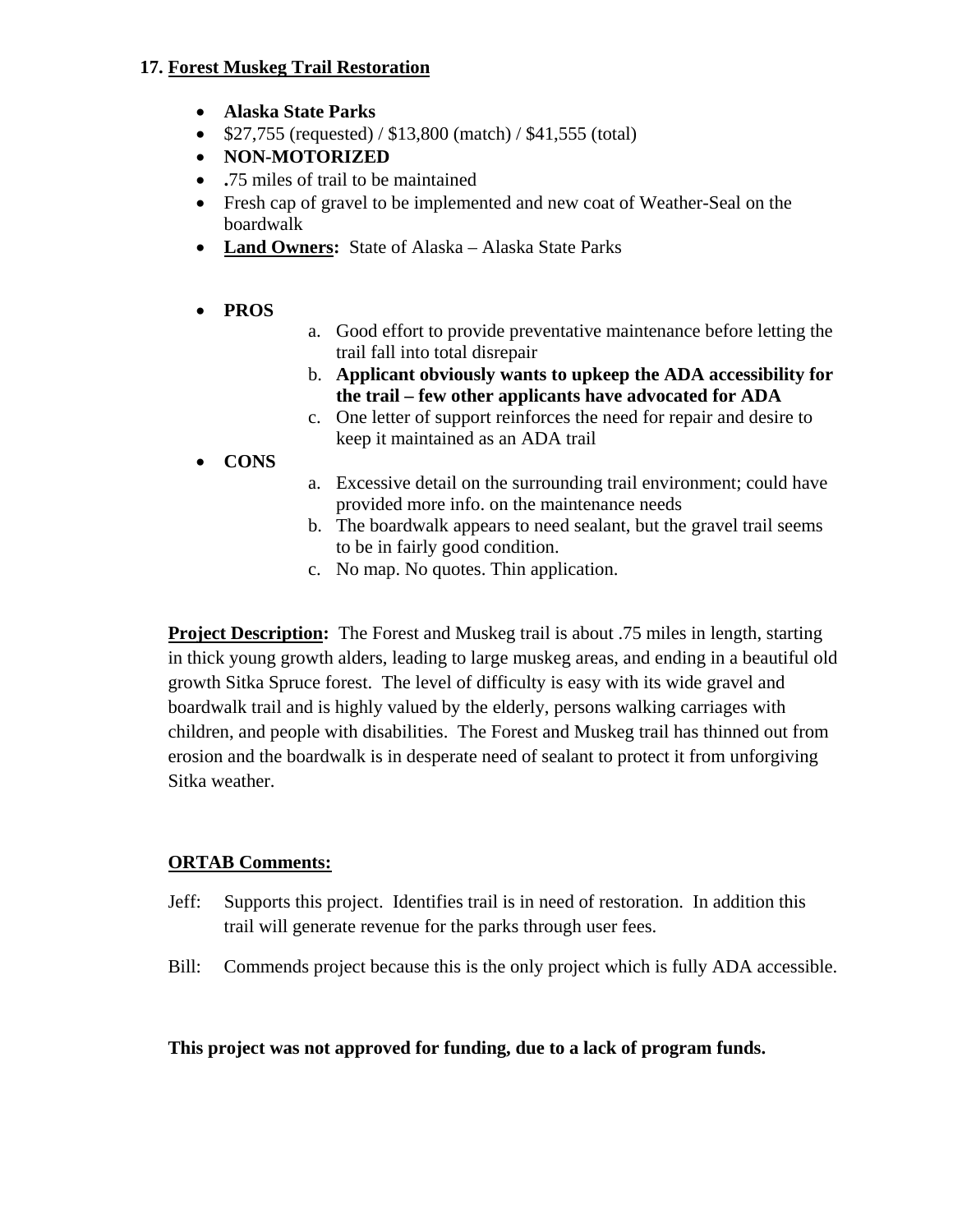#### **18. Kuskokwim 300 Trail System**

- **Kuskokwim 300 race committee**
- \$44,175 (requested) / \$34,773 (match) / \$78,948 (total)
- **NON-MOTORIZED DIVERSIFIED**
- 300 miles of trail signed
- 300 miles of trail groomed
- **Land Owners:** Kwethluk Native Corp.

### • **PROS**

- a. Project description is thorough.
- b. Timeline and task schedule is well thought out.
- **CONS**
- a. Proposed budget does not adequately account for \$8,000 in contracts. Funding request may need to be reduced.
- b. SAR process is not addressed
- c. Fails to illustrate projects relation to land management plans

**Project Description:** Funding will be used to purchase and post reflective trail markers along the entire trail system. Use of wooden stakes with reflective markers along the trail will increase public safety and reduce the likelihood of deviating from the trails and becoming lost.

### **ORTAB Comments:**

- Steve Neel: Illustrated the fact that this applicant has been convicted of grant fund embezzlement in the past. However, the organization is under new management a and therefore this may no longer be a concern.
- Steve T: Identifies inconsistancies in the land use permits for this project.

Erling: Concerned that equipment required for this project exceeds its scope and need.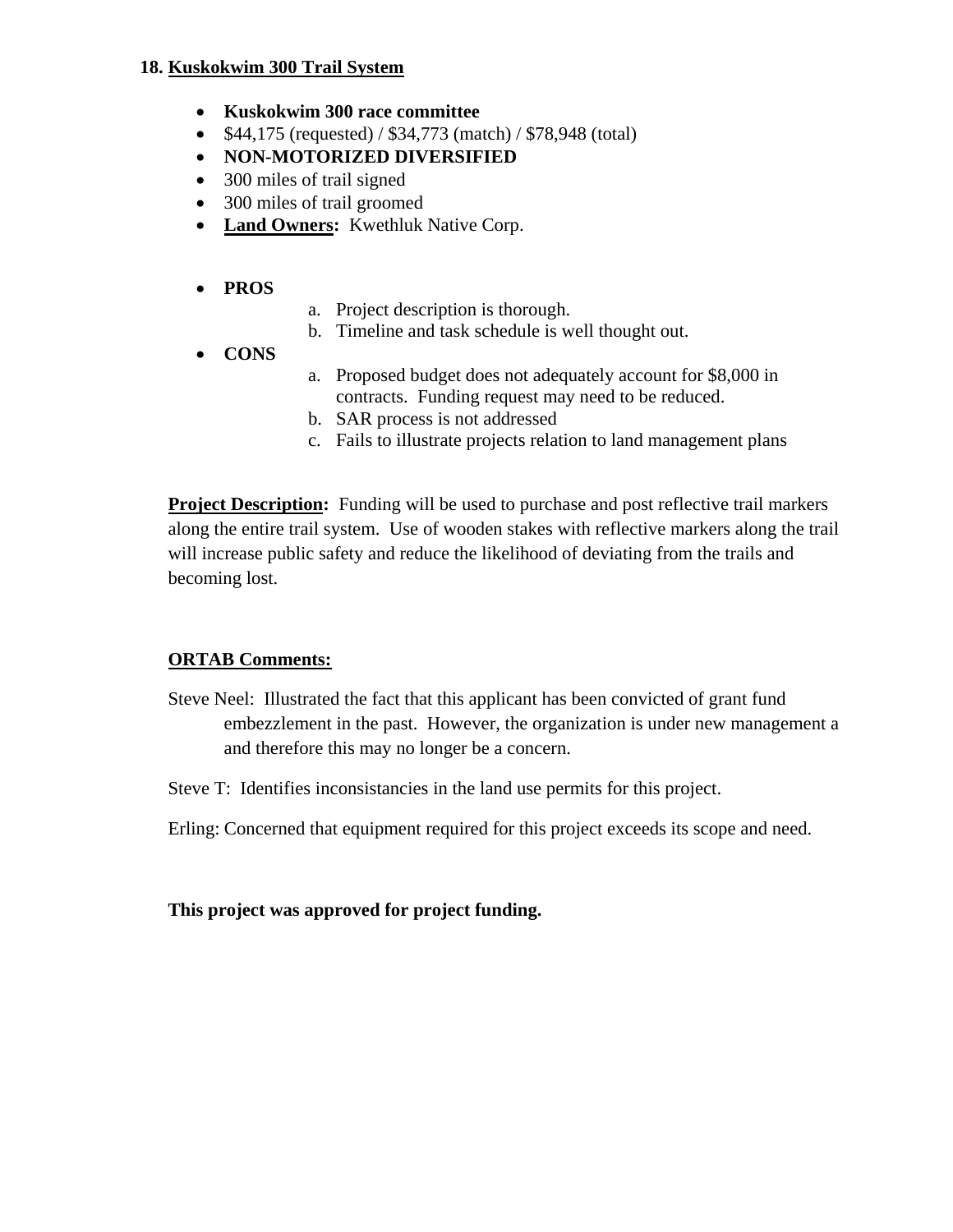### **19. Ester Dome Singletrack – Happy Valley Phase**

- **Alaska Trails**
- $$50,000$  (requested) /  $$24,553$  (match) /  $$74,553$  (total)
- **NON-MOTORIZED DIVERSIFIED**
- 5 miles of new trail construction
- **Land Owners:** State of Alaska
- **PROS**
- a. Maintenance plan is reasonable and undertaken by local club.
- b. SAR review checklist is complete and all issues addressed.
- **CONS**
- a. Project Location maps fail to identify land ownership.
- b. Proposed budget does not contain adequate quotes or clearly identify construction costs (they are all lumped into one large sum).
- c. Pending easement issues are not fully dealt with

**Project Description:** Funding will construct a five mile non-motorized multi-use trail in Happy Valley (Fairbanks). Trail will be built to Forest Service Class II mountain bike trail standards. These standards incorporate sustainability requirements for alignment, grade, integrated water control, and durable tread.

## **ORTAB Comments:**

Susan: Concerned that project lacks necessary trail design details as well as location and map details.

Feels budget is not itemized well enough. There is a high project cost relative to the budget detail.

Andy: Identifies the project as unnecessary due to the existing deffered maintenance issues in and around the area. Feels maintenance issues should be resolved prior to a new project being undertaken.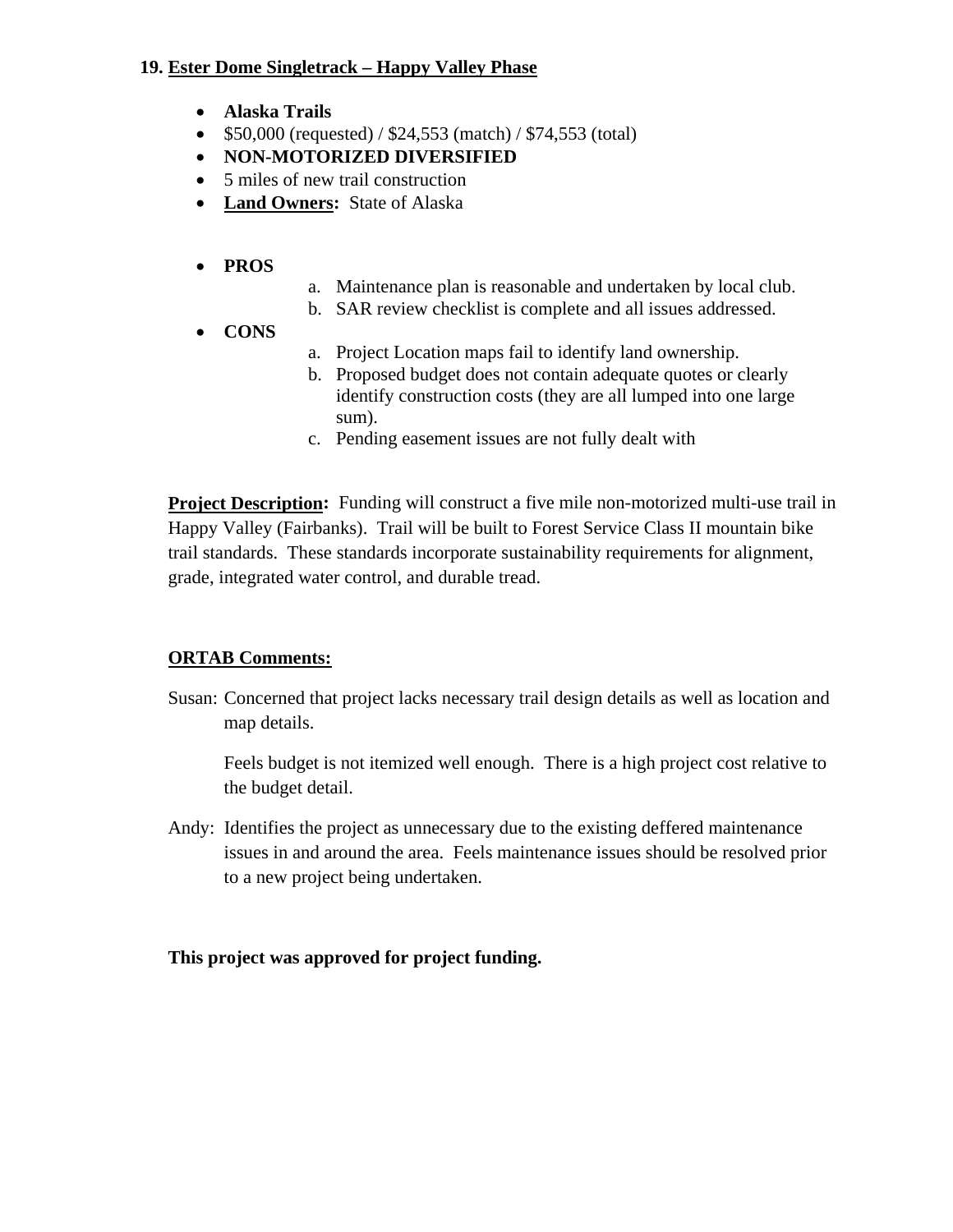### **20. Sitka Cross Trail Reconstruction – Sitka High to Kimsham and Gavan Hill**

- **Sitka Trail Works**
- $$50,000$  (requested) / \$13,345 (match) / \$63,345 (total)
- **NON-MOTORIZED DIVERSIFIED**
- 1 mile of trail reconstructed
- **Land Owners:** City of Sitka
- **PROS**
- a. Good detailed description with trail design plans included
- b. Public benefit clearly described, and portions of trail will be ADA accessible.
- c. Consistency with SCORP and other local area plans is clearly illustrated.
- d. Excellent history of grants and project success
- **CONS**
- a. Task schedule and timeframe not well though out. Not enough time allocated for project.
- b. Proposed budget does not contain adequate quotes.

**Project Description:** Funding will reconstruct over 5,000 ft of a popular trail in Sitka. The project will correct environmental degradation and resolve dangerous trail structures. Culvert installation will correct standing water and flooding of the trail bed, failing trail structures will be removes, and the trail will be widened and hardened to 8-10 feet.

### **ORTAB Comments:**

Jeff: Supports project because it is located in his representative area.

Points out that this project will bring the state funds through user fees.

**This project was approved for funding through use of unallocated funds in the Alaska Trails Initiative.**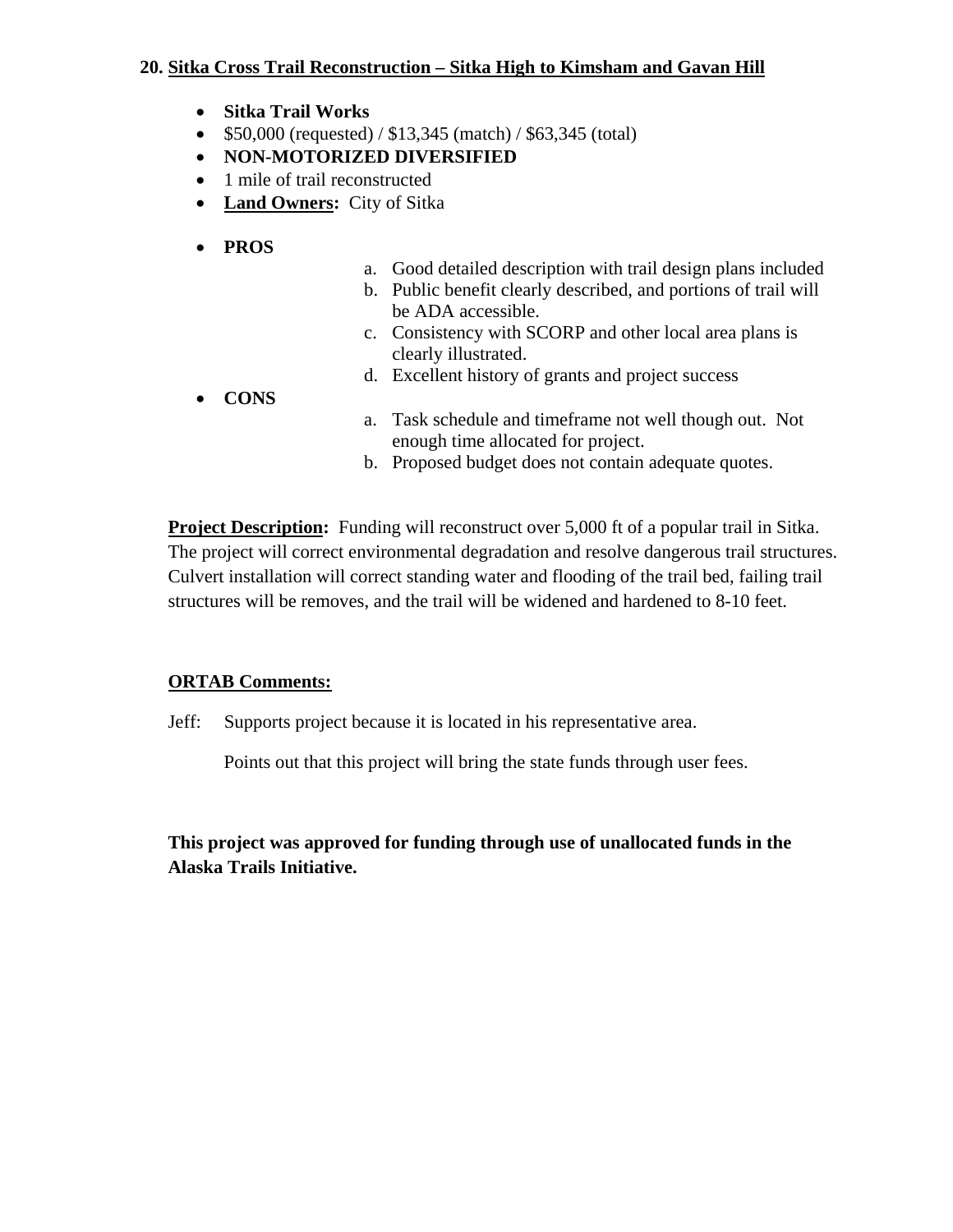### **21. Copper Center School Trail Project**

- **Copper Valley Development Association**
- $$25,000$  (requested) /  $$10,500$  (match) /  $$35,500$  (total)
- **NON-MOTORIZED**
- 0.95 miles of trail signed
- 0.95 miles of trail maintained
- 500 ft of new trail constructed
- **Land Owners:** University lands
- **PROS**
- a. Solves problem of providing community with recreational and educational opportunities.
- b. Numerous support letters from public agencies
- **CONS**
- a. Description lacks details of trail construction methods, interpretive panel plans, and bench construction plans
- b. Scope of project dependent on adjacent landowner and therefore cannot be fully understood in application
- c. Proposed budget lacks necessary elements such as bids, explanations of expenditures, and labor requirements

**Project Description:** Funding will be used for interpretive signs along 0.95 miles of trail. Funding will also be provided for the grooming of 0.95 miles of trail. Funding may also be needed to re-route 500 ft of trail off of adjacent land interests.

### **ORTAB Comments:**

Jeff: Feels this project has been well written with pertinent appendices included.

Jeff & Steve: Identify the legal access to lands as unclear.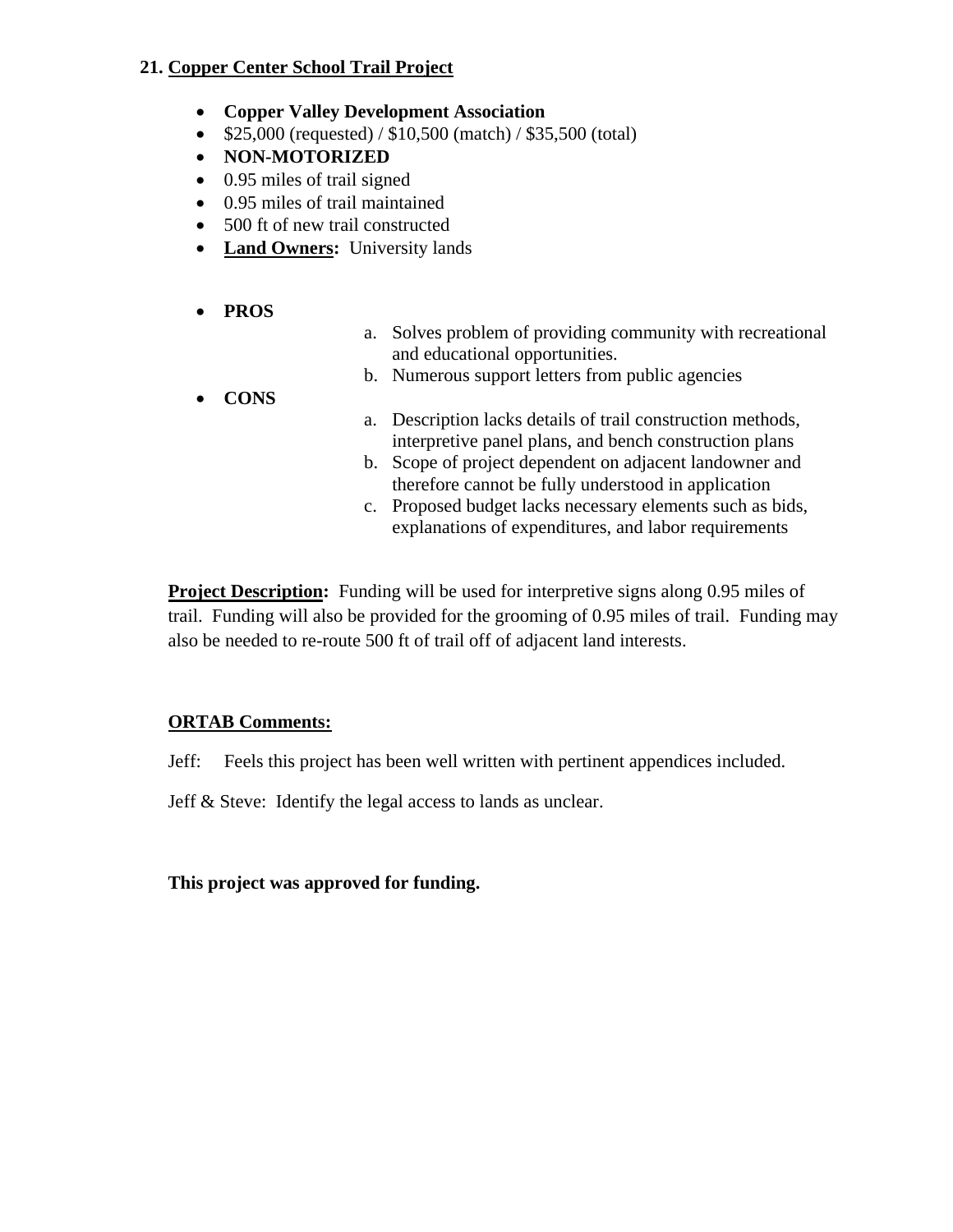### **22. Chena Flats Greenbelt Project – Dosch/Vanderpool Acquisition**

- **Interior Alaska Land Trust**
- \$50,000 (requested) / \$77,164 (match) / \$127,164 (total)
- **DIVERSIFIED**
- 2 Private parcels purchased and used for recreation
- **Land Owners:** Michele Vanderpool ; Henry Dosch
- **PROS**
- a. Good Description of project and legal step required to acquire property
- b. Public benefit is clearly and completely described.
- c. Good grant history.
- **CONS**
- a. Timeline seems too constricted for the entire purchase process.
- b. Proposed budget Estimates land costs without landowner quotes or appraisals

**Project Description:** Funding will allow the trust to acquire two parcels of land adjacent to other trust lands acquired with grant funds. Parcels would be included in the Chena Flats Greenbelt Project, and increase the size of the greenbelt to 241 acres preserving 1.1 miles of trail in the process.

## **ORTAB Comments:**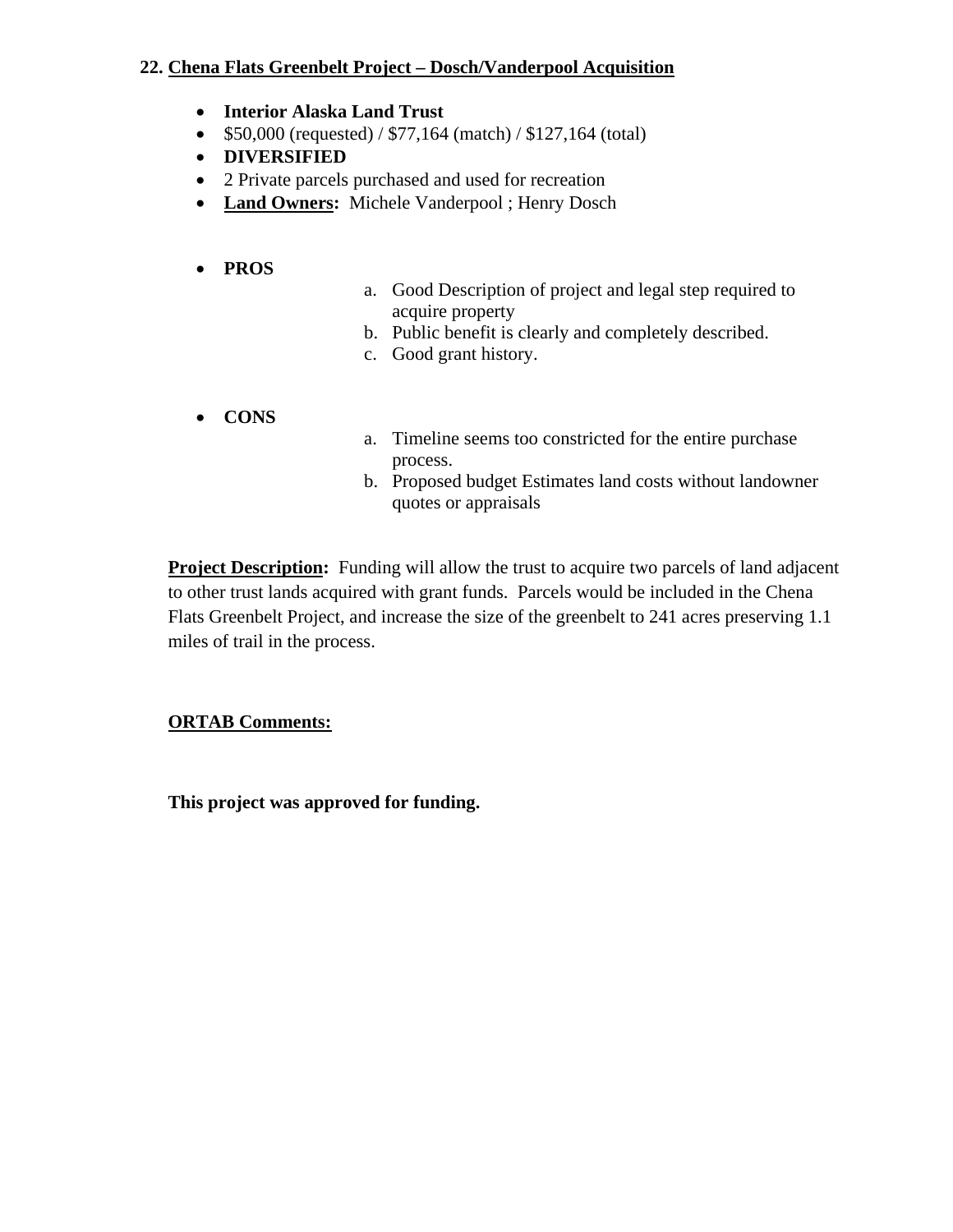### **23. Nagoonberry Loop Trail**

- **The Nature Conservancy**
- $$50,000$  (requested) /  $$12,915$  (match) /  $$62,915$  (total)
- **NON-MOTORIZED**
- 2.5 miles of gravel trail constructed and maintained
- **Land Owners:** The Nature Conservancy

### • **PROS**

- a. Good project and location description supported by photos and maps.
- b. Public benefit is clearly and completely described.
- c. Trail is ADA accessible
- **CONS**
- a. Budget does not contain bids and budget table descriptions lack detail.
- b. Applicant did not complete the SAR procedure

**Project Description:** Funding will construct 2.5 miles of gravel trail in the Gustavus Forelands on Nature Conservancy Lands. The trail will be owned, maintained, and managed by the conservancy.

## **ORTAB Comments:**

Jeff: Identifies Gustavus as a small southeast community that would greatly benefit from this project.

Steve: Likes how the project incorperates a variety of users.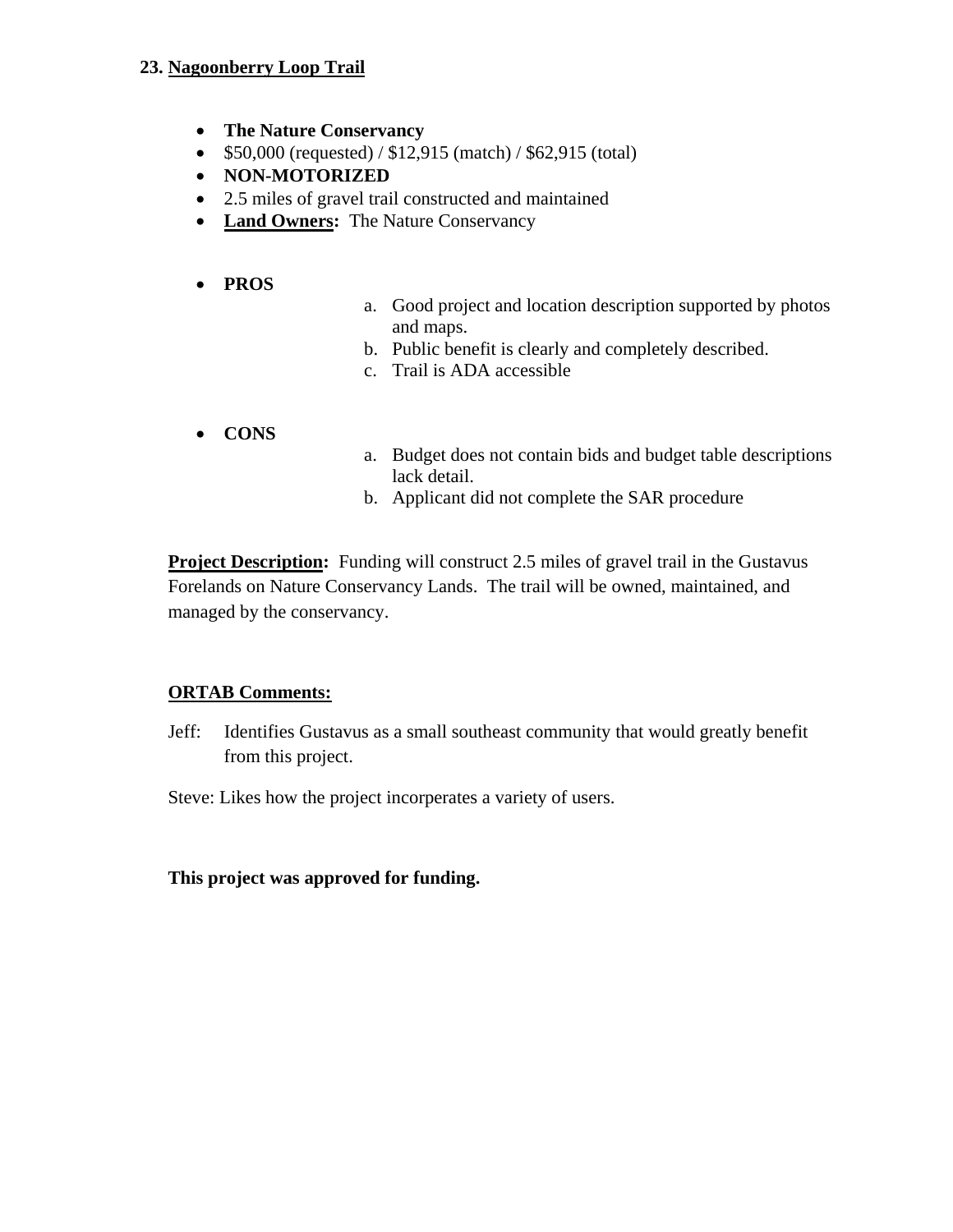### **24. Hillside Singletrack Project – Phase II**

- **Alaska Trails**
- \$50,000 (requested) / \$50,250 (match) / \$100,250 (total)
- **NON-MOTORIZED (DIVERSIFIED)**
- 4 miles of singletrack trail design, construction, and maintenance
- **Land Owners:** Municipality of Anchorage FNBP

### • **PROS**

- a. Detailed Project Description
- b. Successful completion of previous grants shows commitment
- c. Applicant shows strong grant history and well-prepared grant proposal: good maps, legal documentation, budget, etc.
- d. Excellent grant history
- e. Reasonable timeline and task schedule
- **CONS**
- a. Allowable match exceeded.
- b. Budget lacks quotes and is inconsistent with Project Description. (i.e. 4 miles vs. 3 miles in budget)
- c. Did not solicit current public support for phase two of project. (used phase 1 letters).

**Project Description:** Funding will provide for the design and construction of approximately 4 miles of singletrack trails in Far North Bicentennial Park in Anchorage. Trails will be built to sustainable standards for bikers and hikers.

### **ORTAB Comments:**

| Jeff:  | Feels project was well written with lots of community support.                                                                                      |
|--------|-----------------------------------------------------------------------------------------------------------------------------------------------------|
| Andy:  | Identifies the project as successful last year. Indicates that this project will<br>essentially be a continuation of the previously funded project. |
|        | John, Susan, and Steve: Lower score as a result of Andy's comments.                                                                                 |
| Steve: | Indicates that Alaska Trails have good accountability and get projects done.                                                                        |
| Susan: | Feels this projects illustrates the importance that "need" should have in the<br>scoring process.                                                   |

## **This project was approved for funding through use of unallocated funds in the Alaska Trails Initiative.**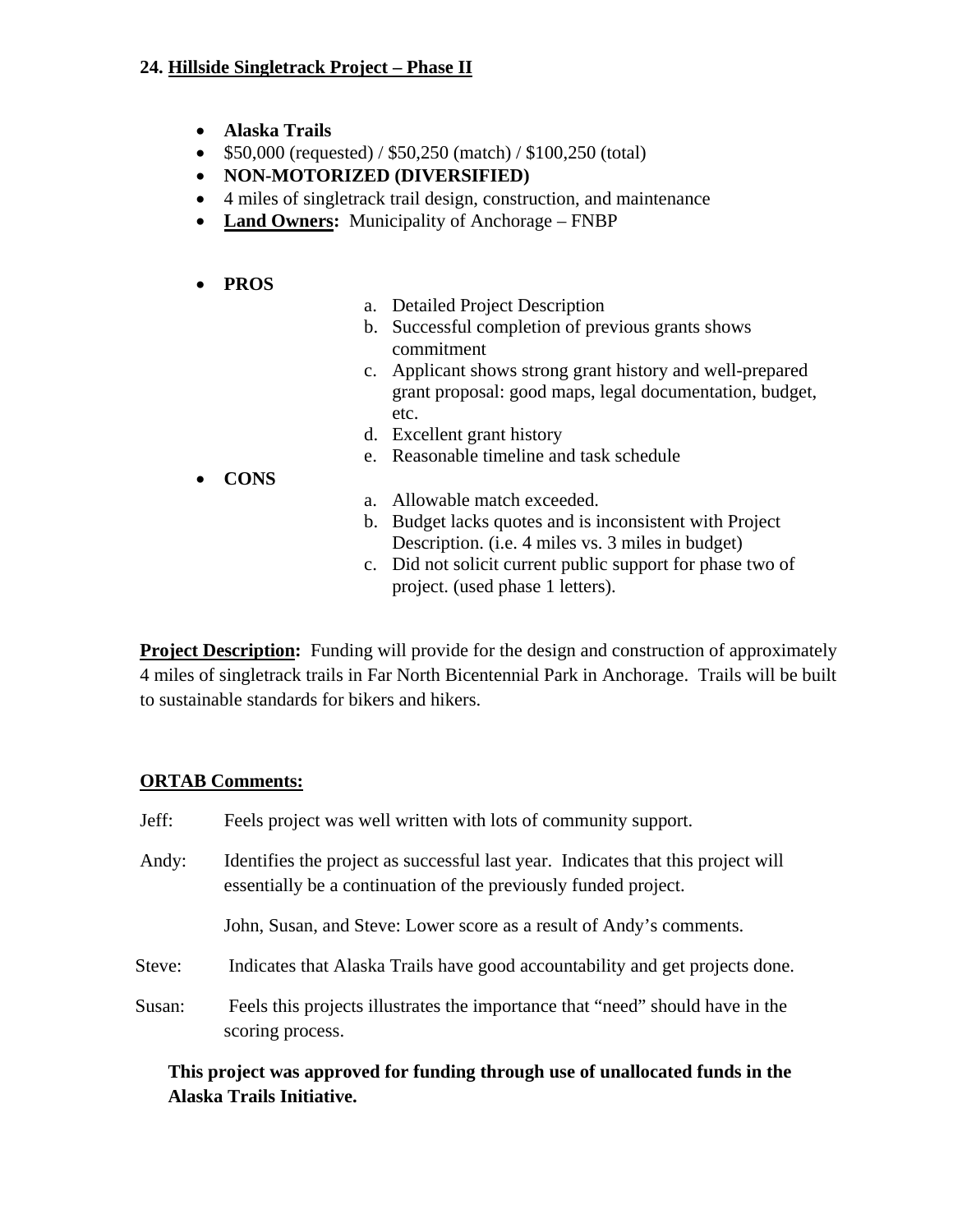### **25. Trailhead / Parking Facility Access Caribou Lake Trail**

- **Homer Soil and Water Conservation District**
- \$50,000 (requested) / \$23,200 (match) / \$73,200 (total)
- **MOTORIZED-DIVERSIFIED**
- .5 miles of road improved (surfacing with rock and gravel)
- **Land Owners:** Private, State of Alaska
- **PROS**
- a. Extensive community support
- b. Consistent with SCORP and other localized trail plans
- c. Good grant history
- d. Good long term maintenance plan (borough to take over)
- **CONS**
- a. Land Ownership issue not fully addressed with no maps or easement paperwork provided.
- b. Timeline and task schedule are vague and inconsistent.
- c. Budget lacks quotes or bids, and is not adequately explained.
- d. Questionable whether project should be eligible for trail funds.

**Project Description:** Funding will improve a .5 mile of road to provide legal access to the trailhead and parking for the Caribou Lake Trail near Homer. Improvements include surfacing the existing road surface with fractured rock and gravel.

## **ORTAB Comments:**

- Andy: Chose to score the project low because it is premature to start a new project here.
- Steve: Concerned about the project's maintenance plan, which is unproven.
- John: Feels the maintenance category should hold more weight in the application scoring process.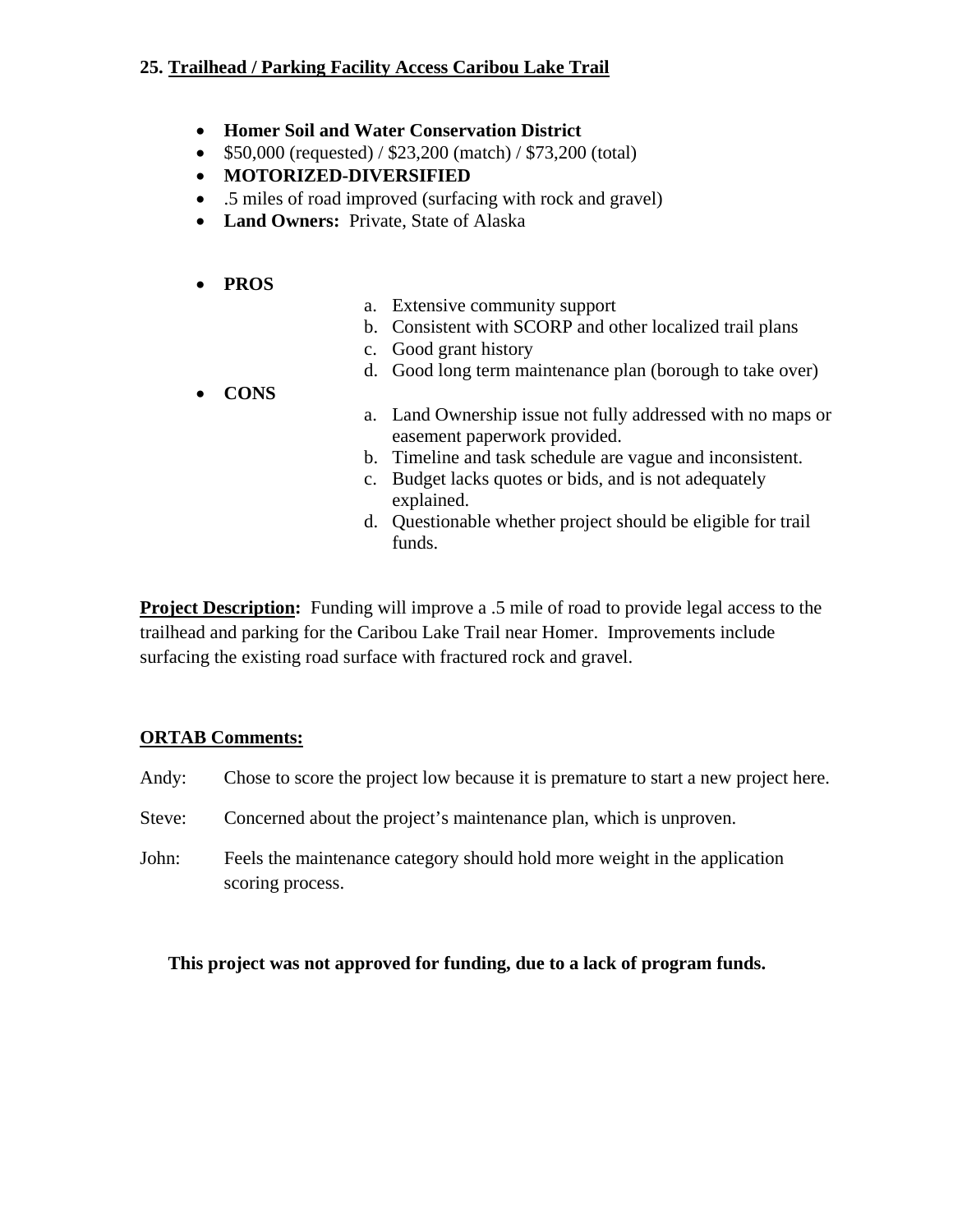### **26. Calvin & Coyle Woodland Park Nature Trail Re-Development Project**

- **Homer Soil and Water Conservation District**
- $$21,098$  (requested) / \$6,635 (match) / \$27,733 (total)
- **NON-MOTORIZED**
- 1,260 ft of trail re-routed
- 3,608 ft of trail to be hardened
- 1 wooden kiosk constructed
- **Land Owners:** Kachemak Heritage Land Trust, City of Homer
- **PROS**
- a. Well-supported by community
- b. Project consistent with area trails plan
- c. Heavy visitation high use trails  $(8,000 \text{ people/yr})$
- d. Good grant history
- **CONS**
- a. Missing 3 quotes for materials and equipment
- **b. Exceeded allowable on their admin fees**
- c. Fall-line trail requires extensive boardwalk and
- d. maintenance

**Project Description:** Funding will re-route a section of trail to a more appropriate location. It will also improve the tread of the existing trails system. In addition funding will help to develop trail interpretive materials.

## **ORTAB Comments:**

Andy: Feels it is premature to start a new project .

Steve: Identifies the maintenance plan has not been proven; and therefore may not work.

John: Feels that maintenance plans should hold more weight in the application scoring.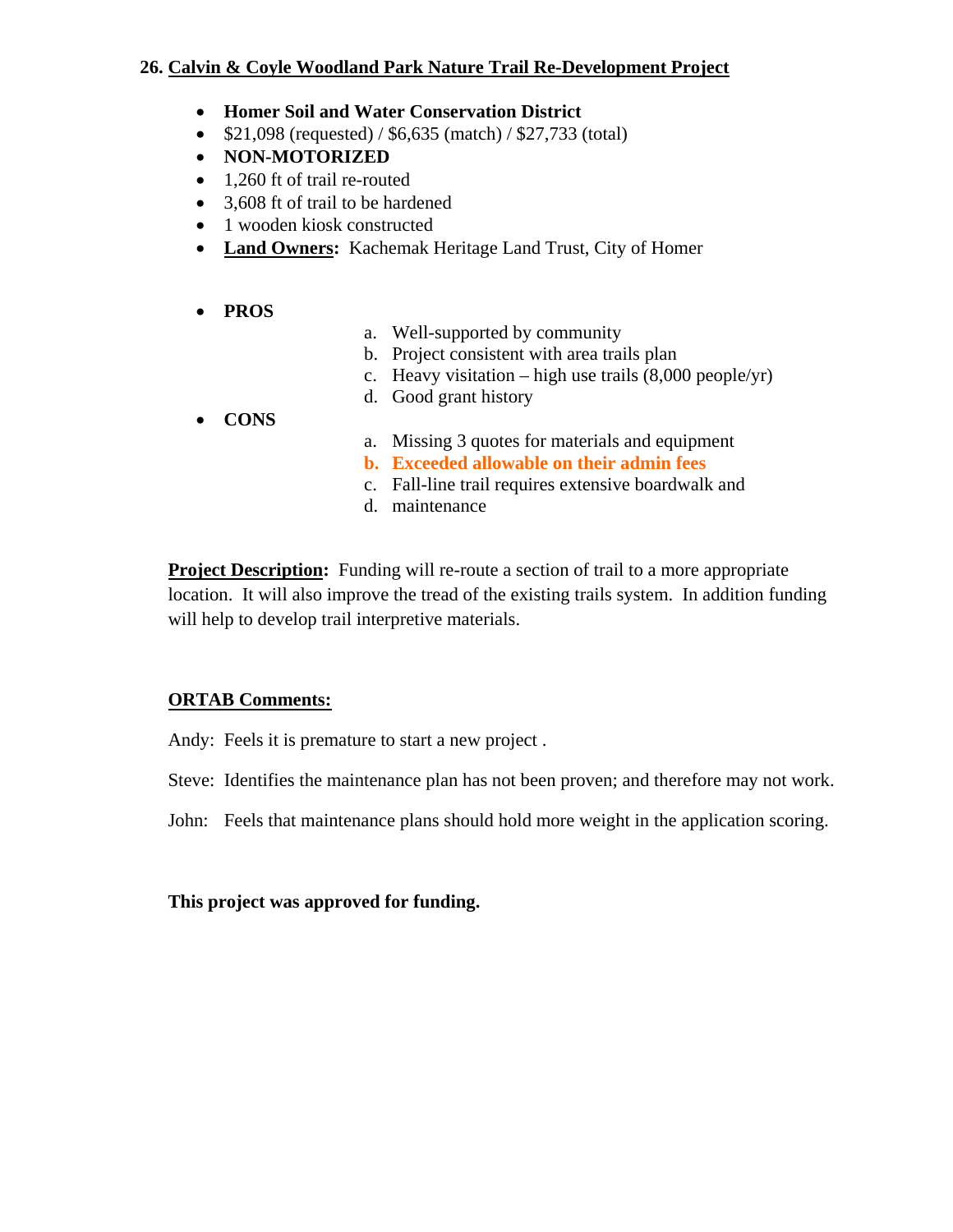### **27. Hollis Harris River Recreational Trail**

- **Hollis Community Council**
- $$50,000$  (requested) /  $$20,276$  (match) /  $$70,276$  (total)
- **NON-MOTORIZED DIVERSIFIED**
- Reconstruction of 0.75 miles of trail
- rest-rooms and picnic area
- trailhead parking
- **Land Owners:** State of Alaska; Private (USMS 1406)
- **PROS**
- a. Public benefit clearly identified  $(1<sup>st</sup> \text{ trail in community})$
- b. A Portion of the trail will be ADA accessible
- c. Extensive community support
- d. Land status plats provided, and land access secured
- **CONS**
- a. Project details lacking in description, tasks, and timeline
- b. Proposed budget does not include required bids
- c. Match not detailed.
- d. Missing some SAR documents.

**Project Description:** Funding will reconstruct an existing poorly degraded trail. The reconstruction will construct the trail to 60" of width for 0.75 mile to a scenic waterfall. In addition funding will provide a sheltered picnic area with rest-rooms for area residents. Furthermore funding will provide for the construction of a parking area accommodating 10 vehicles. The construction of this trail will provide a trail for a community with minimal recreational resources.

### **ORTAB Comments:**

- Jeff: Feels this project would be a good addition to a very small community. It would be a large boost for their tourism development.
- Susan: Feels this project is well deserved, as it would be the only developed trail in the community.
- Steve: Indicates that the access documentation is incomplete

### **Due to a lack of funds, this project was awarded a portion of the funding request - \$28,762.**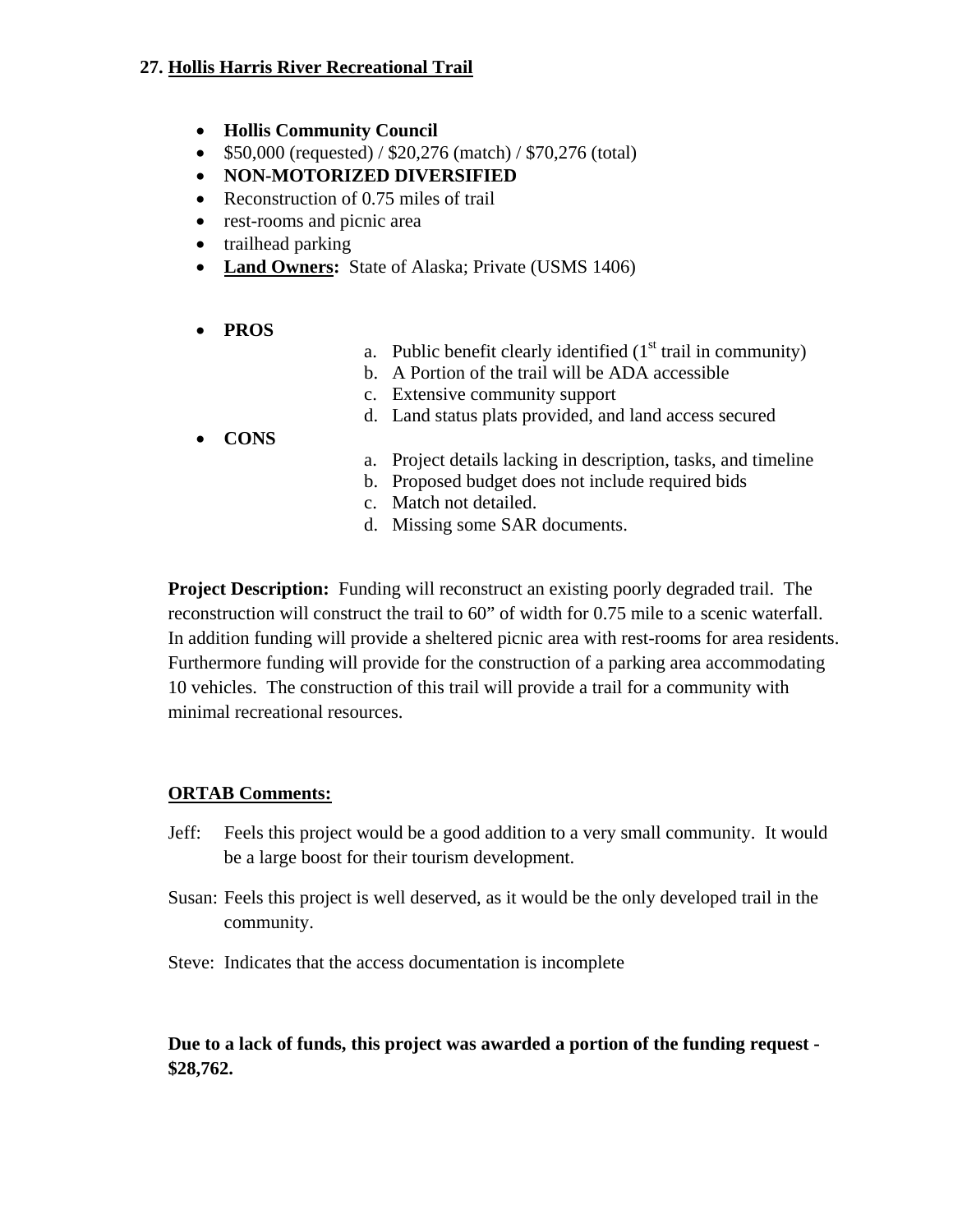#### **28. Angel Rocks Trail Hardening Project**

- **Brooks Ludwig**
- \$48,993 (requested) / \$13,651 (match) / \$62,644 (total)
- **NON-MOTORIZED DIVERSIFIED**
- Equipment purchase (tracked gravel hauler)
- Hardening of 1,000 ft of trail
- **Land Owners:** Alaska State Parks

### • **PROS**

- a. Succinct project description is to the point and supported by photographs.
- b. Illustrates heavy usage and popularity of trail
- c. SAR process adequately completed
- **CONS**
- a. Project area not indicated on maps
- b. Proposed budget does not include required bids
- c. Existing trail not severely degraded. Need for improvement not fully justified.
- d. Substantial cost for short segment of trail.

**Project Description:** Funding will purchase a tracked gravel carrier for hauling gravel and hardening a 1000 foot section of the Angel Rocks Trail. Currently the trail contains exposed root and uneven boulder tripping hazards. The gravel carrier would bring in the material necessary to fill and level these areas.

### **ORTAB Comments:**

Susan & Jenifer: Troubled by the fact that the project only has one quote for purchasing equipment.

Susan & Andy: Feel that equipment purchases should be held to long term maintenance needs.

Andy: Perhaps equipment rentals can be substituted for purchases in a lot of instances.

Molly: Increases score by 10 pts.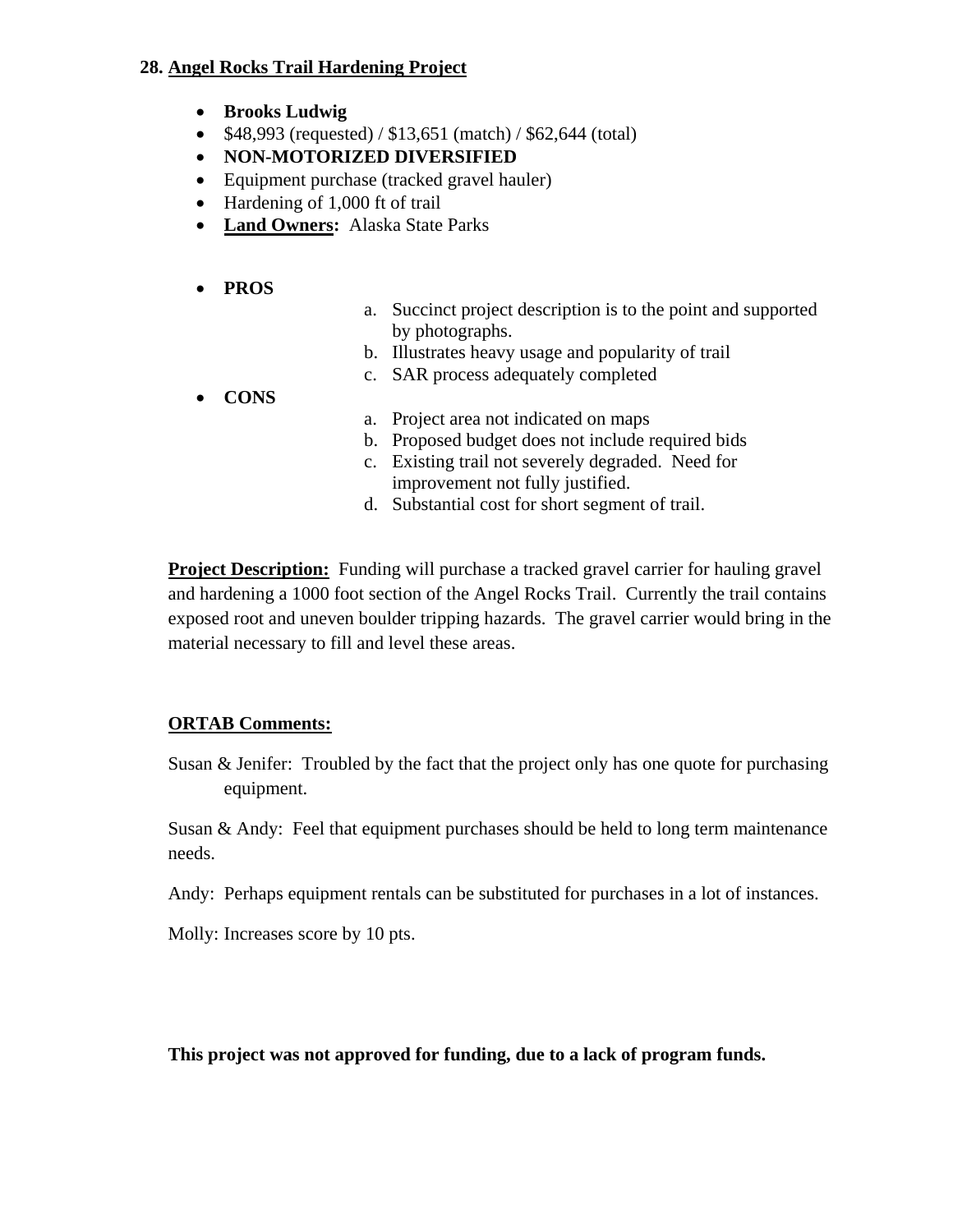### **29. Lookout Mountain Recreation Area Trailhead Parking Development**

- **Kachemak Nordic Ski Club**
- $$49,500$  (requested) /  $$12,375$  (match) /  $$61,875$  (total)
- **NON-MOTORIZED DIVERSIFIED**
- 840 ft of road improvement
- 14,400 sq ft of parking lot
- **Land Owners:** Kenai Peninsula Borough

### • **PROS**

- a. Excellent project description
- b. Excellent maps indicating ownership and design.
- c. Proposed budget is clear and concise with all necessary bids.
- d. Extensive community support.
- e. SAR well addressed
- **CONS**
- a. Timeline not submitted in the correct format

**Project Description:** Funding will improve an existing driveway and build two terraced parking lots for access to the Lookout Mountain Recreation Area. Parking Lots will be approximately 14,400 sq. ft. in area and will the road upgrade will be 840 ft of the Ohlson Mountain Road.

### **ORTAB Comments:**

Jeff: Identifies project as being inconsistent with SCORP.

- Susan: Expresses concern that the project cost is high for a small area.
- Jenifer:Based on my reading of the application book, roads are not eligible for trail funding. Further, I don't believe they should be. Road projects have many other sources of funding available to them (while opportunities for trail funding are limited). Also, ORTAB is not the appropriate entity to determine whether a road is being built to the correct local/state/federal standards.
- Steve & Andy: Believe promoting access should be eligible because it improves the

overall infrastructure of an already existing trail.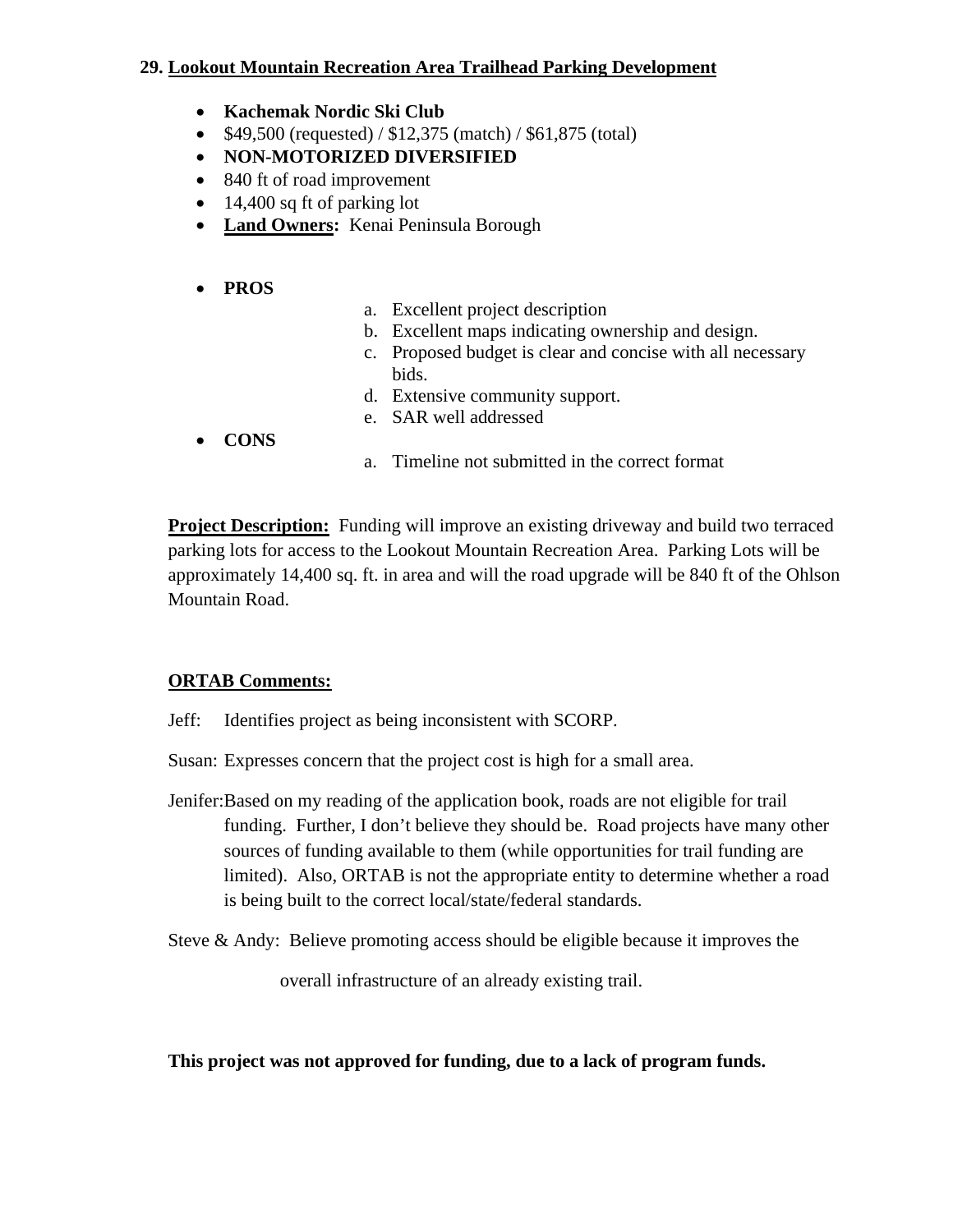#### **30. Tsalteshi Trails Maintenance Project**

- **Tsalteshi Trails Association**
- $$41,800$  (requested) /  $$17,640$  (match) /  $$59,440$  (total)
- **NON-MOTORIZED DIVERSIFIED**
- Purchase grooming equipment
- Repairs, fuel, and maintenance of grooming equipment
- Purchase signs, banners, and fencing
- **Land Owners:** Kenai Peninsula Borough
- **PROS**
- a. Extensive outreach and support of project.
- b. Sponsor match is explicitly identified
- c. SAR well addressed
- **CONS**
- a. Proposed budget solicits funds for unforeseen repairs
- b. Quotes for equipment not provided
- c. Maintenance exceeds the needs of the community

**Project Description:** Funding will be used for trail system maintenance. This includes repairs, fuel, and modifications to trail maintenance equipment. It also includes race banners, signage, fencing, and utility costs. Further it includes the purchase of new grooming equipment and funding for grooming and maintenance personnel.

### **ORTAB Comments:**

Susan: Concerned that funding is going towards salaries instead of "on the ground" trail work.

Feels that grooming is not a sustainable trail, and requires extensive maintenance. Therefore these project will need fresh funding every year without increasing recreational opportunities.

Suggests that there should be a category in the application that forces the applicant to address the long-term maintenance issue.

Decide to lower score because of funds going towards salaries and un-sustainable trails.

Andy: Concerned that workman's compensation issues aren't adequately addressed to provide funding for wages.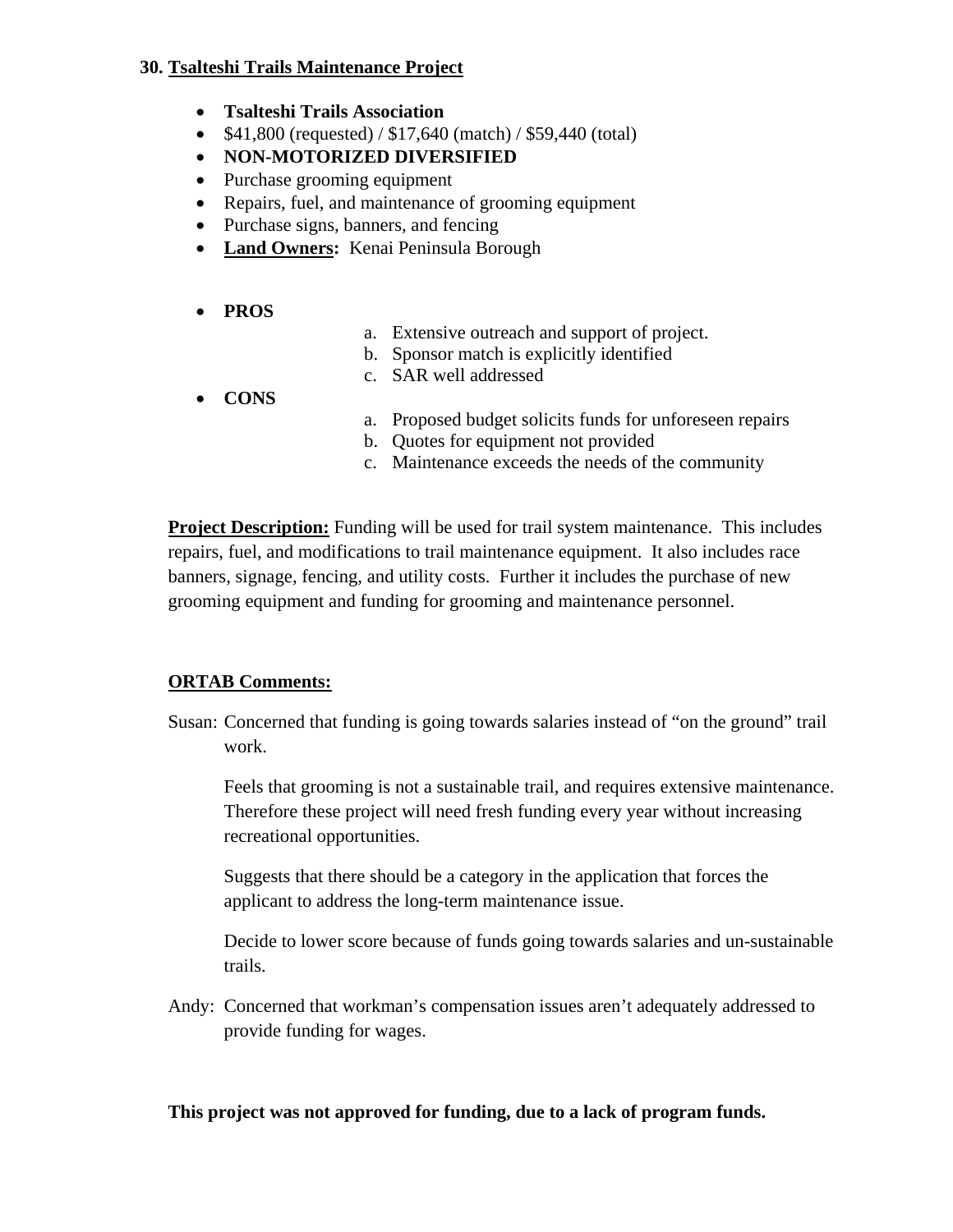#### **31. Susitna Corridor Trail Signage Project**

- **Willow Trail Committee**
- $$3,500$  (requested) /  $$3,272$  (match) /  $$6,772$  (total)
- **MOTORIZED**
- Purchase Trail Signs
- Post Trail Signs
- **Land Owners:** State, Mat-Su Borough, OTHER???
- **PROS**
- a. Project increases public safety
- **CONS**
- a. Project description does not address necessary topics such as sign spacing, posts, materials
- b. Legal land access not properly addressed only 2 easements mentioned which does not cover the 100 mile route through several land interests
- c. Quotes not provided for purchases
- d. No letters of support provided

**Project Description:** Funding will be used to purchase and post informational, directional, and safety signs for 100 miles of winter snowmobile trail (from Big Lake to Denali State Park, Alaska).

### **ORTAB Comments:**

Bill: Due to the relatively low cost if this project, there may be leftover funds available for it.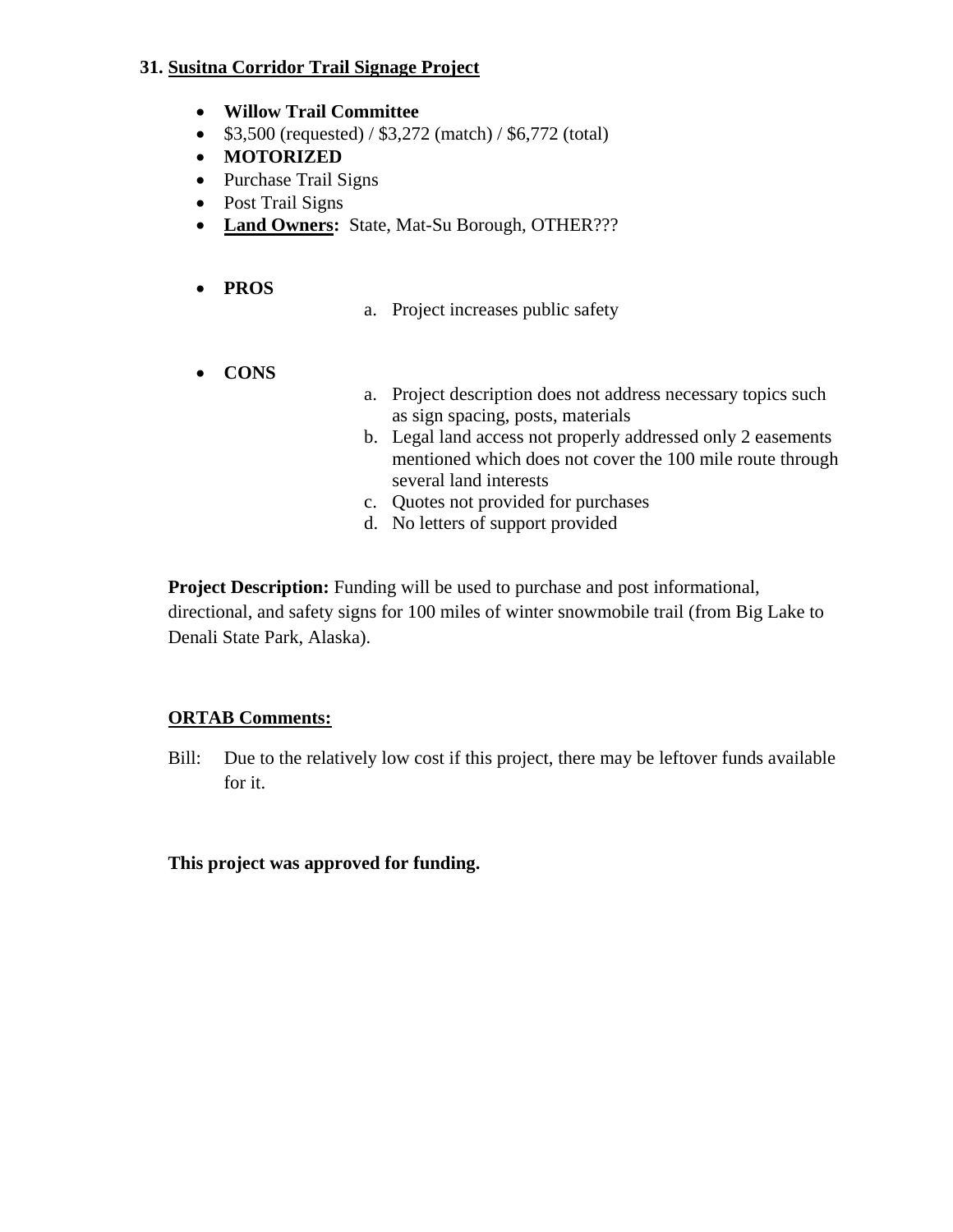### **32. Compeau Connector Trail – Phase II**

- **Brooks Ludwig**
- $$49,860$  (requested) /  $$12,260$  (match) /  $$62,120$  (total)
- **DIVERSIFIED or MOTORIZED**
- Cut an 8' bench in the Compeau Trail
- **Land Owners:** Alaska State Parks
- **PROS**
- a. Thorough description identifies challenges project may face.
- b. Excellent project location maps and photographs
- c. Maintenance plan is well thought out and proven on other projects
- **CONS**
- a. Proposed Budget does not solicit bids for contract work.
- b. Match just short of requirement

**Project Description:** Funding will hire a contractor to utilize a tracked dozer to cut an 8' bench finishing the Compeau Trail. This is a continuation of work conducted in the summer of 2007 and 2008 in which grant funds were used to layout and construct 5.6 miles of trail.

### **ORTAB Comments:**

Susan: Identifies this project as lacking adequate bids.

Steve: Identifies this trail as heavily used.

Bill: Describes the equipment requested and how it works.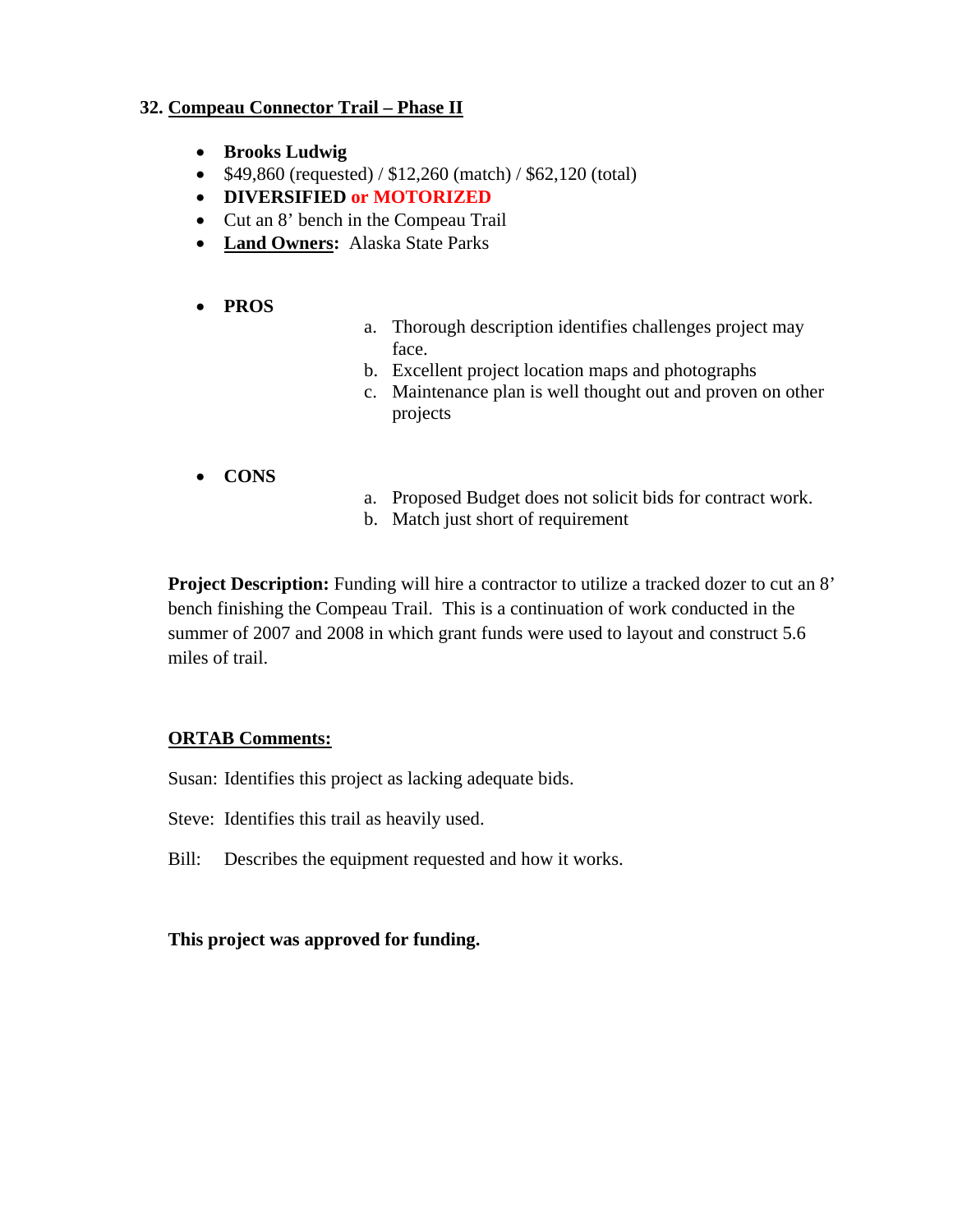# **CLOSING STATEMENTS**

Susan: Makes a MOTION to vote Jenifer in as the new chair of the board.

Erling: SECONDS the Motion.

UNANIMOUS AGREEMENT FROM BOARD, MOTION PASSES.

JENIFER KOHOUT VOTED IN AS NEW CHAIR.

Susan: Suggests we attempt to solicit applicants to invite them to present their projects. This allows the board to better understand projects.

 Further Susan suggests that the scoring of applicants is based on more categories so that average application scores will have greater diversity, making the approval decisions easier.

- Board discusses issues raised in projects #1 and #5. Because projects hold several similarities, the board decides it will fund only one of the two. The decision is made to fund project #1 (Nancy Lake Trail Crew Leader) over project #5 (Nancy Lake Trail Crew).
- Motorized project review was left pending the scoring of the two motorized projects presented to the board this morning. An additional teleconference will be held to determine the motorized projects approved.

## *MEETING ADJOURNED AT 5 P.M.*

The Board later scored and approved the funding of the Iron Dog Trail Restoration Project and the Middle Dangerous River Trail project.

All projects nominated for funding must first comply with any and all NEPA laws, as well as sufficiently complete and acquire any permit authorizations required by the State Agency Review process.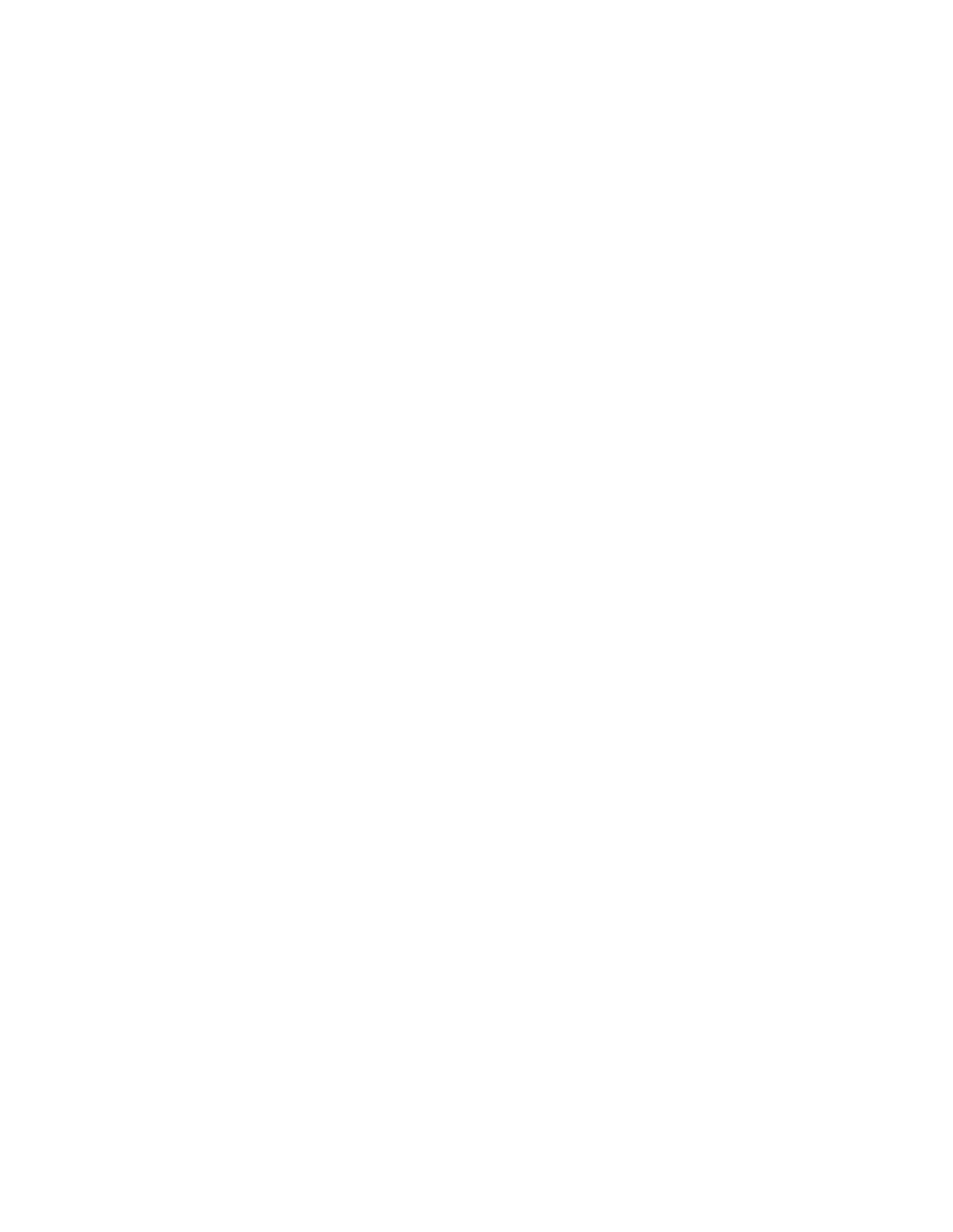|       | <b>Recreation Trails Program Grants - 2009</b>                        |                                                            |              |                           |    |     |                     |    |    |                           |           |           |                          |                             |            |                      |                      |
|-------|-----------------------------------------------------------------------|------------------------------------------------------------|--------------|---------------------------|----|-----|---------------------|----|----|---------------------------|-----------|-----------|--------------------------|-----------------------------|------------|----------------------|----------------------|
|       |                                                                       |                                                            |              |                           |    |     |                     |    |    |                           |           |           |                          |                             |            |                      |                      |
| Ref.# | <b>Project Name</b>                                                   | Submitted by                                               |              | <b>Funding</b><br>Request |    |     | S.B. E.W. J.K. M.C. |    |    | J.B.   A.M.   S.T.   J.R. |           |           | <b>ORTAB</b><br>Approved | <b>Trail Classification</b> | Average    | <b>Cumulative \$</b> |                      |
| 12    | Sockeye Run Bike Path and<br><b>Fitness Trail</b>                     | <b>Bristol Bay Borough</b>                                 | \$           | 50,000.00                 | 92 | 100 | 86                  | 89 | 89 |                           | 91        | 96        | Yes                      | Non-Motorized               | 93.30      | 50,000.00            |                      |
| 20    | Sitka Cross Trail Reconstruction -<br>Sitka High to Kishman and Gavan | Sitka Trail Works, Inc. (50K)                              |              | ATI                       | 85 | 100 | 94                  | 85 | 86 |                           | 99        | 87        | Yes                      | Non-Motorized               | $92.00$ \$ | 50,000.00            |                      |
| 24    | Hillside Singletrack Project, Phase                                   | Alaska Trails (50K)                                        |              | ATI                       | 82 | 97  | 94                  | 81 | 82 |                           | 92        | 89        | Yes                      | Non-Motorized               | 89.38      | 50,000.00            |                      |
| 26    | Calvin & Coyle Woodland Park<br>Nature Trail Re-Development           | Homer Soil and Water<br><b>Conservation District</b>       | \$           | 21,098.00                 | 95 | 89  | 99                  | 75 | 86 |                           | 86        | 87        | Yes                      | Non-Motorized               | 89.38 \$   | 71,098.00            |                      |
| 19    | Ester Dome Singletrack - Happy<br>Valley Phase                        | Alaska Trails                                              | \$           | 50,000.00                 | 72 | 92  | 88                  | 85 | 83 |                           | C         | 96        | Yes                      | Non-Motorized               | 88.00      | 121,098.00           |                      |
| 23    | Nagoonberry Loop Trail                                                | The Nature Conservancy                                     | \$           | 50,000.00                 | 89 | 94  | 90                  | 73 | 88 |                           | 94        | 86        | Yes                      | Non-Motorized               | $87.71$ \$ | 171,098.00           | <b>Funding Cap</b>   |
| 27    | Hollis Harris River Recreational<br>Trail (\$21.238)                  | <b>Hollis Community Council</b>                            | \$           | 28,762.00                 | 94 | 91  | 89                  | 72 | 86 |                           | 83        | 87        | Yes                      | Non-Motorized               | 87.50 \$   | 199,860.00           | 199,860.00           |
| 28    | Angel Rocks Hardening Project                                         | <b>Brooks Ludwig</b>                                       | \$           | 48,993.00                 | 86 | 87  | 85                  | 70 | 86 |                           | 96        | 89        |                          | Non-Motorized               | 87.38 \$   | 376,108.00           |                      |
| 17    | Forest and Muskeg Trail<br>Restoration                                | State Park Specialist James R.<br><b>Bunting</b>           | $\mathbb{S}$ | 27,755.00                 | 77 | 79  | 80                  | 85 | 92 |                           | 93        | 92        |                          | Non-Motorized               | 87.25      | 276,608.00           |                      |
| 6     | Reconstruction and upgrade<br>(interpretive signage and safety        | Ranger Kym Miller, Alaska State<br>Parks, Mat-Su District  | \$           | 50,000.00                 | 82 | 90  | 76                  | 80 | 81 |                           | 90        | 81        |                          | Non-Motorized               | 86.11      | 326,608.00           |                      |
| 29    | Lookout Mountain Recreation<br><b>Trailhead Parking Developmer</b>    | Kachemak Nordic Ski Club                                   | \$           | 49,500.00                 | 98 | 43  | <b>NS</b>           | 72 | 89 |                           | 95        | <b>NS</b> |                          | Non-Motorized               | 85.63      | 376,108.00           | <b>Potential ATI</b> |
| 3     | Reed Lakes Trail Restoration, and<br><b>New Trail</b>                 | Ranger Kym Miller, Alaska State<br>Parks, Mat-Su District, | \$           | 41,675.00                 | 81 | 96  | 76                  | 75 | 76 |                           | 86        | 83        |                          | Non-Motorized               | 85.30 \$   | 417,783.00           |                      |
| 2     | Denali State Park Kesugi Ridge<br>Trail System Sustainable Access     | John Wilber, Chief Ranger                                  | \$           | 48,492.00                 | 67 | 87  | 83                  | 63 | 76 |                           | 94        | 83        |                          | Non-Motorized               | 79.80      | 466,275.00           |                      |
| 30    | <b>Tsalteshi Trails Maintenance</b><br>Funding                        | <b>Tsalteshi Trails Association</b>                        | \$           | 41,800.00                 | 80 | 78  | $\mathsf{C}$        | 61 | 78 |                           | <b>NS</b> | <b>NS</b> |                          | Non-Motorized               | 79.40      | 508,075.00           | <b>Potential ATI</b> |
| 16    | Eagle River Nature Center Trail<br>Maintanance                        | Friends of Eagle River Nature<br>Center, Inc.              | \$           | 14,550.00                 | 65 | 92  | <b>77</b>           | 34 | 75 |                           | 89        | 70        |                          | Non-Motorized               | 74.75      | 522,625.00           |                      |
| 11    | Troop Lake Trail Project                                              | Youth Restoration Corps                                    | \$           | 29,000.00                 | 56 | 65  | 55                  | 53 | 77 |                           | 67        | <b>NS</b> |                          | Non-Motorized               | 72.89      | 551,625.00           |                      |
| 14    | Battery Point Trail Hardening                                         | Joel Telford                                               | \$           | 17,800.00                 | 64 | 73  | 68                  | 42 | 76 |                           | 84        | 74        |                          | Non-Motorized               | $72.63$ \$ | 569,425.00           |                      |



\* To allow maximum benefit to the applicant pool, the two highest scoring projects that were previously funded with Alaska Trails Initiative dollars are being channeled back to the ATI budget. There is approximately \$100,000 remaining in the ATI budget from older projects that never completed the State Agency Review process. Use of these funds will allow the State to provide more Recreational Trail Grant dollars to more applicants for this fiscal year.